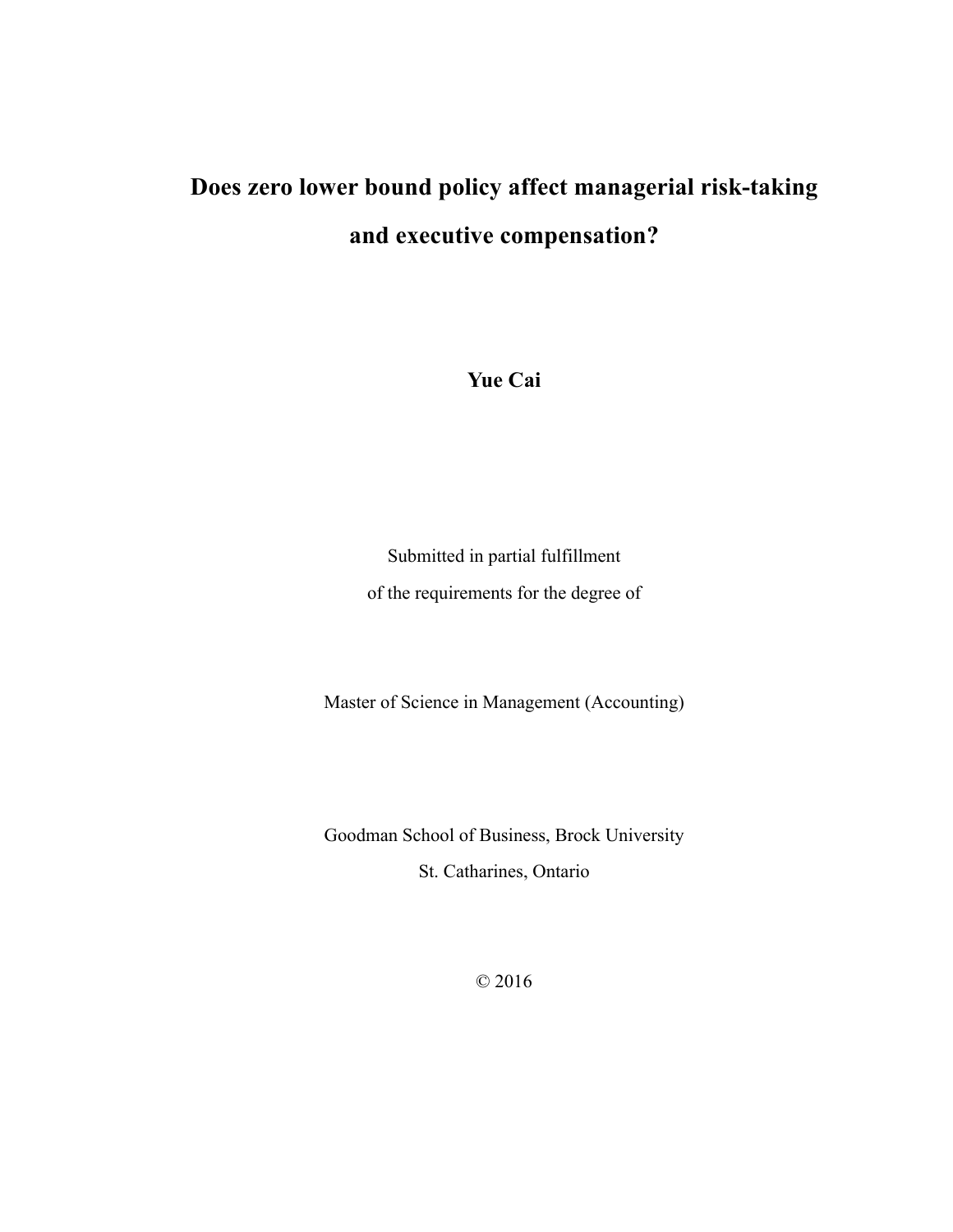#### **Abstract**

This study empirically examined whether the zero lower bound policy of 2008 promotes managerial risk-taking using samples of U.S. publicly traded firms. Based on the evidence documented in previous research, this policy can lead to a change in firms' managerial risk-taking and in turn result in a difference in executive compensation. By conducting empirical research, it was found that managerial risk taking increases significantly after the zero lower bound policy. In addition, firms' total executive compensation also increased significantly after the zero lower bound policy. Further analysis showed that the increase in executive compensation was caused by the partial mediation of managerial risk-taking. Moreover, robustness checks showed that the relation between zero lower bound policy and managerial risk-taking is less significant for S&P 500 firms. In addition, corporate governance moderates the relation between managerial risk-taking and executive compensation.

Keywords: *zero lower bound policy, managerial risk raking, executive compensation*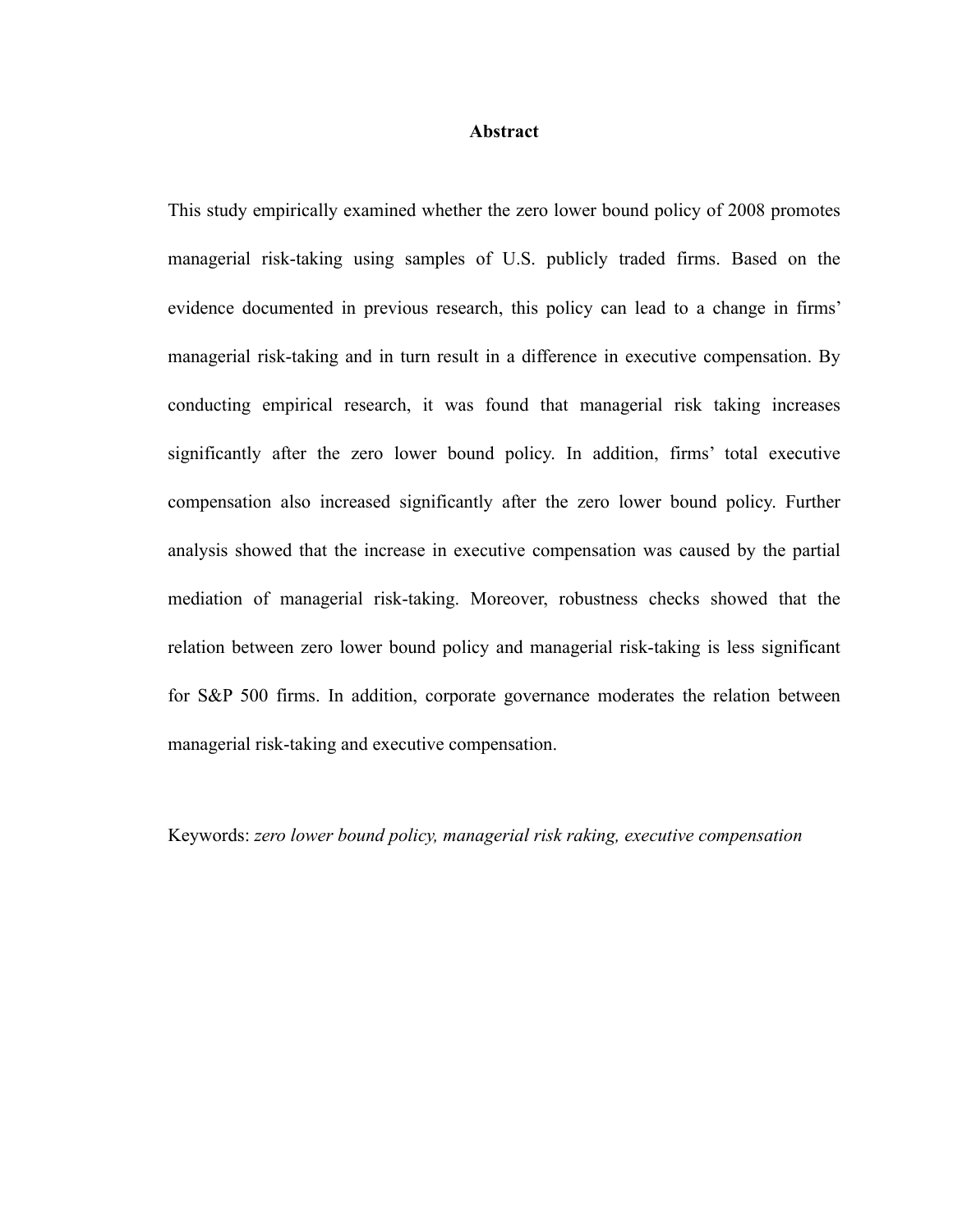#### **Acknowledgement**

Foremost, I would like to express my sincere appreciation to my supervisor, Dr. Samir Trabelsi, for his continuous support and encouragement of my MSc study and research. He is always available on campus whenever I had questions during my research process. The progress meeting he held every week helped me solved the problems I encountered as soon as possible and ensured my research efficiency. He is patient, enthusiastic, and he guided me in all the time of my research and writing of this thesis. Without his immense knowledge, I could not have accomplished this thesis so smoothly.

Besides my supervisor, I also would like to thank my committee members, Dr. Tashfeen Sohail and Dr. Mohamed Ayadi, for their encouragement and valuable comments on this thesis. They have always been there to listen and give me advice. I am thankful for their insightful comments and constructive criticisms at difference stages of my research. They helped me focused my ideas and developed the original ideas into this thesis.

Last but not least, my sincere thanks also go to my parents for providing me with sincere and self-giving support and continuous encouragement throughout two years of MSc program studying and through the process of writing this thesis. This accomplishment would not have been possible without them. Thank you.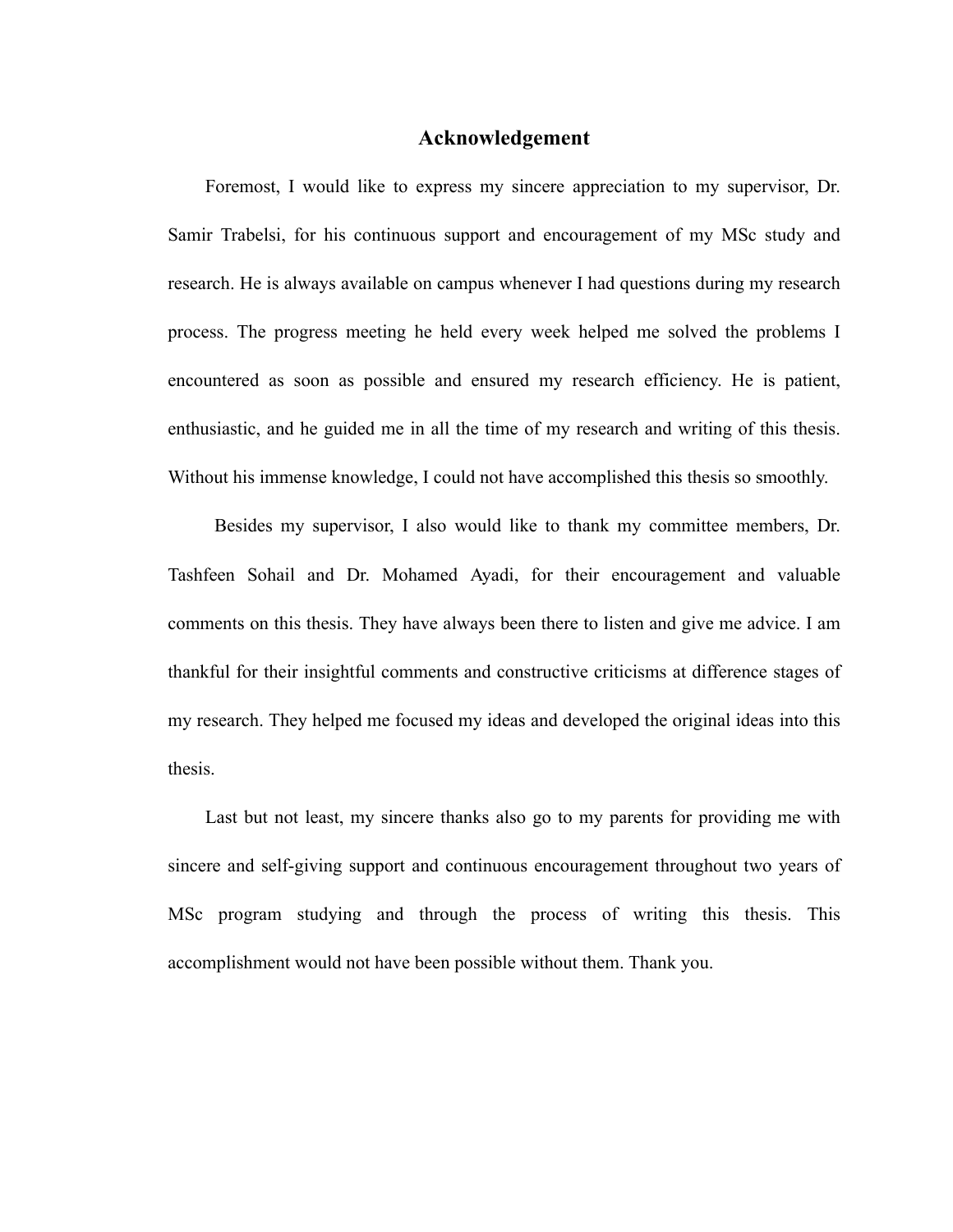# **Contents**

|   | 2.1.1                                                                          |
|---|--------------------------------------------------------------------------------|
|   | Possible negative impact of zero lower bound policy on risk-taking  9<br>2.1.2 |
|   | 2.2 ZLB, managerial risk-taking, and executive compensation 11                 |
|   |                                                                                |
|   |                                                                                |
|   |                                                                                |
|   |                                                                                |
|   |                                                                                |
|   |                                                                                |
|   | 4.2.1                                                                          |
|   | 4.2.2                                                                          |
| 5 |                                                                                |
|   |                                                                                |
|   |                                                                                |
|   |                                                                                |
| 6 |                                                                                |
| 7 |                                                                                |
|   |                                                                                |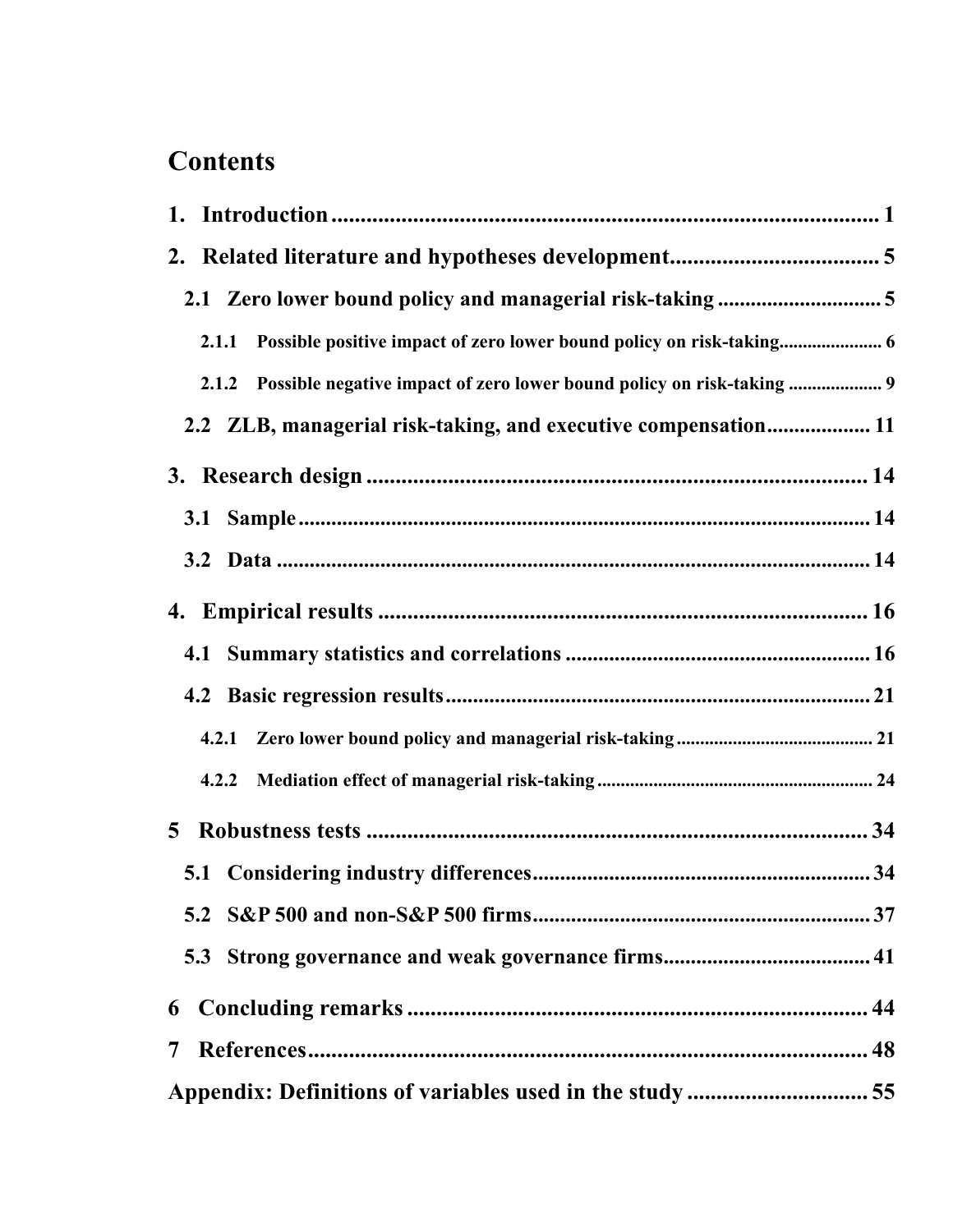# **1. Introduction**

After the financial crisis of 2008, the U.S. Federal Reserve implemented a zero lower bound policy, which lowered the short-term nominal interest rate to nearly zero. The initial decision was followed by a series of announcements resulting in the zero lower bound policy being effective until the end of 2015. The U.S. Federal Reserve first announced lowering the interest rate to 0-0.25% on December  $16<sup>th</sup>$ , 2008. Following this first announcement, a string of announcements were made to keep the nominal interest rate at the same level after every FOMC meeting. The Federal Reserve insists that the zero lower bound policy supports "continued progress toward maximum employment and price stability", and that "the current 0 to 1/4 percent target range for the federal funds rate remains appropriate" (Board of Governors of FRS, 12/17/14).

On the other hand, researchers and policy makers have criticized the zero lower bound policy for squeezing corporate profit growth (Gross, 11/3/15), and that this policy can lead to a liquidity trap and leave central banks helpless to provide macroeconomic stimulus (McCallum, 2000; Orphanides and Wieland, 2000). Others in the media also hold the view that even though the economic growth rate is not particularly strong, the job market in the U.S is rather healthy. Therefore a rise in the interest rate is needed (Walker,  $9/17/15$ ). On December  $17<sup>th</sup>$ , 2015, the Federal Reserve decided to increase the Fed's target rate from the original 0-0.25% to a range of 0.25-0.50 percentage points (Reuters, 2015). This marked the end of a seven-year-long zero lower bound policy in the U.S. economy.

Since the implementation of the zero lower bound policy, it received broad attention from both researchers and practitioners. There is a string of literature focusing on examining the zero lower bound policy impact on banks and money funds. The documented results show that a lower monetary policy rate increases risk-taking in banks' lending behavior by relaxing the bank capital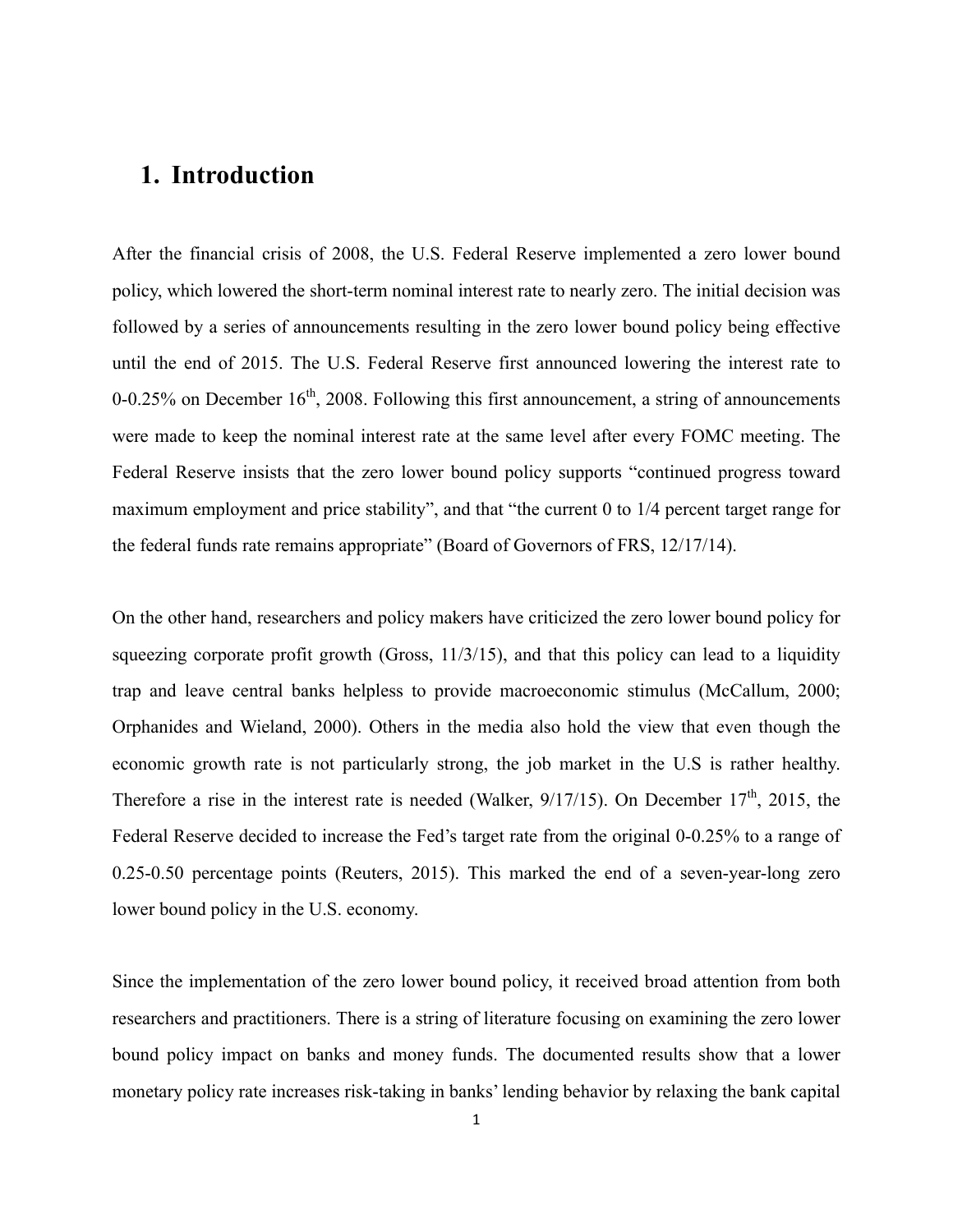constraint that is present due to moral hazard problems (Adrian and Shin, 2010). In addition, the zero lower bound policy also results in public pension funds allocating a larger proportion of their assets to risky investments (Boubaker et al., 2015).

However all of the previous literature focused on the zero lower bound policy's impact on financial institutions rather than general firms. Therefore there is a need to bring up the question of whether this policy also has a significant impact on firms of other industries. Based on documented results, companies besides banks and money funds will also pursue risky projects as a result of the zero lower bound policy. This study empirically examined the relation between zero lower bound policy and managerial risk-taking. Previous research on zero lower bound policy's effect on banks leads to a prediction that it also has a positive effect on corporate managerial risk-taking beyond the financial industry. Besides studying the relation between zero lower bound policy and managerial risk-taking, this study also investigated the relation between managerial risk-taking and executive compensation.

As previous research showed, even though shareholders and CEOs are both risk adverse, shareholders can turn into risk-neutral after diversifying away the idiosyncratic risk by investing in portfolios. Therefore, risk neutral shareholders will encourage CEOs to make risky investments for risky projects that may generate more profit for the firm (Jafri and Trabelsi, 2014). However, since managers cannot diversify away the risk, they have to make investment decisions that are best for their current as well as their future career. So they avoid investing in risky projects, even if the projects tend to enhance firm value (Hirshleifer and Thakor, 1992).

When CEOs are encouraged to take more risk, they tend to protect themselves by generating excess compensation (Jafri and Trabelsi, 2014). Therefore, one can predict that when managerial risk increases, there is also an increase in executive compensation. In the setting of this study, one then predicts that since zero lower bound policy promotes managerial risk-taking, it will also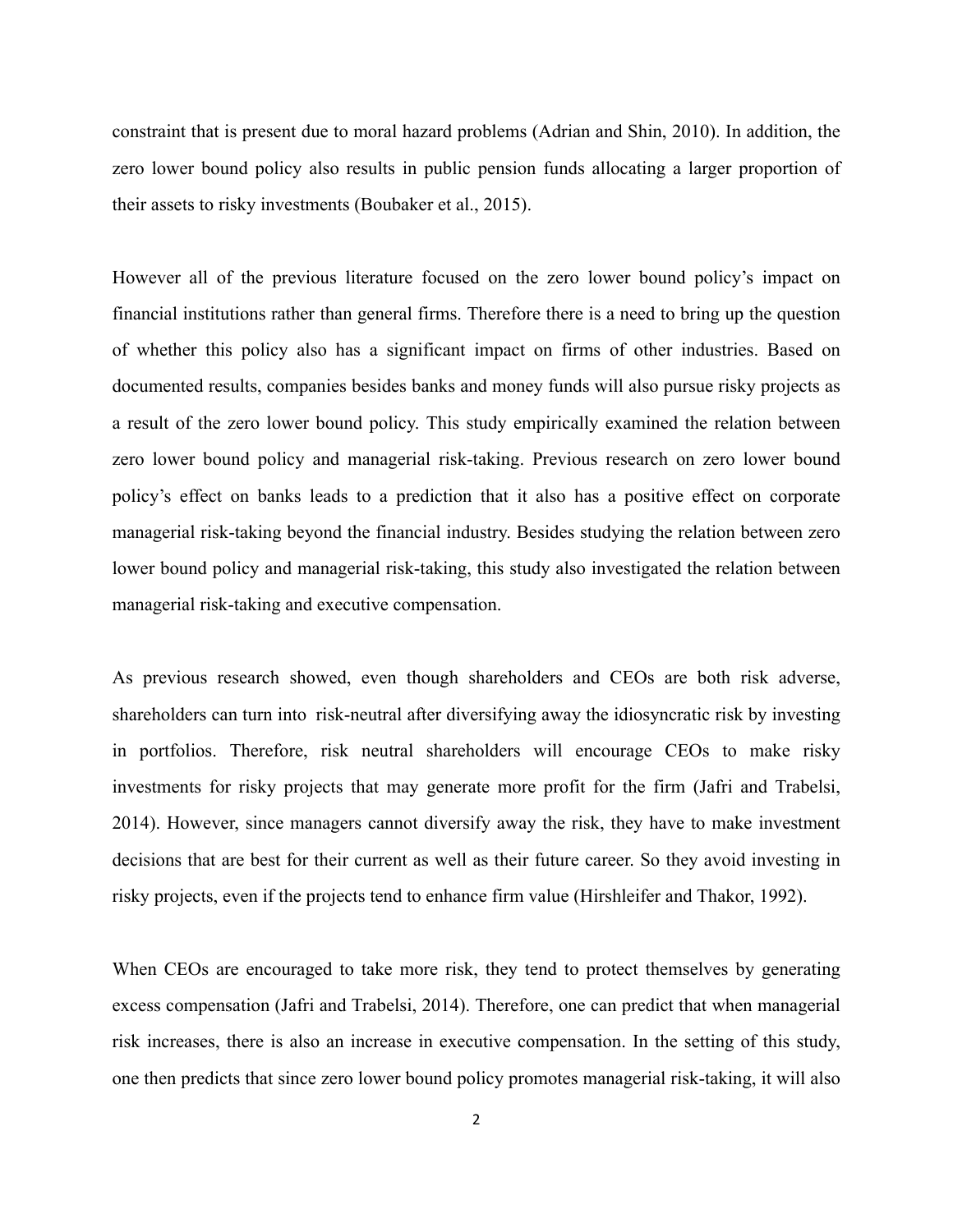result in an increase in executive compensation. Managerial risk-taking is the mediator in this relation.

To test these hypotheses, the study used a sample of U.S. publicly traded companies and their executives' compensation for two periods, before and after the zero lower bound policy. Firm managerial risk taking was proxied by using investment, R&D expenditure and capital expenditure (Bargeron et al., 2010). Executive compensation was estimated as the average executive total compensation documented in the Execucomp database. There was control for the effects of other variables, such as firm size, total debt, sales growth, earnings before interest and tax, and market to book ratio, which are believed to have an impact on the relations (Bargeron et al., 2010).

Results of this study showed that there is a significant relation between zero lower bound policy and managerial risk taking. In turn, it leads to an increase in executive compensation. The empirical analysis revealed that after zero lower bound policy was implemented after 2008, there was an increase both in firms' managerial risk taking and executive total compensation. There were also tests to show that the increase in executive compensation was caused by the partial mediation effect of managerial risk-taking. At the same time, zero lower bound policy can have a direct impact on executive total compensation.

This study contributes to current literature that examines the micro-impact of zero lower bound policy on companies. This analysis consisted of three parts: the relation between zero lower bound policy and managerial risk-taking; the relation between managerial risk-taking and executive compensation after zero lower bound policy; and the mediation effect of managerial risk-taking. This study is an extension to the Di Maggio and Kacperczyk (2014) study and further analyzed zero lower bound policy's impact on managerial risk-taking variation and even executive compensation.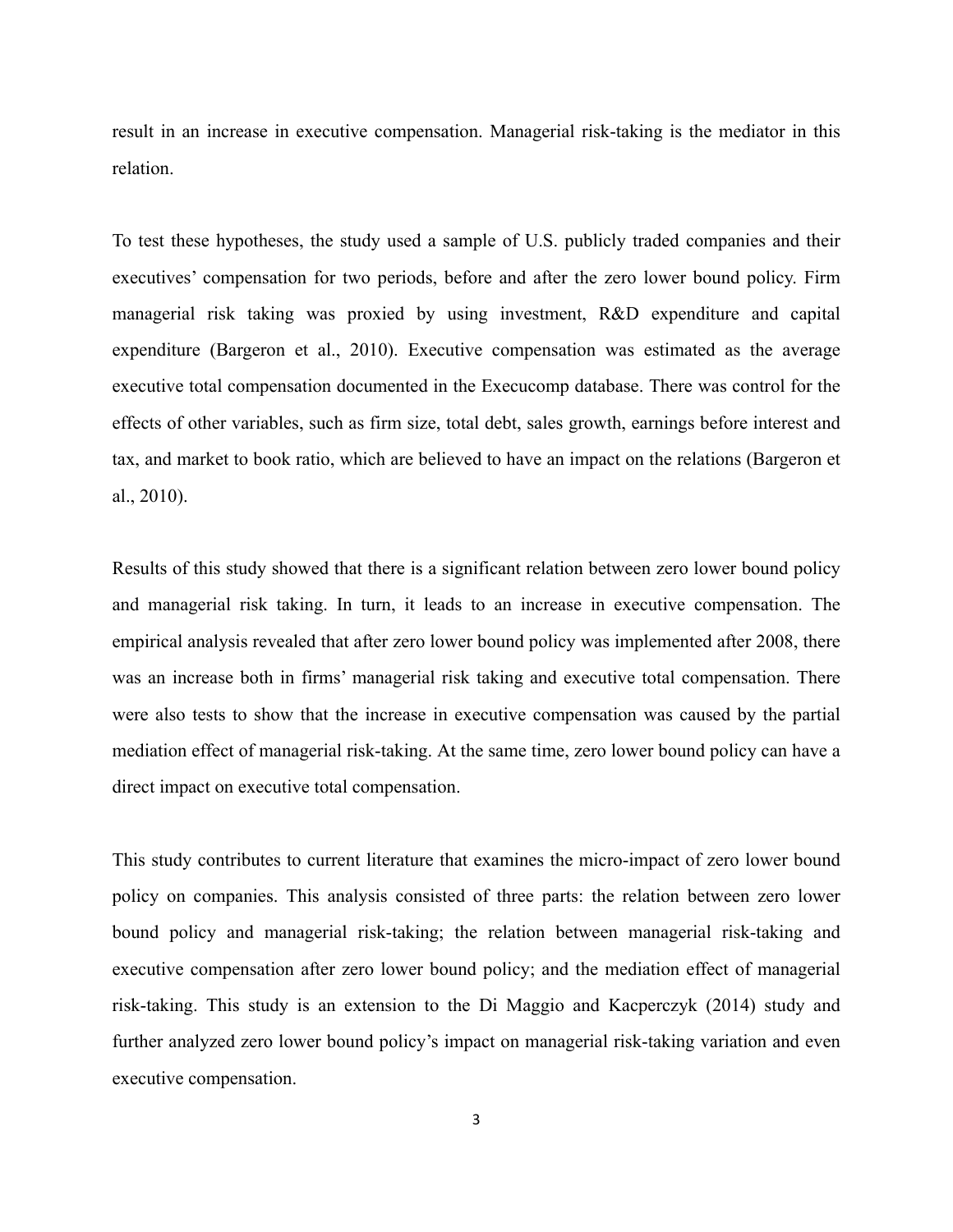The study results can also be of use to practitioners. This study is not only important to the U.S. market but is also important to the world economy. Zero lower bound policy was also implemented by other economies such as the Eurozone, U.K., and Japan. A negative interest rate policy of -0.1% was imposed in Japan on February 16, 2016. Before Japan, the Eurozone already had a negative interest rate. Still, this is a first for the world's third-largest economy. The Bank of Japan stated "the Bank of Japan will cut interest rates further into negative territory if judged as necessary". The intention of this negative interest rate policy is to achieve an inflation target of 2% (BBC News, 1/29/16).

With the large-scale implementation of zero lower bound policy, the study results provided insights of its influence on general firms and should be considered by policy makers when they evaluate the impact of zero lower bound policy on the economy. For possible future studies concerning the negative interest rate policy, the study results can also provide guidance. The study can also be of importance to investors and boards of directors so they can better understand executive's risk-taking behavior after zero lower bound policy.

This remainder of this document is organized as follows. Section 2 presents a discussion of related literature and the hypotheses development. Section 3 describes the methodology, sample, and data used for empirical tests. Section 4 contains the results of the relations between zero lower bound policy, managerial risk-taking and executive compensation. Section 5 provides robustness tests to support the main hypotheses. Section 6 concludes and provides possible future extensions.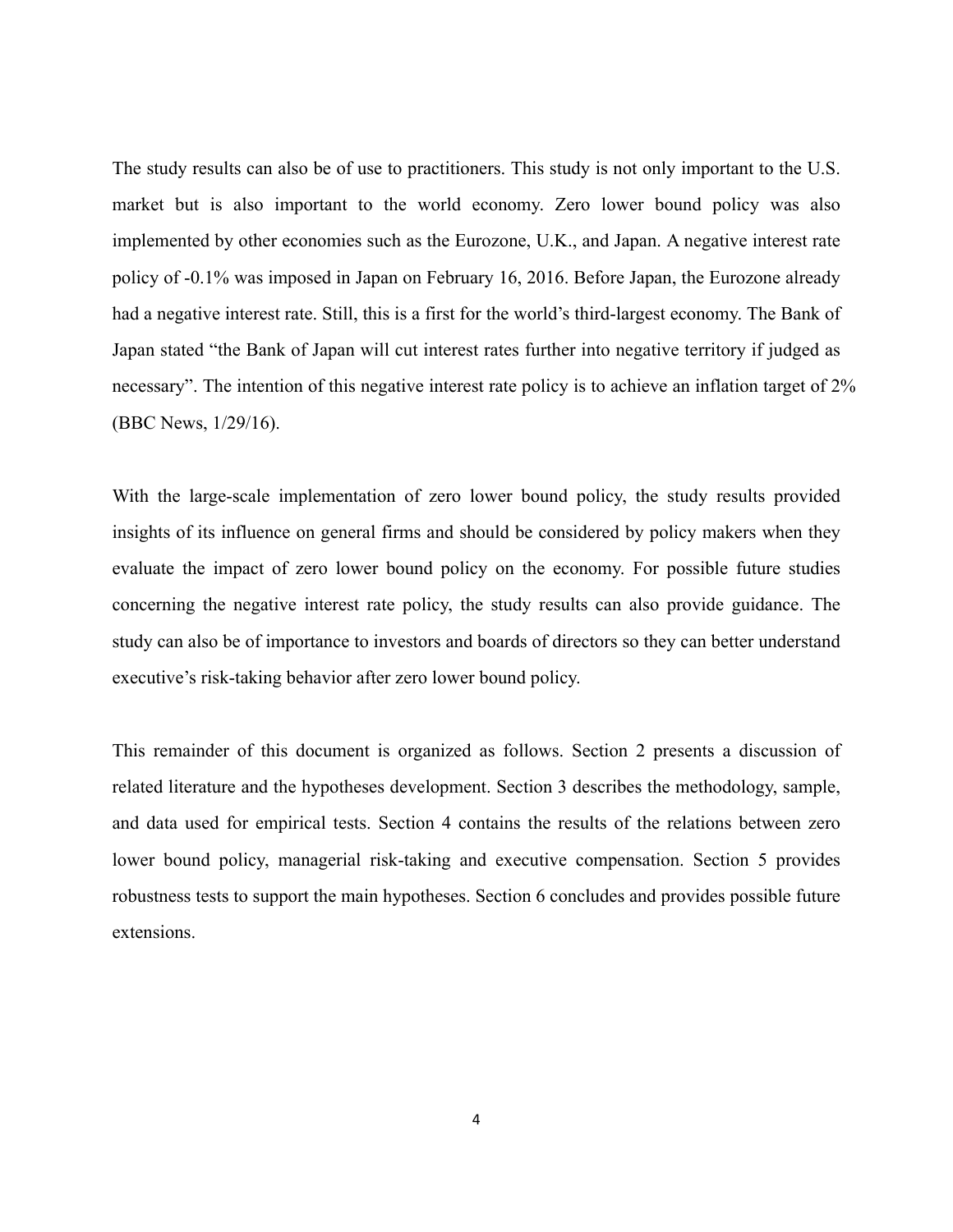# **2. Related literature and hypotheses development**

This section reviews the literature on managerial risk-taking and executive compensation and then develops the hypotheses concerning their relations with zero lower bound policy.

# **2.1 Zero lower bound policy and managerial risk-taking**

It is widely proved by various streams of literature that external policies can have an impact on firms' risk-taking. For example, Defond et al. (2014) suggest that IFRS adoption affects firm level "crash risk", which is the frequency of extreme negative stock returns. Academics and policy makers have always supported the idea to introduce a complementary macro-prudential framework to make sure of financial stability (Hanson, Kashyap and Stein, 2010). In addition, Vazquez and Federico (2015) find that country-specific macroeconomic environment plays an important role in the likelihood of bank failure. They also prove that monetary conditions are also related with the likelihood of bank failure. Therefore, introducing the impact of macro policy on firms when studying risk-taking is a must based on prior literature.

Zero lower bound policy is a decision that the U.S. Federal Reserve made that aimed to lower the short-term nominal interest rates to zero after the financial crisis of 2007-2008. The initial announcement of zero lower bound policy was made in December 2008. Even though it was proposed as a short-term policy, a series of later announcements were made stating that this short-term rate would stay near zero for a longer time period. This policy was in effect until December 2015.

Since this policy was implemented, there has been an intense debate on whether it has positive or negative effects on the national economy. The Federal Reserve insists that this policy has made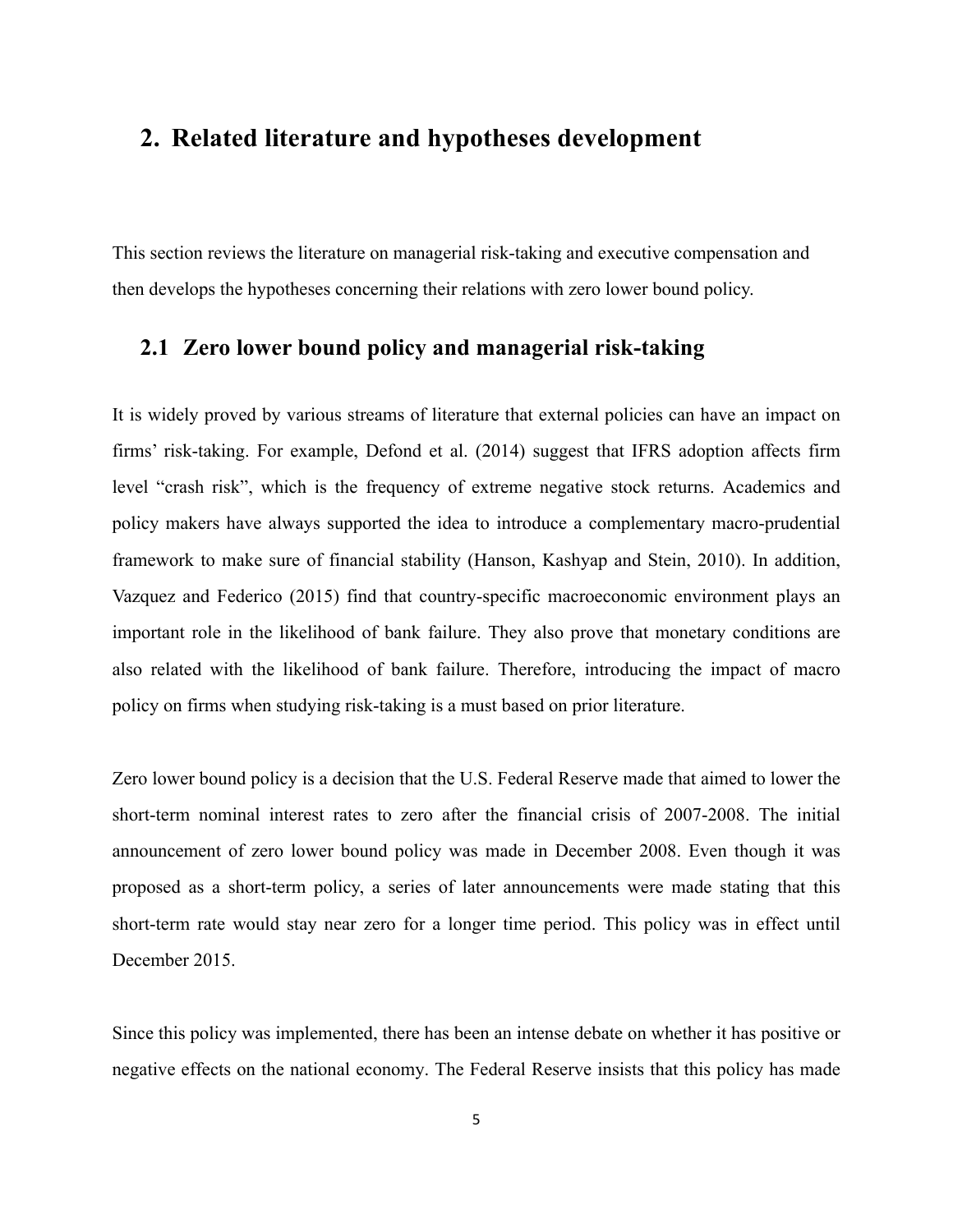continuing progress toward maximum employment and price stability. Thus, zero lower bound policy should still be effective until employment and price goals are reached. There is evidence showing that the zero lower bound policy can help central banks to reduce average inflation rates (McCallum, 2000). But at the same time, a similar action in Japan failed to prevent a prolonged macroeconomic slump because of the near-zero nominal interest rate, which provides support to the critics of zero lower bound policy.

Critics believe that because the nominal interest rate is approximately zero, the central banks are helpless to provide macroeconomic stimulus (McCallum, 2000). Goodfriend (2000) held the position that nominal interest rates can be negative occasionally and temporarily when needed, but not for a long time. Because if zero lower bound policy is in effect for long, it can cause liquidity trap and limit the capacity that the central bank has to stimulate economic growth.

Defond et al. (2014) find that crash risk decreases among non-financial firms after they adopt IFRS, while crash risk does not change for financial institutions. This suggests a possible difference of reaction to external policies. Therefore, this study believes that there is a need to analyze the impact of zero lower bound policy even if there is evidence based on financial industry documented in previous research.

#### **2.1.1 Possible positive impact of zero lower bound policy on risk-taking**

Before the zero lower bound policy, there was already a stream of literature studying monetary policy's impact on managerial risk taking. Most recently, Jiménez G et al. (2014) studied the issue using Spanish bank data and found that a low overnight interest rate can lead to risker lending. This result was found by comparing banks' lending volume, borrowers' ex-ante risk, and loans' chance of default. In conclusion, this stream of research reached the conclusion that monetary policy drives banks risk-taking (Jiménez et al., 2014).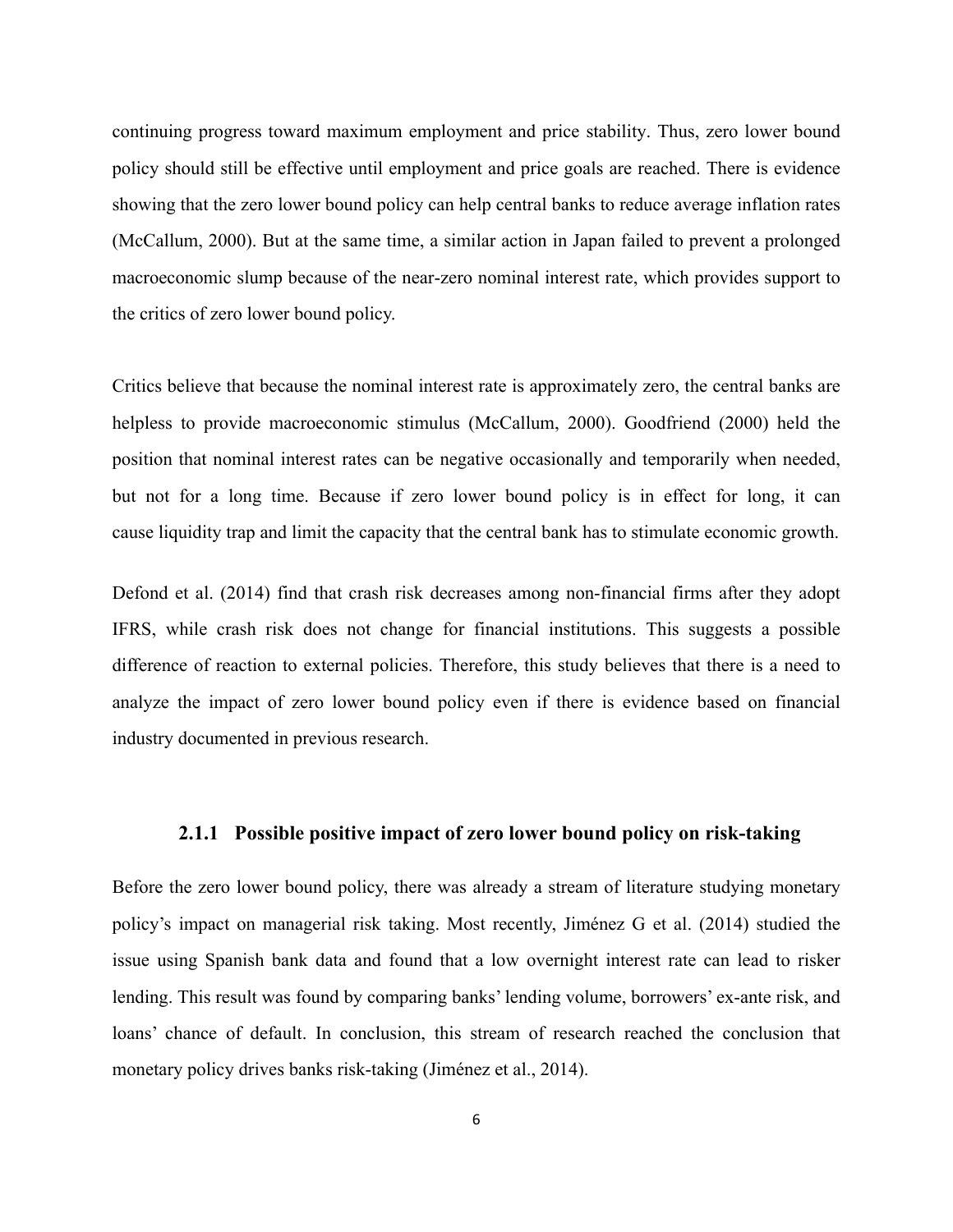Even though it was shown that there is a strong relation between monetary policy and risk-taking, most research addressed this issue using banks and little has been done using firms in other industries besides financial institutions. Thus, this study focused on firms that were outside the financial industry and studied their risk-taking behavior due to monetary policy interest rate change. Following Di Maggio and Kacperczyk (2014), this study found that the U.S. zero lower bound policy is an optimal situation to solve the problems at hand.

Di Maggio and Kacperczyk (2014) empirically examined the zero lower bound policy's impact on U.S. money funds. They found that money funds tend to invest in risker assets in response to the zero lower bound policy's initial announcement and the following announcements, which declared the zero interest rates would be maintained. Similarly, Kim and Olivan (2015) also suggest that low interest rate is associated with excessive risk taking for mutual funds. Mutual funds take higher risk for they want to attract new money and more investors. But as empirical results show, the cost of high returns in fact offset the profit. Therefore, this increased risk-taking does not benefit investors. They all support a strong interaction between unconventional low interest rate policy and mutual funds' risk-taking behavior (Chodorow-Reich, 2014).

Besides the study of this policy's impact on the money fund industry, previous studies examined its impact on the banking industry. The results were consistent. They all found that as a result of low interest rates, banks will increase risk-taking in lending and less-capitalized banks even lend to riskier firms (Adrian and Shin, 2010; Jiménez et al., 2014; Maddaloni and Peydró, 2011).

As a result of banks' softening their lending standards, firms that didn't have capital resources due to high firm risk could now have access to more capital and thus invest in risky portfolios. Besides the case for risky firms, Maddaloni and Peydró (2011) confirmed that in general, lower short-term interest rates would soften banks' lending standards for retail and corporate loans,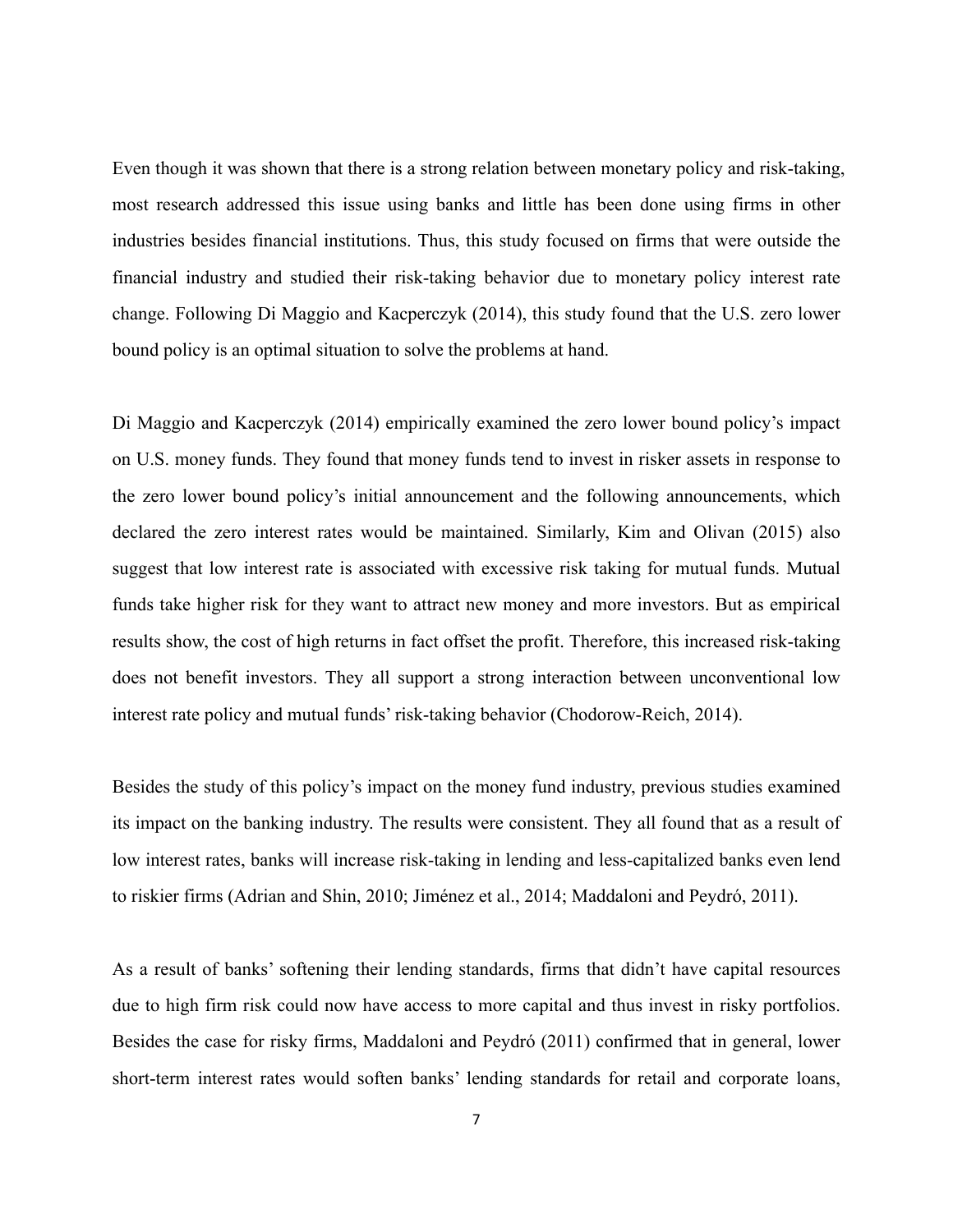resulting in more available capital resources for firms. With banks' lower interest rates and relaxed lending standards, companies are expected to invest more in risky portfolios, hoping to generate higher returns.

In addition, since zero lower bound policy results in a decrease in bank profit, bank owners will seek to compensate for the utility loss from this capital regulation by increasing bank risk (Laeven and Levine, 2009). Evidence documented in previous research showed that this same rule also applies to companies in other industries. Buser et al. (1981) found that owners might compensate for the loss of utility due to more stringent capital requirements by selecting a risker investment portfolio. Therefore, when companies' profits are reduced because of the zero lower bound policy, management may seek to invest in risky assets to compensate for their losses.

Altunbas et al. (2009) find that unusually low interest rates over an extended period of time cause an increase in banks' risk taking. They believe that the low interest rate can affect banks in three ways. Firstly, it can affect cash flows and incomes, and in turn impact how bank measure risk (Adrian and Shin, 2009). Secondly, since low interest rate can lead to low returns on investment, managers will take more risk to meet the target nominal return (Brunnermeier, 2001). Thirdly, it can also induce a decrease in risk aversion by banks and other investors. Changes in risk perception and risk tolerance due to monetary policy are studied by Borio and Zhu (2012).

Looking at the evidence documented in previous research, there is sufficient reason to believe that zero lower bound policy has an impact on firms' managerial risk-taking. But since all prior studies focused on the banking and money fund industries, this study used firm samples not limited to those industries. As a result, this study contributes to this stream of literature by adding further evidence of zero lower bound policy's impact on managerial risk-taking across all industries.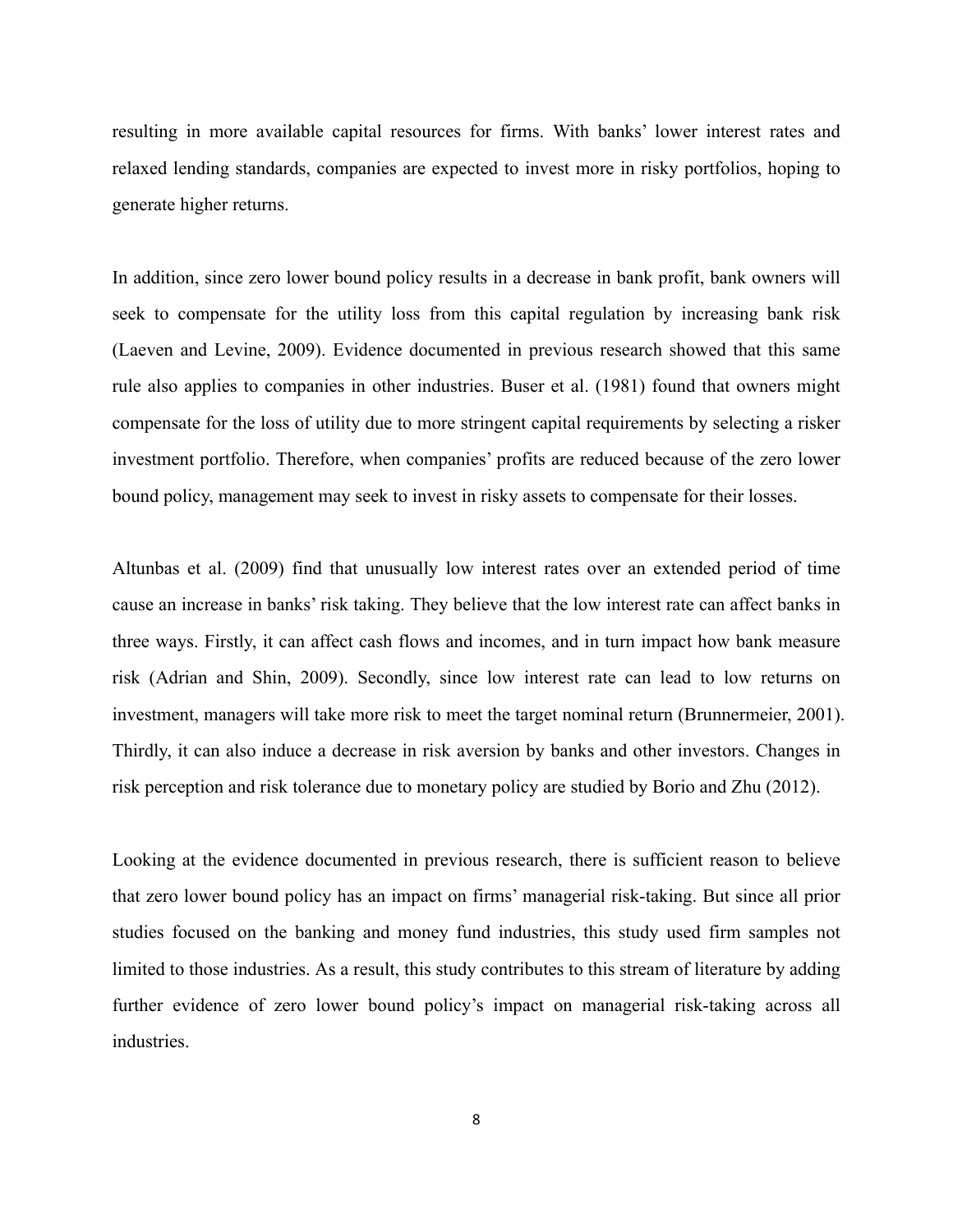This study has the following first hypothesis:

*H1a: There is an increase in managerial risk-taking after the implementation of zero lower bound policy.*

#### **2.1.2 Possible negative impact of zero lower bound policy on risk-taking**

With all the evidence supporting the positive impact of zero lower bound policy on firms' managerial risk-taking, there is also the possibility that the impact can be negative. There are two possible reasons as to why zero lower bound policy might result in a decrease in firms' managerial risk-taking. This relationship is illustrated in this section.

On one hand, public saving goes down as a result of low nominal interest rates, and therefore banks lack funds to lend to companies. Thus, companies cannot get many loans from banks and do not invest in risky projects due to inadequate cash flow. It was already shown that when banks are unable to raise enough funds to continue lending, their loan supply would decease and in turn affect their bank-dependent borrowing (Kishan and Opiela, 2000). Gambacorta and Mistrulli (2004) studied the difference in response of lending to monetary policy due to differences in capital ratios. They found that well-capitalized banks are less affected by monetary policy because they have better access to non-deposit fund-raising.

In other words, banks' funding is affected by interest rate change, even though the impact degree can differ based on their access to non-deposit funds. Gambacorta and Mistrulli (2004) also point out that when studying regulations, it is necessary to consider the macroeconomic consequences on banks. As a result of banks loosing deposit funds, there is a possibility that firms couldn't borrow enough money from banks and decrease their risk-taking.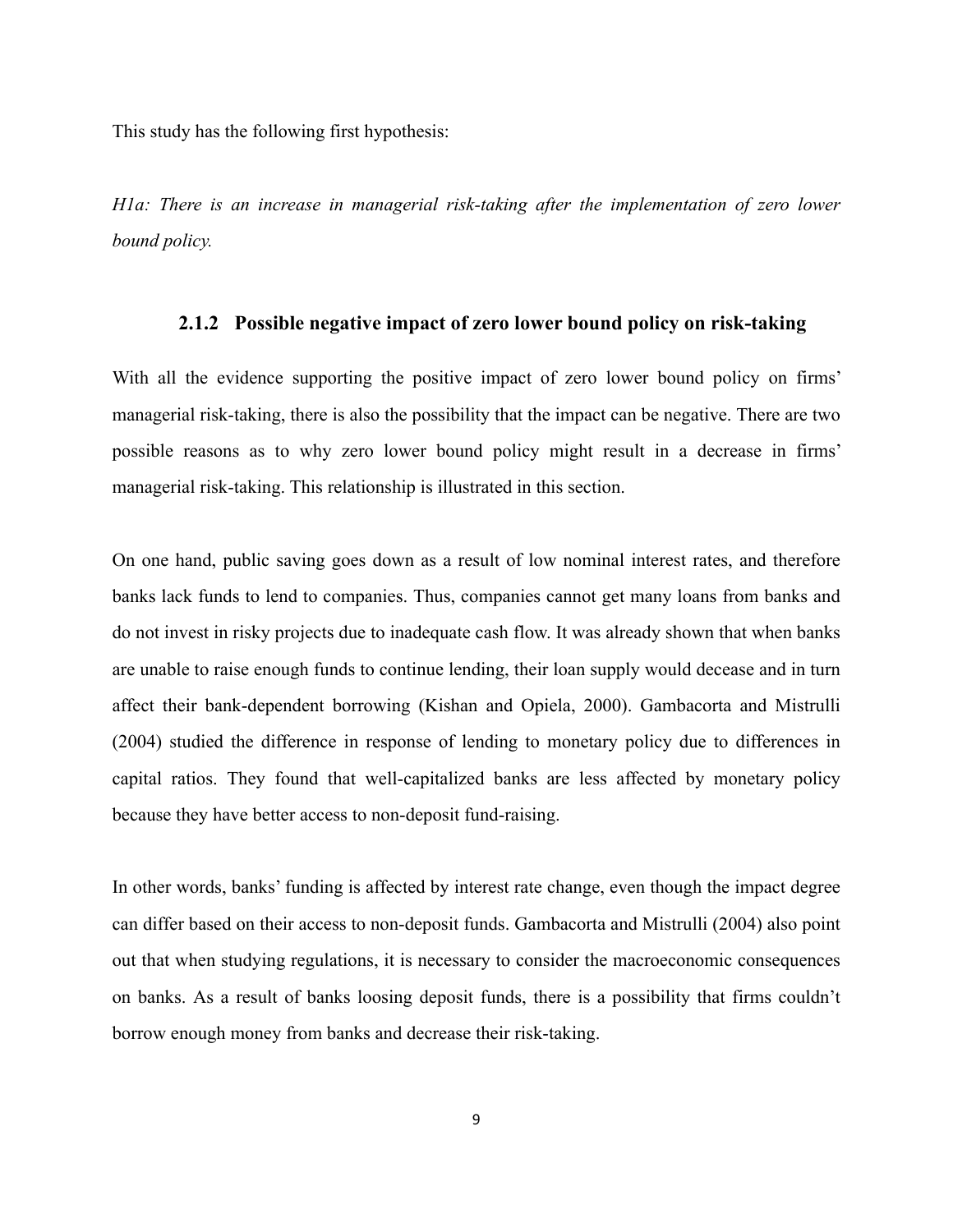On the other hand, since zero lower bound policy is squeezing banks' profit growth (Gross, 11/3/15), banks are less willing to lend to companies. According to Giulioni (2015), when a policy announces a decrease in interest rate, it implies a reduction of interest rate charged on corporate loans. In turn, banks' average rate of return will shrink. Since corporate loans cannot generate the desired profit for banks, they become less willing to provide loans. This causal relationship was discussed in detail by Goyal and McKinnon (2003) using Japanese sample firms.

Japan was the first nation that started to use zero lower bound policy in modern times. Therefore, studying the consequences of Japanese zero lower bound policy can provide guidance to the U.S. market. The result of implementing zero lower bound policy is pushing the lending interest rates towards zero and thus squeezing banks' profit margins. When banks earn less profit from lending, it becomes impossible for them to write off previous bad loans using current profit. This implies that Japanese banks cannot earn enough profit to cover the losses they generate from past and current loans. In order to solve this problem, banks have the intention to raise lending rates.

However they are not able to raise interest rates significantly due to two possible reasons. They might lose credit-worthy clients as a result of raising lending rates. Another possibility is that small and medium companies, banks' primary clients, would raise their risk of default if banks raise lending rates because these companies are already heavily indebted. Therefore, this only leaves banks with one option to maximize their profit and minimize their loss: decrease commercial lending and getting more low-transaction-cost government bonds (Goyal and McKinnon, 2003). From the companies' point of view, banks are reluctant to make new loans so firms are not getting enough funds from banks. Finally, companies aren't able to make risky investments due to insufficient funding.

Based on these two possible reasons, the following hypothesis is stated: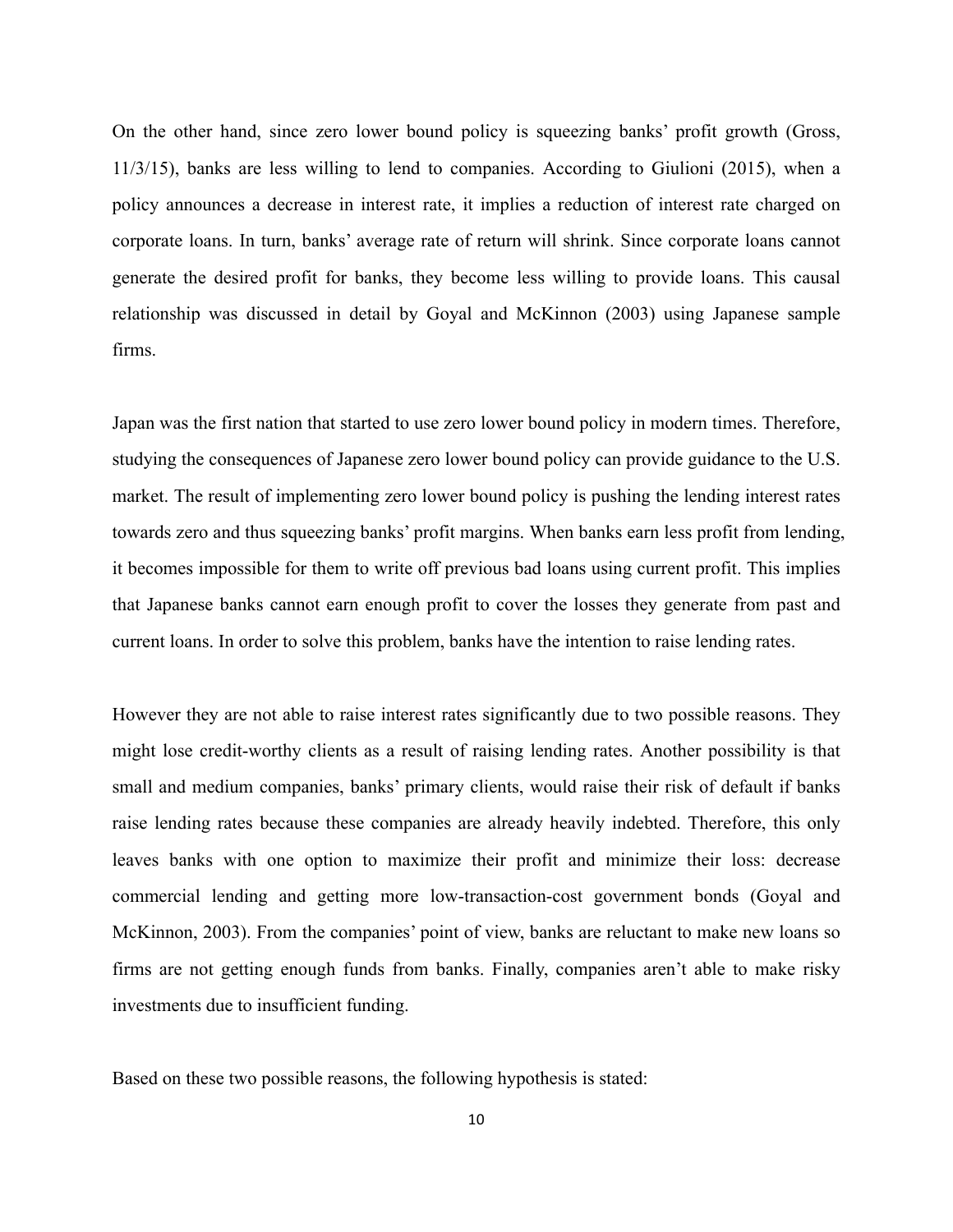*H1b: There is a decrease in managerial risk-taking after the implementation of zero lower bound policy.*

# **2.2 Zero lower bound, managerial risk-taking, and executive compensation**

Choi and Kronlund (2014) find that when funds change their investment portfolio to reach for yield, they experience increased cash flow. This indicates that investor react positively to funds' higher risk-taking behavior. Similar conclusions are drawn by Rajan (2013) and Borio and Zhu (2012). They all indicate low interest rate policy promotes investors to reach for yield and take higher risk. As a result, theses funds generate higher return (Choi and Kronlund, 2014). Even though it is also suggested that the superior performance can be explained by risk-taking rather than better skill, investors do invest more money in theses high-risk-taking funds. This suggests that investors approve of high risk-taking of money funds and believe that higher risk can provide them higher return.

Theoretically, executive compensation should reflect executives' managerial skill, firm performance, their ability to maximize shareholder value, etc. Practically, most firms form compensation committees to ensure the rationality of executive compensation plans. The final decisions concerning levels and structures of executive pay are often made by outsider directors who are aware of the conflicts of interests between shareholders and executives. Therefore, if shareholders believe that the investment decisions made by the executives can help them generate high profit, they will recognize the effort made by executives and compensate more for their better performance. But at the same time, one cannot deny that CEOs and top managers can have at least some influence over both their compensation levels and compensation structure (Murphy, 1999).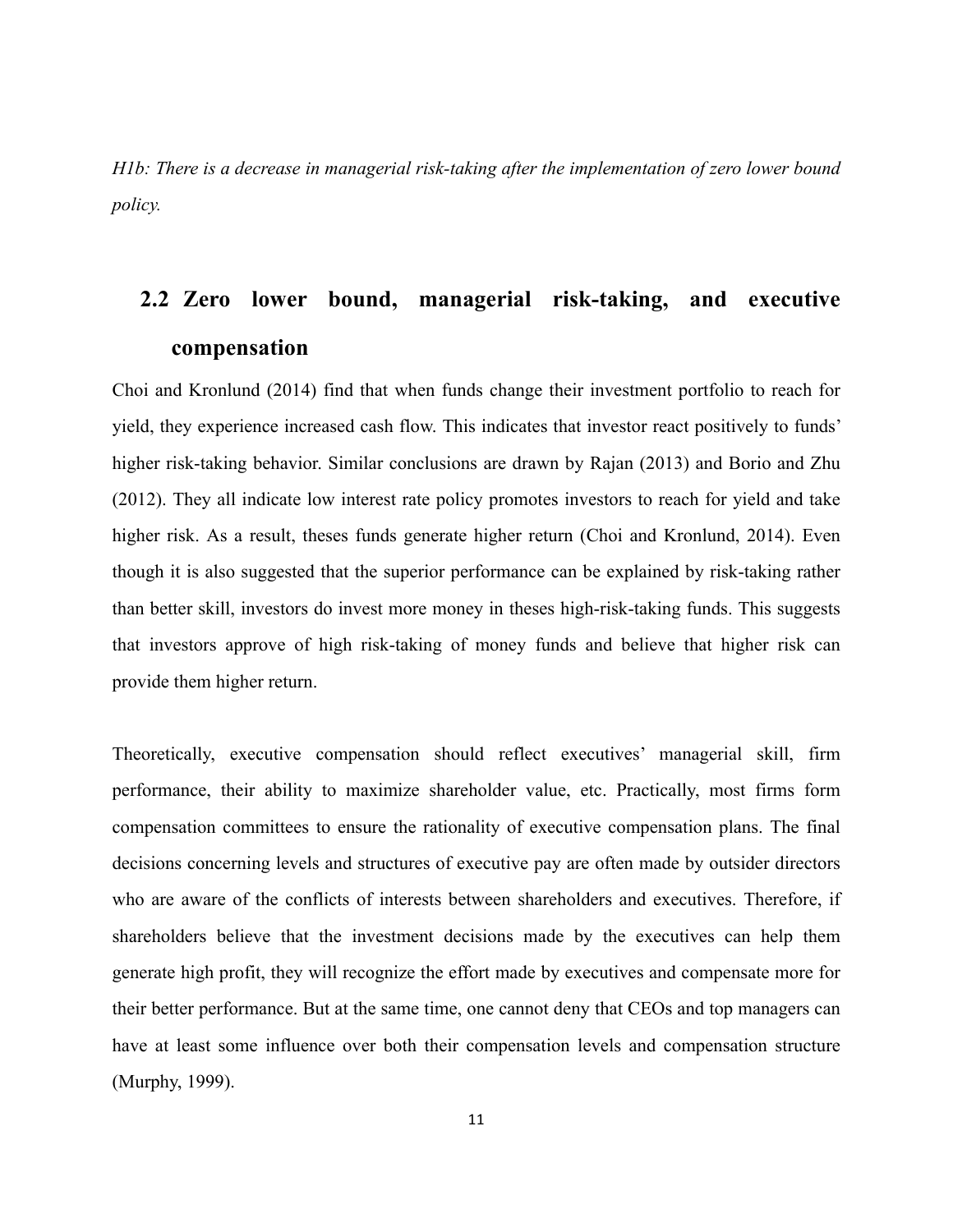Based on agency theory, we know that shareholders and managers have agency problems for their goals and desires are different. The underlying problem is the separation of ownership and control of the corporation (Garen, 1994). Therefore, even though the manager should be acting in the best interests of the shareholders, the manager may not be acting this way in reality.

Among the many conflicts of interests between shareholders and executives, the difference in risk preference is one factor that may influence executive pay. Agency theory suggests that managers tend to be more risk adverse than shareholders (Eisenhardt, 1989). Even though both shareholders and executives are risk adverse, shareholders can diversify away the idiosyncratic risk by investing in different stocks and forming portfolios. On the other hand, executives have much of their economic wealth as well as their reputation tied to the firm. Thus, they cannot diversify away the risk because bad investments may cause them big losses (Milgrom and Roberts, 1992).

Therefore, only executives remain risk adverse with respect to firm performance. Core et al. (2003) came up with a theory that risk and return go hand-in-hand and one cannot generate high returns without taking high risks. As a result, the main goal for shareholders is to maximize their returns. Since high returns are often generated by investments with high risks, shareholders tend to favor high-risk investment choices.

But at the same time, executives are not willing to make risky decisions due to two reasons. First, their wealth portfolios cannot be diversified as shareholders can because their stock options are within the firms. Second, they will receive market penalties if the risky investments they choose fail to generate high returns in the end. Market penalties may include a devaluation of the executives' reputations, leading to a negative impact on their future careers in the labor market.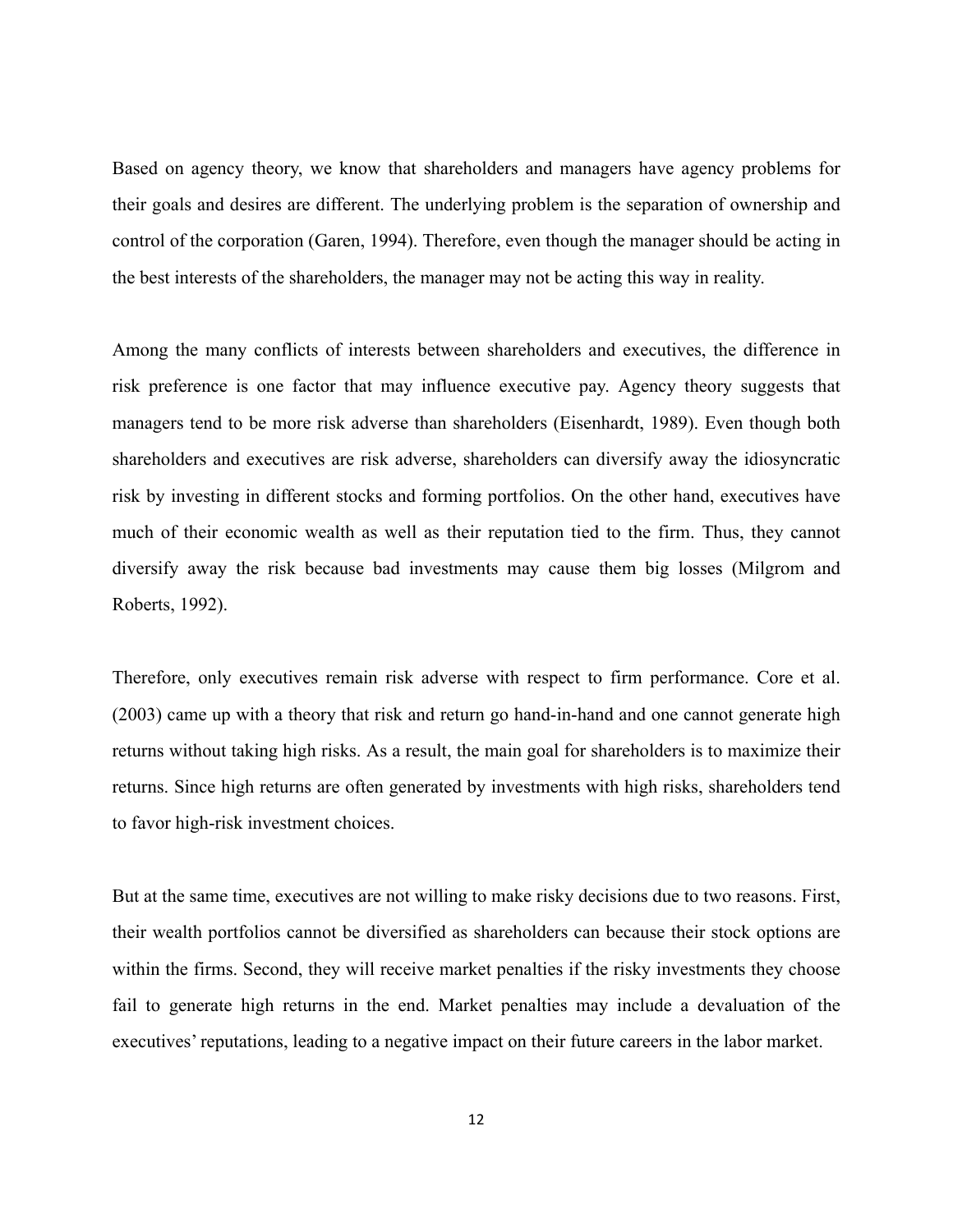Principal-agent theory suggests that companies design executive compensation contracts with the intention to yield optimal incentives, thereby motivating the executives to maximize shareholder wealth. In the process of designing the contracts, shareholders are aware that executives are risk adverse. Thus, they impose more incentives that will generate more compensation for agents for increased risk (Conyon, 2006).

Since executives are encouraged to take higher risks, agency theory suggests that they would protect themselves by obtaining excess compensation (Jafri and Trabelsi, 2014). They may gain excess compensation directly or indirectly. Aboody and Kaszinik (2000) suggested that executives might manipulate the company's stock price to show shareholders that the company has good performance and thereby gain excess compensation. Executives may also raise the fixed component of their pay and reduce the variable portion to gain excess compensation directly (Aggarwal and Samwick, 1998). Either way, they want to make up for the potential in their compensation and future career losses generated by taking higher risks. In conclusion, it was shown in previous research that there is a positive relation between managers' risk-taking and executive compensation level.

As mentioned in Section 2.1, the implementation of zero lower bound policy may have a positive impact on managerial risk-taking. Sufficient evidence was documented in previous research supporting the positive relation between managerial risk-taking and executive compensation (Chen et al., 2006; Rajgopal and Shevlin, 2002). Therefore, this study proposed that after the implementation of zero lower bound policy, there is an increase in executive compensation. Since this policy shouldn't have a direct impact on executive compensation, this positive relation should only exist because of the mediation effect of managerial risk-taking.

This leads to the following hypothesis: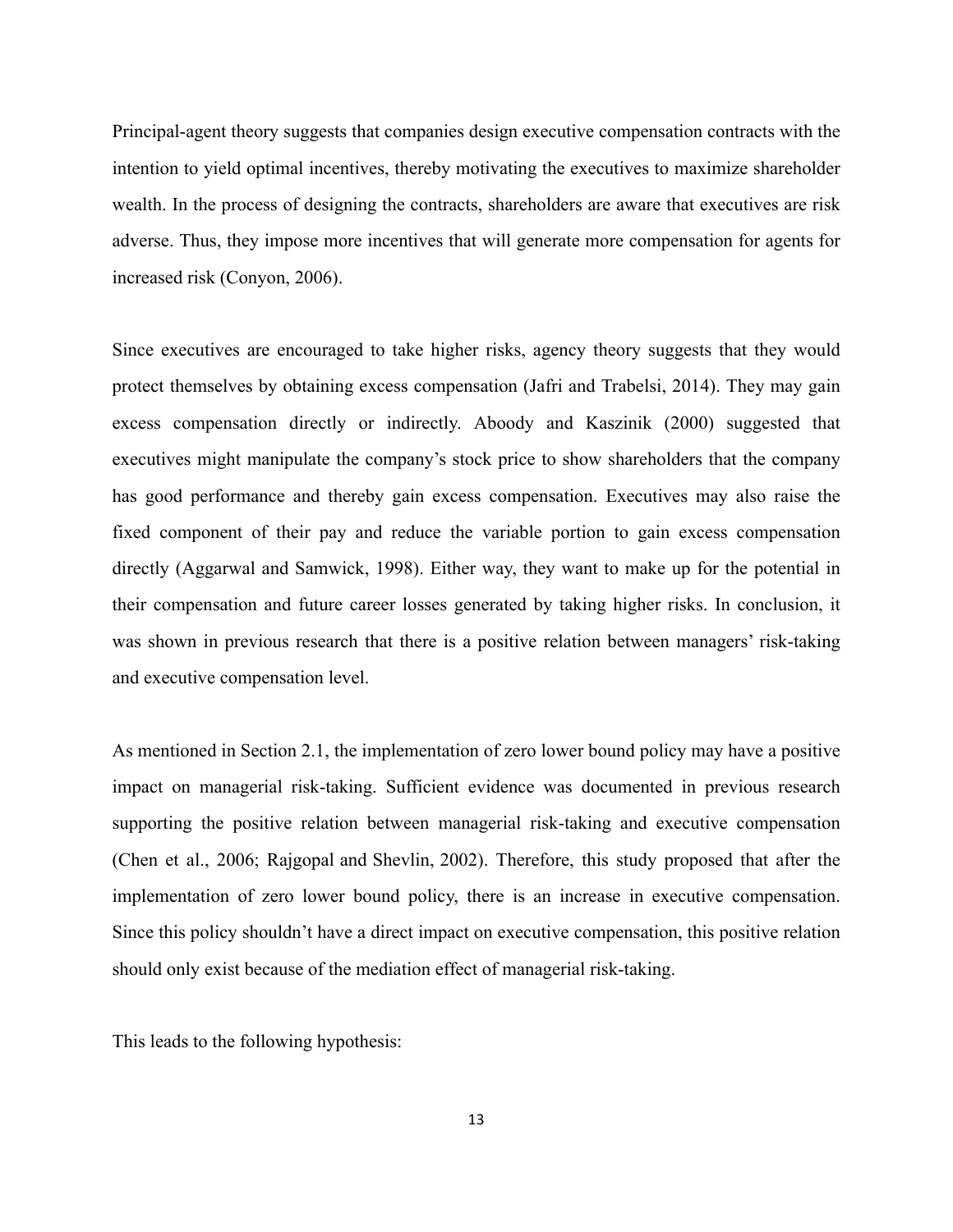*H2: The implementation of zero lower bound policy leads to an increase in managerial risk-taking, which in turn leads to an increase in executive compensation.*

# **3. Research design**

This section explains the methodology used to test the hypotheses in this study. By defining the independent and dependent variables, it also introduces the samples used and data sources.

### **3.1 Sample**

The empirical tests aimed to identify the impact of zero lower bound policy on firms' managerial risk-taking and executive compensation. The sample consisted of 1,480 U.S. publicly traded companies for which sufficient data exists in the Compustat and Execucomp databases. The sample firms exclude those firms from financial sectors according to Fama and French (1997). These firms represent all companies those databases for which there exists consistent data before and after the implementation of zero lower bound policy. Specifically, the study required the following variables to be available during the 2004-2014 period for companies to be included in the sample: capital expenditure, executive total compensation, firms' book value of asset and firms' market value of asset. Since data on R&D expenditure is small, the study treated missing values of R&D expenditures as zero when performing regression analysis.

### **3.2 Data**

The fundamental accounting data for sample companies was collected from the Compustat database. For every firm in the period of 2004-2014, the following accounting data was collected: R&D expenditures, capital expenditures, sale of property plant and equipment, total assets, total debt, book value of assets, market value of assets, earnings before interest and tax, and sales. The internal governance measure, B-Index, was defined according to Baber et al. (2012). It focused mainly on the role of director independence. The variables were defined as indicated in Appendix I.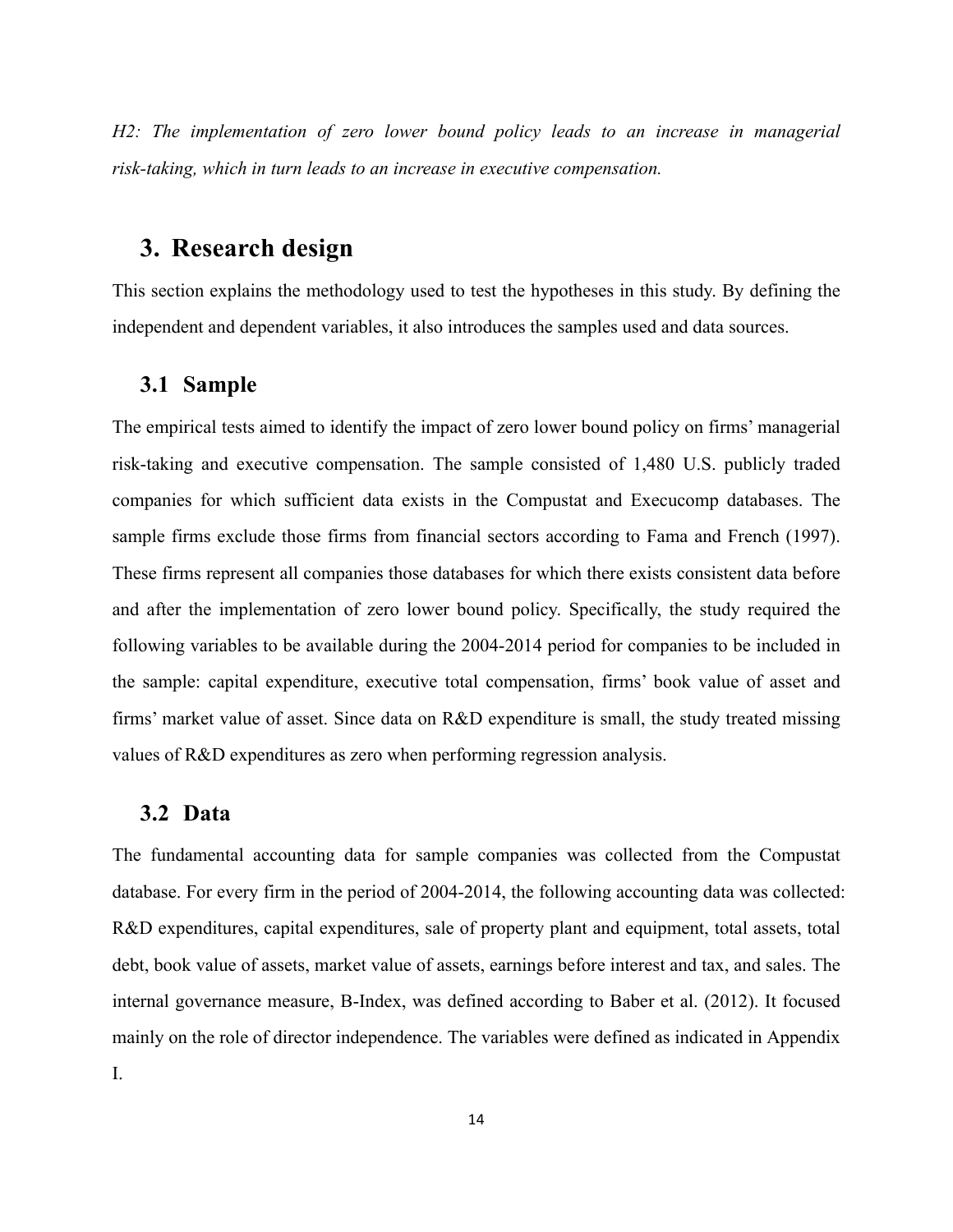Executive compensation data was collected from the Execucomp database. For every firm in the period of 2004-2014, the following compensation data was collected: total compensation and S&P Index. The study defined the variable TDC as Total Compensation (including Salary, Bonus, Other Annual, Total Value of Restricted Stock Granted, Total Value of Stock Options Granted (using Black-Scholes, 1973), Long-Term Incentive Payouts, and All Other Total).

There are several traditional measures of risk-taking used in previous research. Abnormal stock return volatility and standard deviation of abnormal stock returns is a set of risk-taking measures based on market performance (Kravet, 2014; Bova et al., 2014). Based on stock returns, Cole et al. (2006) also use the logarithm of the variance of daily stock returns over a certain period of time to measure risk. This measure is commonly found in executive compensation literature. In addition, idiosyncratic risk is also a risk-taking measure that is commonly used in accounting research (Barber et al., 2013). It represents the risk associated with firm's investment portfolios. There is also an accounting measure of risk-taking, which is developed by John et al. (2008), that is based on firms' earnings.

Previous literature also uses research and development expense (R&D) and capital expenditure (CAPEX) as risk taking proxies. Evidence documented in prior research consistently shows that research and development expense is positively associated with firms' risk taking, while capital expenditure is shown to be both positively (Bargeron et al., 2010; Cohen et al., 2013) and negatively (Coles et al., 2006) related to firms' risk-taking. Following this stream of literature, we decide to use the sum of research and development expense and capital expenditure, defined as investment, R&D, and CAPEX to be our proxies for firms' risk-taking.

Laeven and Levine (2009) imply when banks have different corporate governance structures, the same regulation can have different effects on their risk taking. John et al., (2008) suggest that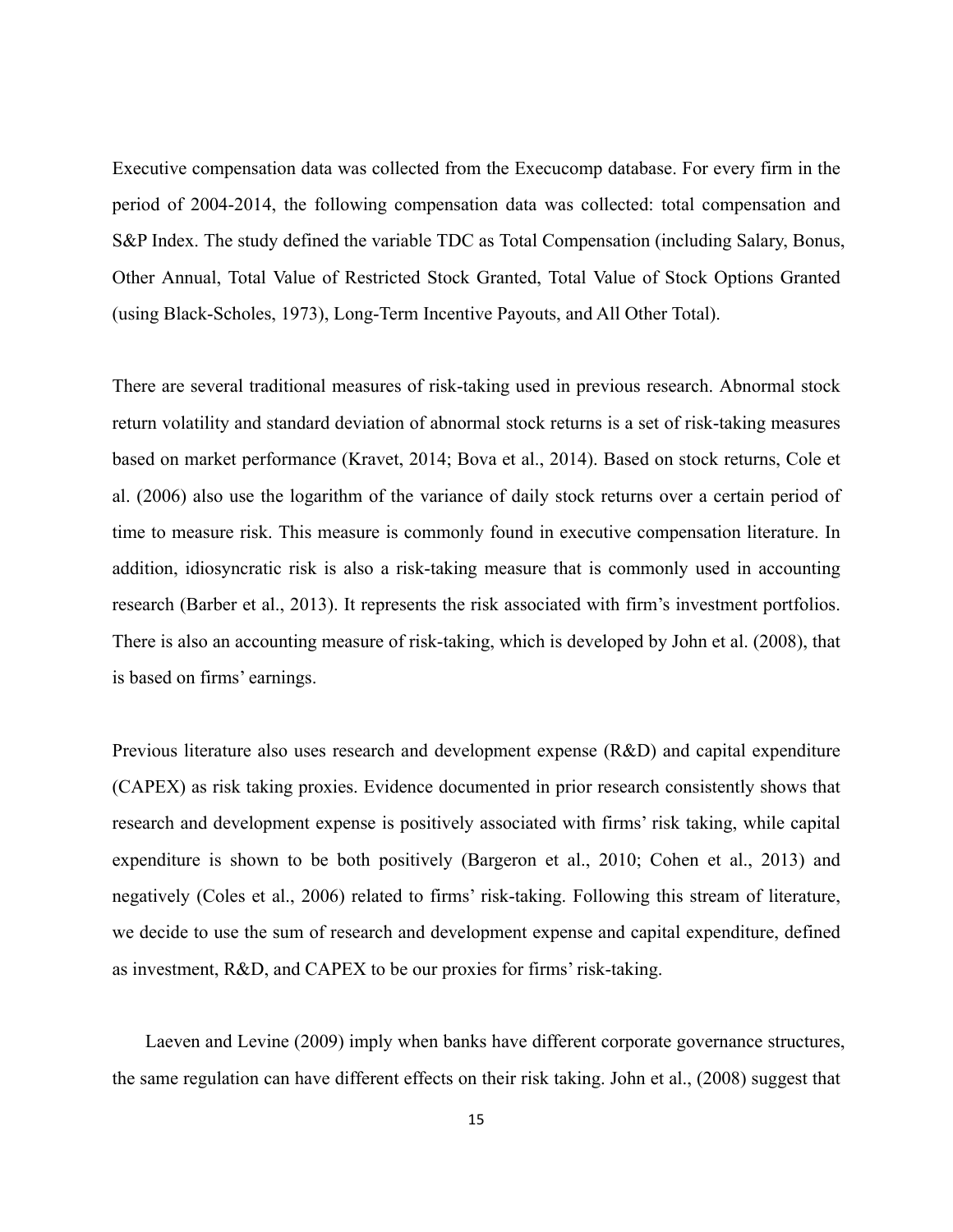ownership structure can have an impact on corporate risk taking. In addition, Agrawal and Mandelker (1987) find that there is a negative relation between the degree of managerial control and firms' risk taking. Based on the evidence documented in previous literature, the study controlled for governance structure, b-index, in its models.

# **4. Empirical results**

This section presents the main empirical results. First, the positive relation between the implementation of zero lower bound policy is shown. Next, it looks at the mediation effect of managerial risk on the relation between the implementation of zero lower bound policy and executive compensation.

To test whether managerial risk-taking and executive compensation for publicly traded U.S. companies increased significantly after the zero lower bound policy, both correlation analysis and multivariate regression analysis were performed. Each analysis is discussed as follows.

## **4.1Summary statistics and correlations**

Table 1 provides summary statistics of the data and for the variables. Panel A shows the summary for the whole sample and Panel B are the descriptions for the variables used in the study. From the number of observations of R&D and other data of interest, one can see that there are more than 3,000 missing R&D expenditures data in total. So to maintain sufficient data size, the analysis treats them as zero when performing the regressions.

In addition, correlation analysis was run to see the correlations between variable ZLB and the managerial risk-taking proxies & ZLB and the executive compensation proxy. Table 2 shows the correlation results. Correlation coefficients that are significant at 1% level are marked with \*.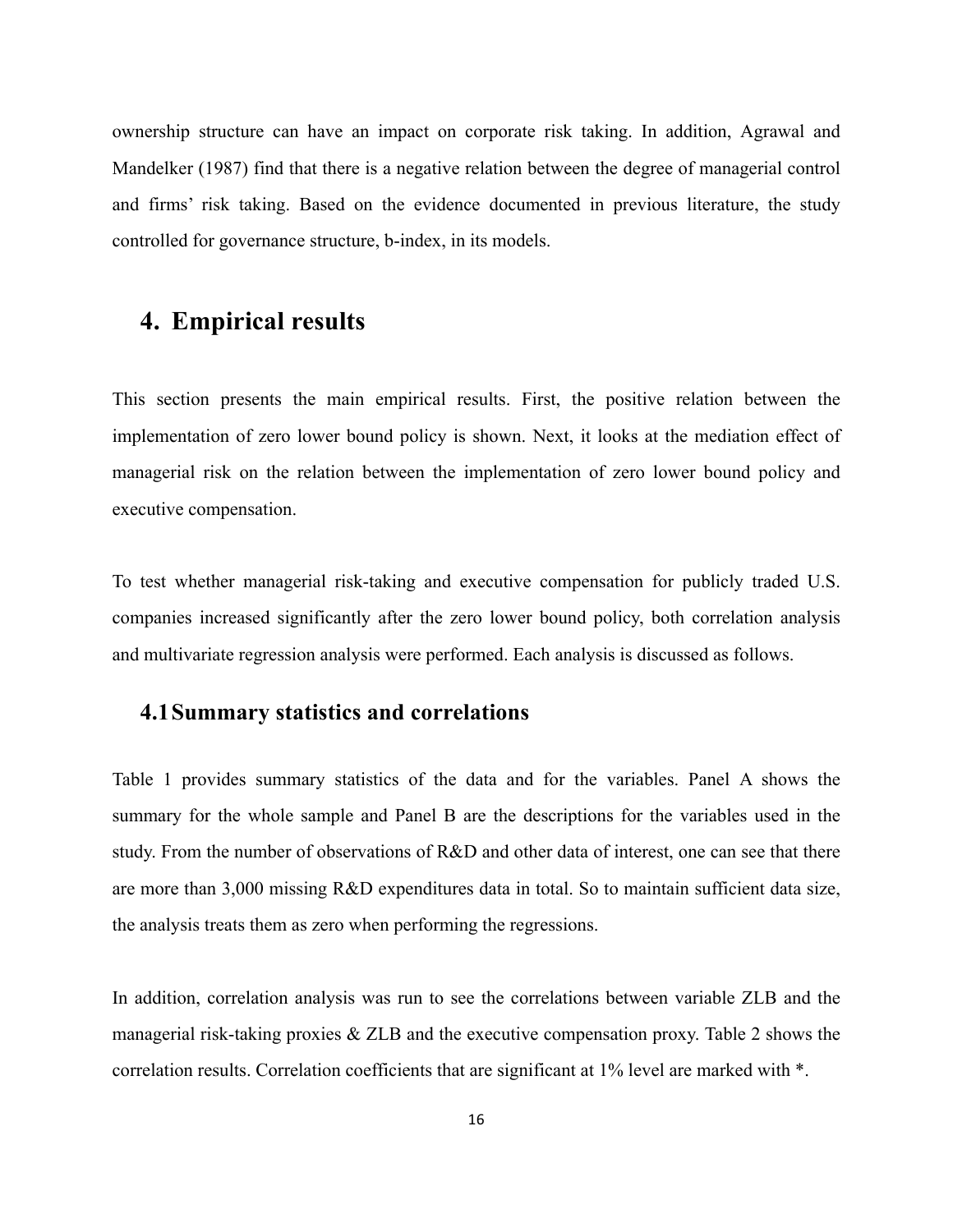#### **Table 1: Summary Statistics**

The sample includes all U.S. firm data available from the Compustat and Execucomp databases during the 2004 through 2014 period. Panel A reports descriptive values of sample firms over the entire sample period. Panel B reports descriptive statistics for variables used in the study. The variables presented in Panel B are defined in Appendix I.

All variables in Panel B are Winsorized at the  $1<sup>st</sup>$  and 99<sup>th</sup> percentiles.

| л.<br>Variable                        | Observations | Mean  | Std.  | Minimum      | Maximum |
|---------------------------------------|--------------|-------|-------|--------------|---------|
| <b>Average Executive Compensation</b> | 8778         | 2837  | 3010  | 96.93        | 72533   |
| (Thousands)                           |              |       |       |              |         |
| Research and Development (Millions)   | 5331         | 302.5 | 937.5 | $\Omega$     | 10991   |
| Capital Expenditure (Millions)        | 8778         | 566.8 | 1986  | $-2285$      | 47289   |
| Total Asset (Millions)                | 8778         | 10620 | 36774 | 52.24        | 797769  |
| Sales (Millions)                      | 8778         | 8430  | 25710 | 2.960        | 474259  |
| Earnings Before Interest and Taxes    | 8778         | 1014  | 3301  | $-11982$     | 66290   |
| (Millions)                            |              |       |       |              |         |
| Market Value (Millions)               | 8778         | 10418 | 30475 | 30.28        | 626550  |
| Book Value (Millions)                 | 8778         | 3719  | 10727 | $-86154$     | 174399  |
| Total Debt (Millions)                 | 8778         | 717.7 | 8494  | $\mathbf{0}$ | 382407  |

Panel A: Descriptives

Panel B: Variables used in the study (Defined in Appendix I)

| $\sim$ $\sim$<br>Variable | . .<br>Observations | Mean         | Std.       |                | Minimum Maximum |
|---------------------------|---------------------|--------------|------------|----------------|-----------------|
| AVE TDC                   | 8778                | 2.695        | 3.141      | $-1.268$       | 20.15           |
| <b>INVEST</b>             | 8778                | 0.198        | 0.203      | $-0.170$       | 1.284           |
| <b>RD</b>                 | 8778                | 0.0563 0.104 |            | $\theta$       | 0.668           |
| <b>CAPEX</b>              | 8778                | 0.140        | 0.164      | $-0.0903$      | 0.955           |
| <b>ZLB</b>                | 8778                | 0.487        | 0.500      | $\overline{0}$ |                 |
| <b>SIZE</b>               | 8778                | 7.819        | 1.512      | 4.887          | 11.79           |
| <b>SALESG</b>             | 8778                | 0.0716 0.177 |            | $-0.568$       | 0.636           |
| <b>EBIT</b>               | 8778                | 0.253        | 0.286      | $-0.661$       | 1.849           |
| MB                        | 8778                | 2.964        | 2.708      | $-1.475$       | 18.47           |
| <b>DEBT</b>               | 8778                | 0.0409       | $0.0837$ 0 |                | 0.554           |
| <b>B-INDEX</b>            | 8778                | 4.717        | 0.922      | $\overline{0}$ | 6               |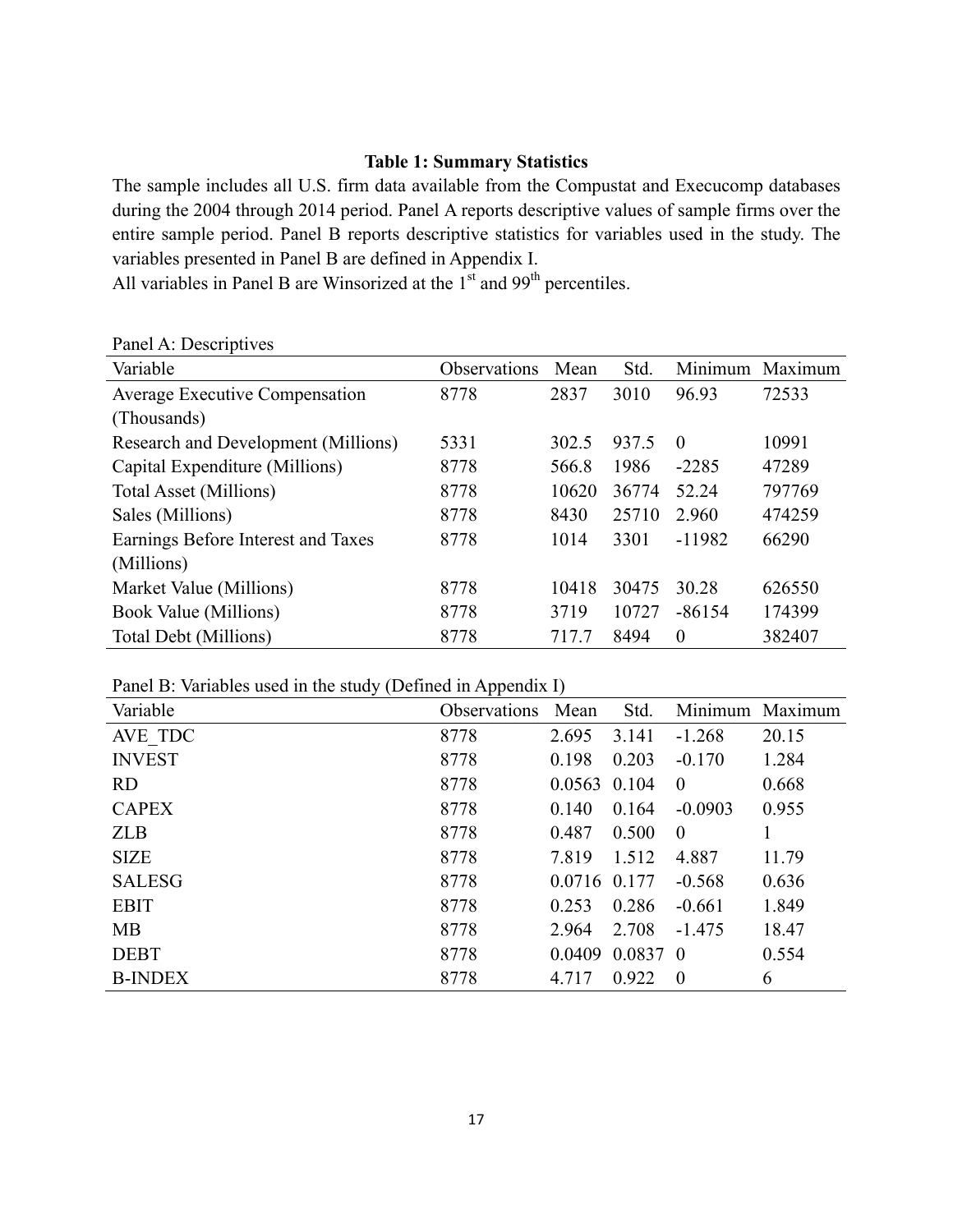#### **Table 2: Correlation analysis**

The sample includes all U.S. firm data available from the Compustat and Execucomp databases during the 2004 through 2014 period. ZLB is an indicator variable equal to one for the post-ZLB policy period (2009-2014), and equals to zero if otherwise. R&D is set equal to zero if R&D is missing. All remaining variables are defined in the Appendix I. Correlation coefficients with \* are significant at the 1% level.

| Variable       |            | 2.                    | 3.                  | 4.             | 5.         | 6 <sub>1</sub> | 7.         | 8.         | 9.         | 10.        | 11. |
|----------------|------------|-----------------------|---------------------|----------------|------------|----------------|------------|------------|------------|------------|-----|
| AVE TDC        |            |                       |                     |                |            |                |            |            |            |            |     |
| <b>INVEST</b>  | $0.3157*$  |                       |                     |                |            |                |            |            |            |            |     |
| RD.            | $0.3134*$  | $0.5271*$             |                     |                |            |                |            |            |            |            |     |
| <b>CAPEX</b>   | $0.1662*$  | $0.8255*$             | $-0.00560$          | $\blacksquare$ |            |                |            |            |            |            |     |
| <b>ZLB</b>     |            | $-0.0314*$ $-0.0489*$ | $-0.0342* -0.0408*$ |                |            |                |            |            |            |            |     |
| <b>SIZE</b>    | $-0.4669*$ | $0.1278*$             | $-0.0838*$          | $0.2177*$      | $0.1145*$  |                |            |            |            |            |     |
| <b>SALESG</b>  | $-0.0237$  | $0.0446*$             | 0.0265              | $0.0317*$      | $-0.2101*$ | $-0.0433*$     |            |            |            |            |     |
| <b>EBIT</b>    | $0.1583*$  | $0.2065*$             | 0.0195              | $0.2544*$      | $-0.00930$ | $0.1826*$      | $0.1539*$  |            |            |            |     |
| MB             | $0.3748*$  | $0.3185*$             | $0.2909*$           | $0.1883*$      | $-0.0928*$ | 0.000          | $0.1021*$  | $0.6122*$  |            |            |     |
| <b>DEBT</b>    | $-0.0758*$ | $0.0652*$             | $-0.0568*$ 0.1255*  |                | 0.0125     | $0.2398*$      | $-0.0725*$ | 0.0274     | $-0.1222*$ |            |     |
| <b>B-INDEX</b> | $0.1036*$  | 0.0027                | $0.0853*$           | $-0.0611*$     | $0.1366*$  | $-0.1879*$     | $-0.0232$  | $-0.0361*$ | 0.0093     | $-0.0917*$ |     |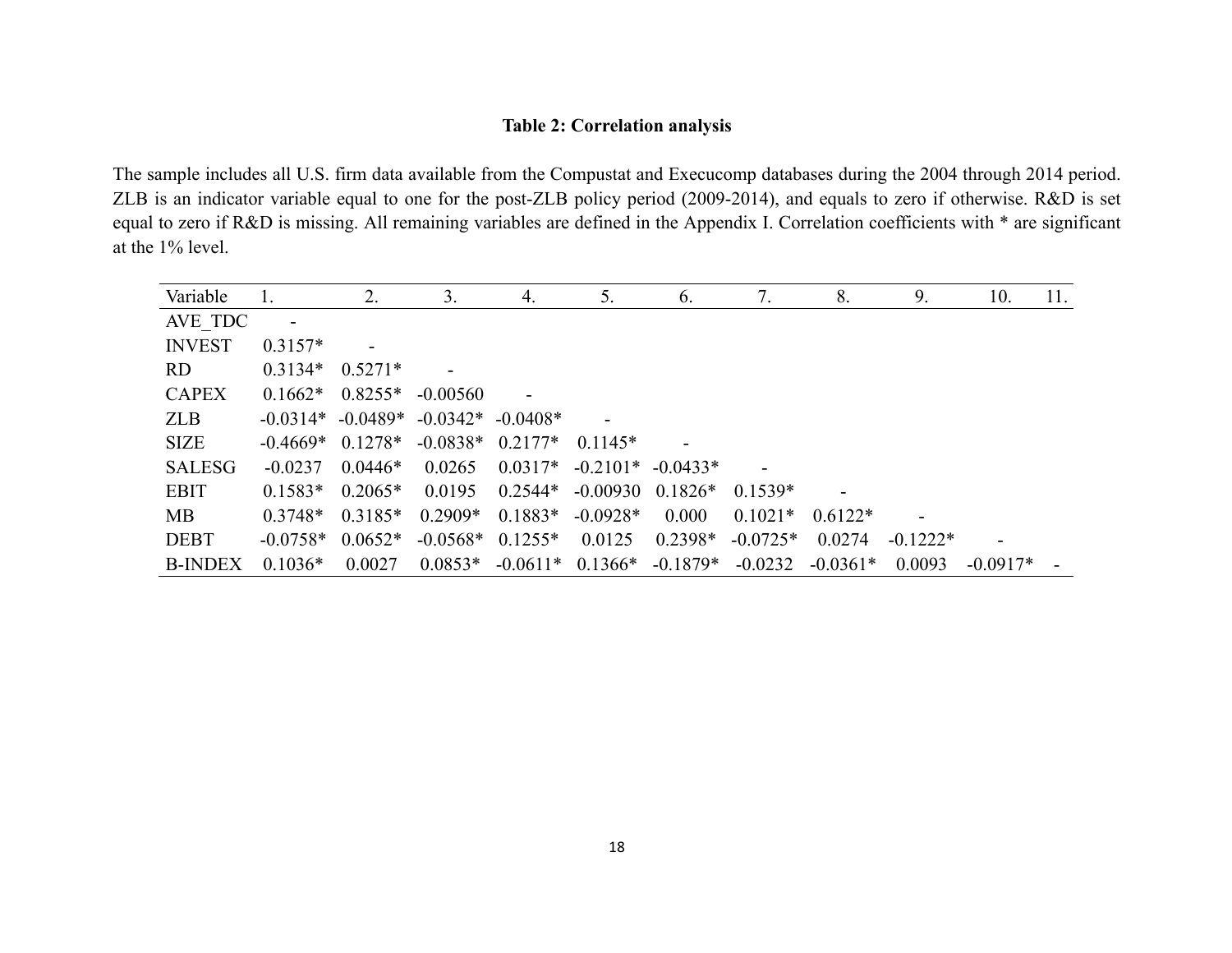One can see in Table 2 that AVE\_TDC, INVEST, R&D, and CAPEX all have negative relations with the dummy variable ZLB. The negative relations are all significant at the 1% level. This correlation result does not contradict with the previous hypotheses that ZLB should be positively related with managerial risk-taking and executive compensation for all the risk measures are scaled by average book value of assets. To study the relations between the main variables of interest, one needs to account for control variables. Univariate analysis cannot fully reflect the relations that were investigated. Therefore, the analysis used the multivariate regressions to see the proposed relations correctly. The regression results are shown in the following sections.

In addition, one can see that the correlation between AVE TDC and the three risk-taking measures are all positively significant, suggesting a positive relation between compensation and risk-taking as shown in prior studies.

Since the correlation results don't show support for the hypotheses, the analysis also graphed the trends of R&D expenses and capital expenditures as shown in Figure 1 and Figure 2. From these two figures, one can clearly see an increase in R&D expenses and capital expenditures after 2009 when the zero lower bound policy was first announced. The Federal Interest Rate graph is also presented in Figure 1.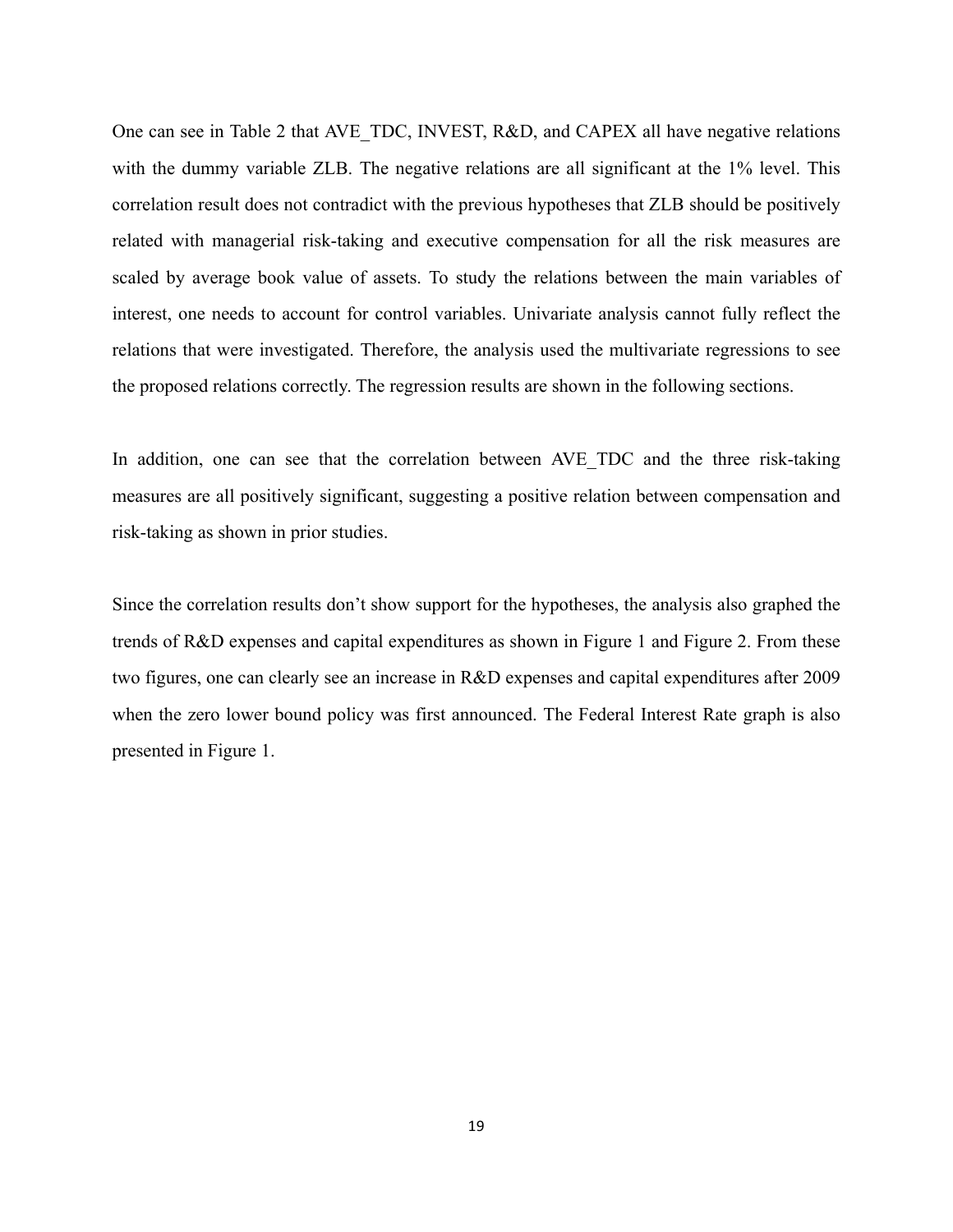



Source: Federal Reserve (https://apps.newyorkfed.org/markets/autorates/fed%20funds)





**Figure 2: R&D Trends from 2004-2014**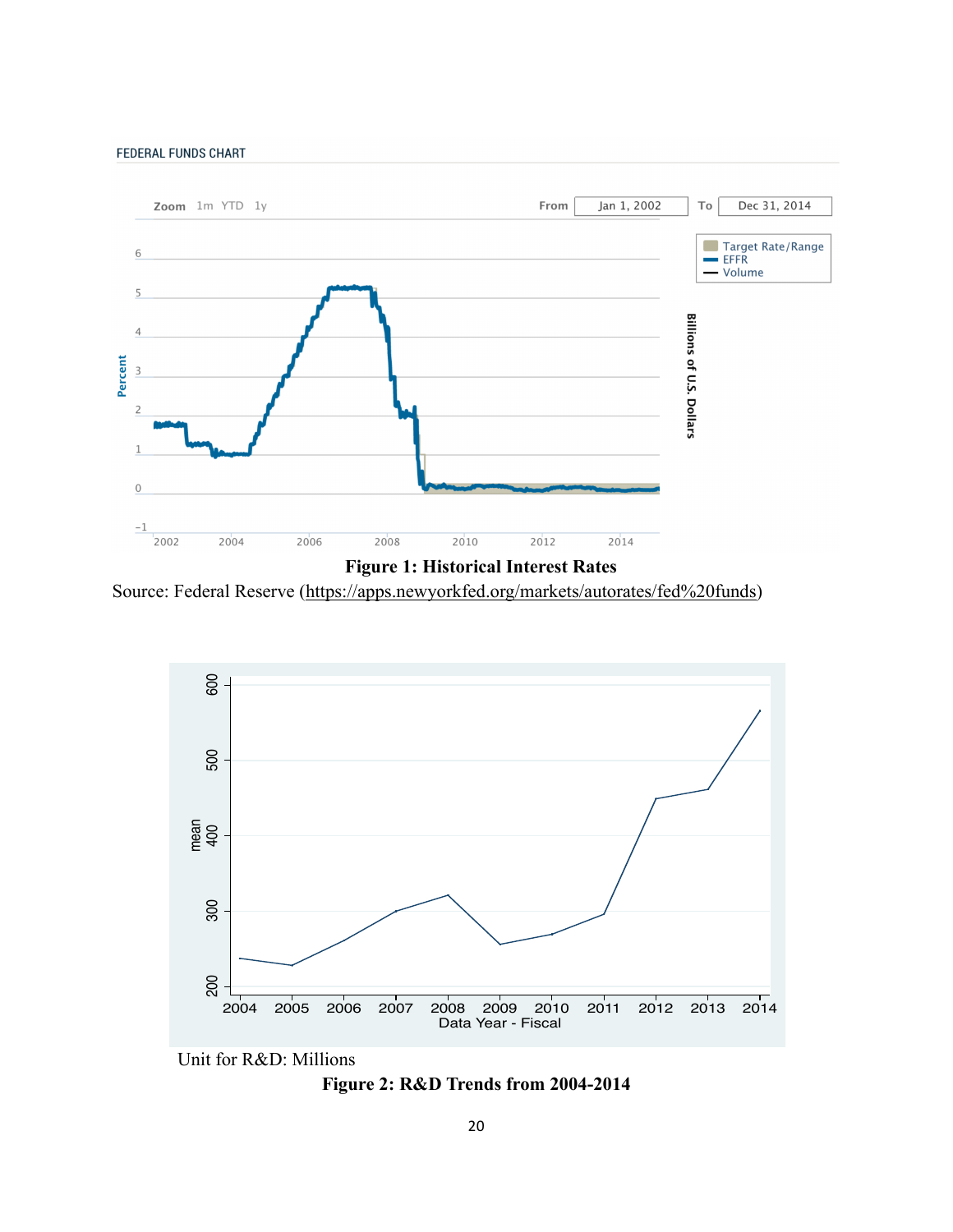

 Unit for Capital Expenditures: Millions **Figure 3: Capital Expenditure Trends from 2004-2014**

## **4.2 Basic regression results**

To investigate deeper on the relations among zero lower bound policy, managerial risk-taking and executive compensation, the analysis estimated a series of regression equations consisting of control variables.

### **4.2.1 Zero lower bound policy and managerial risk-taking**

To identify the link between zero lower bound policy and companies' managerial risk-taking, the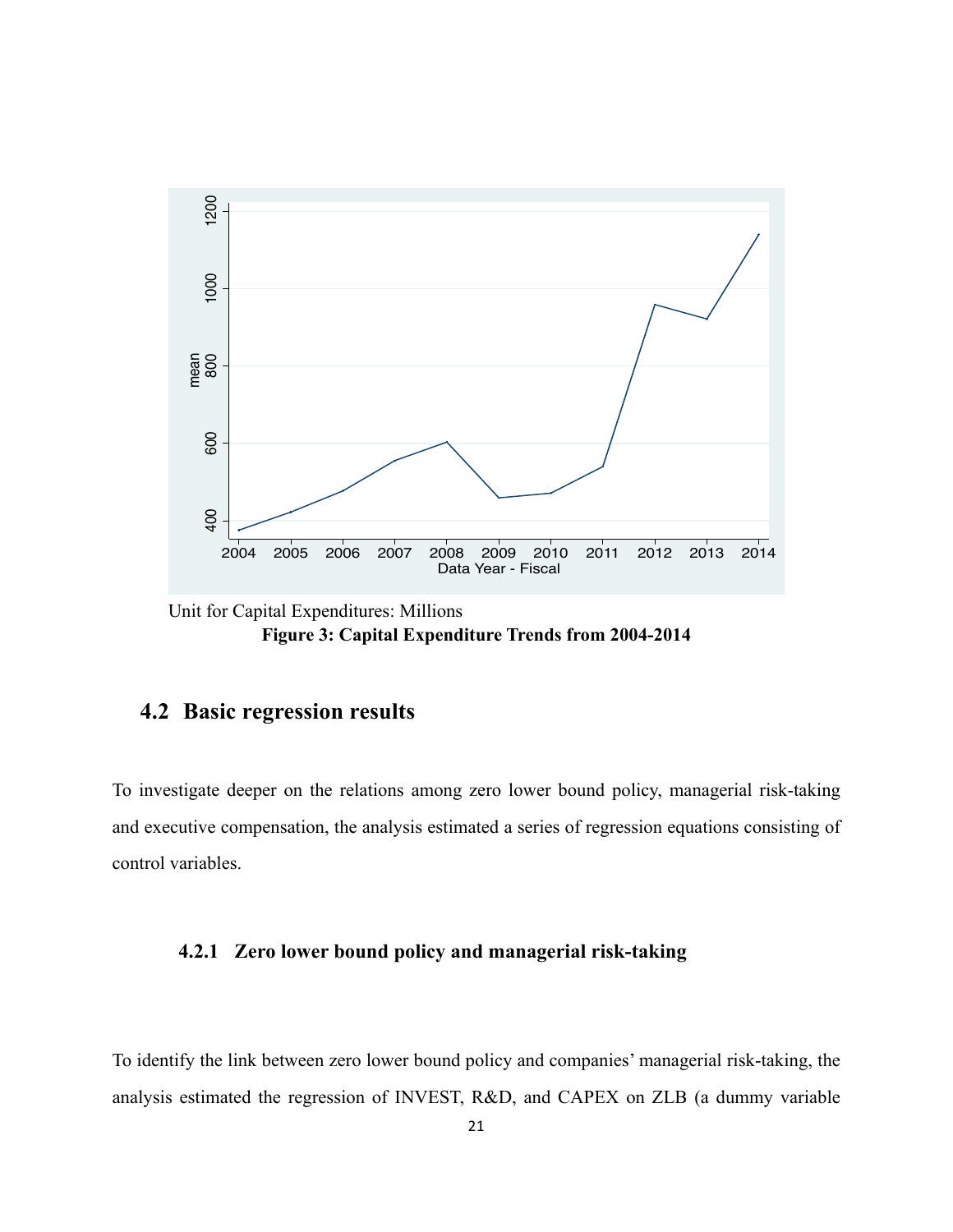equals to 1 after zero lower bound policy and 0 otherwise) over the sample period as presented in Equations (1) to (3) below.

$$
INVEST_{it} = a_0 + a_1 ZLB + a_2 X_{it} + \varepsilon_{it}
$$
 (1)

$$
R\&D_{it} = a_0 + a_1 ZLB + a_2 X_{it} + \varepsilon_{it}
$$
 (2)

$$
CAPEX_{it} = a_0 + a_1 ZLB + a_2 X_{it} + \varepsilon_{it}
$$
 (3)

In all regressions, the analysis controlled for other variables that may affect managerial risk-taking (represented by X), such as firm size (SIZE), debt (DEBT), earnings before interest and taxes (EBIT), sales growth (SALESG), market to book ratio (MB) and b-index (B\_INDEX). Furthermore, it accounted for any time-variant and firm-specific characteristics by introducing year-fixed and firm-fixed effects. The analysis clustered standard errors at the year dimension to account for any cross-sectional dependence of residuals due to the commonality of interest rates across firm observations. The results are reported in Table 3.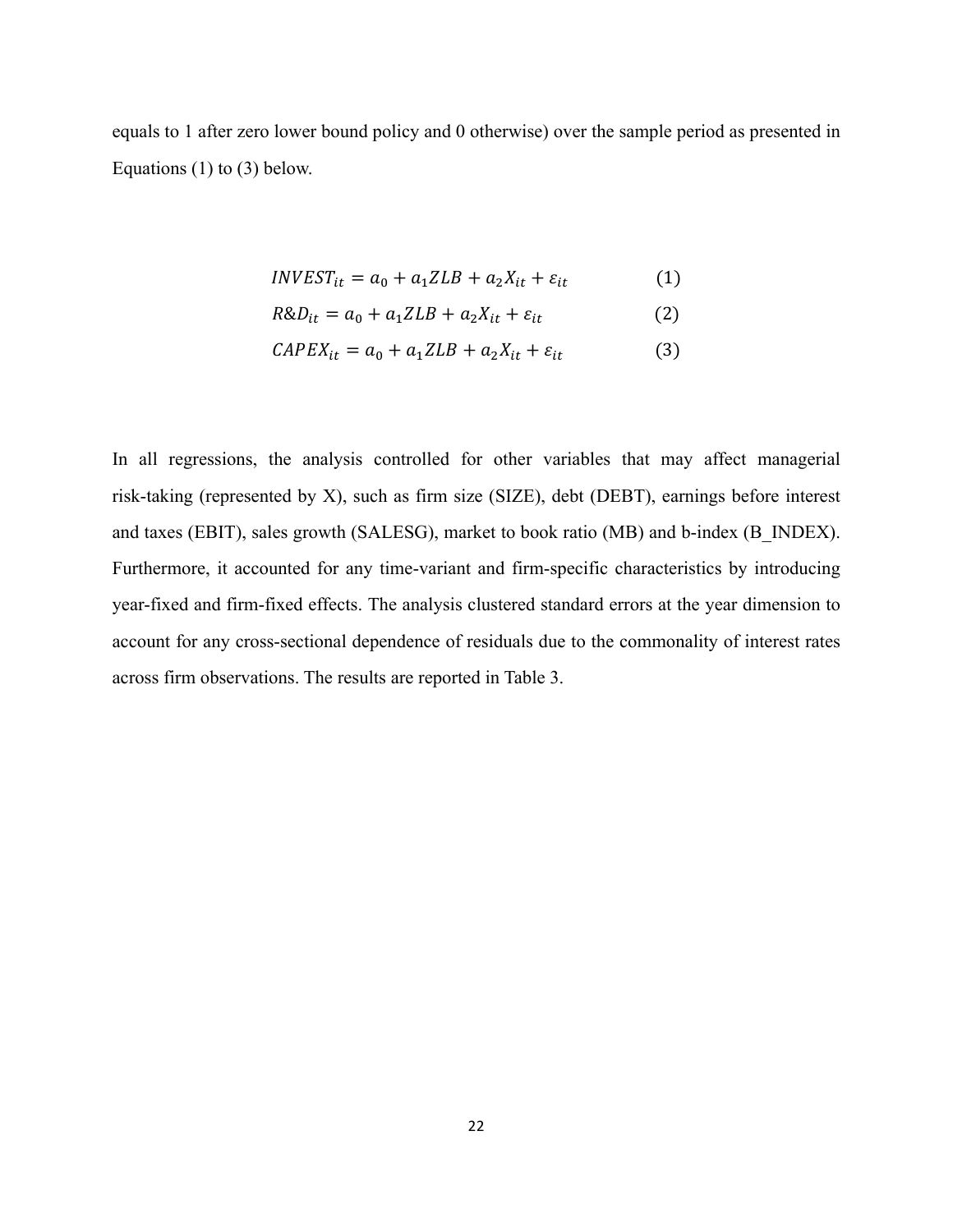#### **Table 3: Multivariate regression analysis**

The sample includes all U.S. firm data available from the Compustat and Execucomp databases during the 2004 through 2014 period. The dependent variable in Model (1) is INVEST, in Model (2) is R&D, and in Model (3) is CAPEX. ZLB is an indicator variable equal to one for the post-ZLB policy period (2009-2014), and equals to zero if otherwise. R&D is set equal to zero if R&D is missing. All remaining variables are defined in Appendix 1. The control variables are all lagged one year. All variables are Winsorized at the 1% and 99% levels. The estimates are from firm fixed and year fixed effects regressions. P-values are in brackets.

| (1)           | (2)                                                               | (3)                                     |
|---------------|-------------------------------------------------------------------|-----------------------------------------|
| <b>INVEST</b> | <b>RD</b>                                                         | <b>CAPEX</b>                            |
|               |                                                                   | 0.034                                   |
| (0.009)       | (0.005)                                                           | (0.007)                                 |
|               |                                                                   | $-0.019$ <sup>*</sup>                   |
| (0.009)       | (0.004)                                                           | (0.007)                                 |
| 0.049         | 0.016                                                             | 0.030                                   |
| (0.048)       | (0.013)                                                           | (0.039)                                 |
| $-0.013$      | $-0.012$                                                          | 0.008                                   |
| (0.024)       | (0.010)                                                           | (0.015)                                 |
|               | $0.007***$                                                        | 0.014                                   |
| (0.004)       | (0.002)                                                           | (0.002)                                 |
| $-0.003$      | $-0.007$                                                          | 0.004                                   |
| (0.012)       | (0.005)                                                           | (0.009)                                 |
| 0.001         | 0.001                                                             | $-0.00009$                              |
| (0.002)       | (0.001)                                                           | (0.002)                                 |
|               |                                                                   | $0.231$ <sup>*</sup>                    |
| (0.072)       | (0.032)                                                           | (0.053)                                 |
| Yes           | Yes                                                               | Yes                                     |
| Yes           | Yes                                                               | Yes                                     |
| 0.128         | 0.076                                                             | 0.097                                   |
| 15.158        | 4.664                                                             | 13.869                                  |
| 8778          | 8778                                                              | 8778                                    |
|               | $0.059$ <sup>***</sup><br>$-0.047***$<br>$0.024***$<br>$0.457***$ | $0.022***$<br>$-0.023***$<br>$0.199***$ |

Standard errors in parentheses<br>  $^{+}p < 0.10, ^{*}p < 0.05, ^{**}p < 0.01, ^{***}p < 0.001$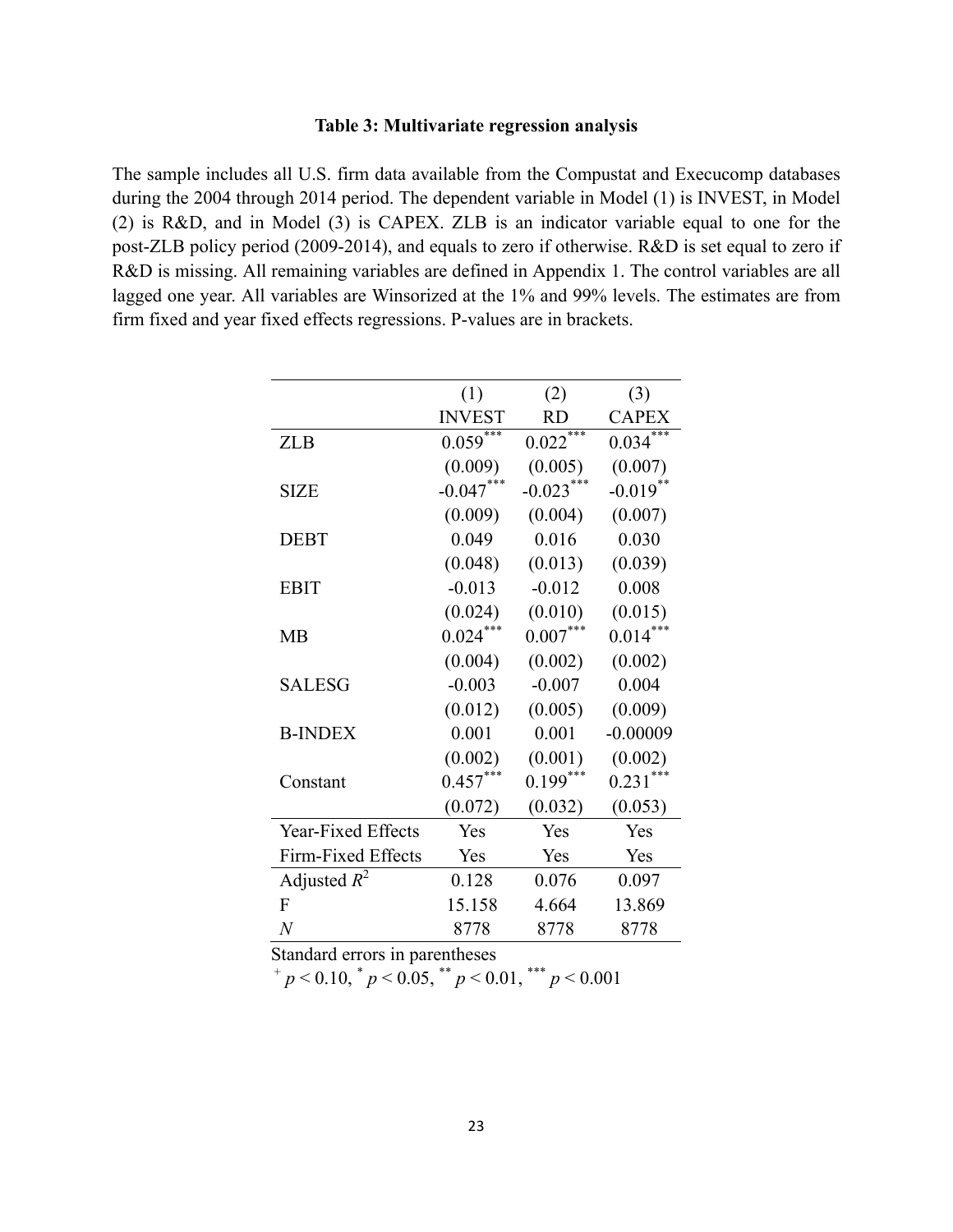The results show that INVEST, R&D, and CAPEX increased significantly in the post-zero lower bound policy period, consistent with hypothesis H1a. For example, column 1 reports the regression results of INVEST being the dependent variable; the coefficient on the dummy variable is positive and significant at 0.1% level, indicating that INVEST was significant higher for sample firms in the post-zero lower bound policy period.

Table 3 also reports similar results for R&D and CAPEX regressions. These results are consistent with the prediction that zero lower bound policy resulted in an increase in managerial risk-taking for publicly traded U.S. firms. Since our hypothesis is directional, we also decide to perform an on-sided test to see whether the coefficient of ZLB is indeed positive. The one-sided t-test results show that the possibility of a positive ZLB coefficient is 99.99% for all three risk-taking measures. Overall, all of the regression results show a significantly positive correlation between zero lower bound policy and managerial risk-taking, in support of hypothesis H1a.

#### **4.2.2 Mediation effect of managerial risk-taking**

According to Table 3, the results show support for hypothesis H1a that zero lower bound policy leads to an increase in managerial risk-taking. The positive relation between managerial risk-taking and executive compensation was already documented in prior research. Thus, this study proposed that the executive compensation increased after zero lower bund policy as a result of the mediation effect of managerial risk-taking. The analysis in this study used the mediation model proposed by Baron and Kenny (1986). In summary, the mediation model concerning zero lower bound policy, managerial risk-taking, and executive compensation as proposed is shown in Figure 4.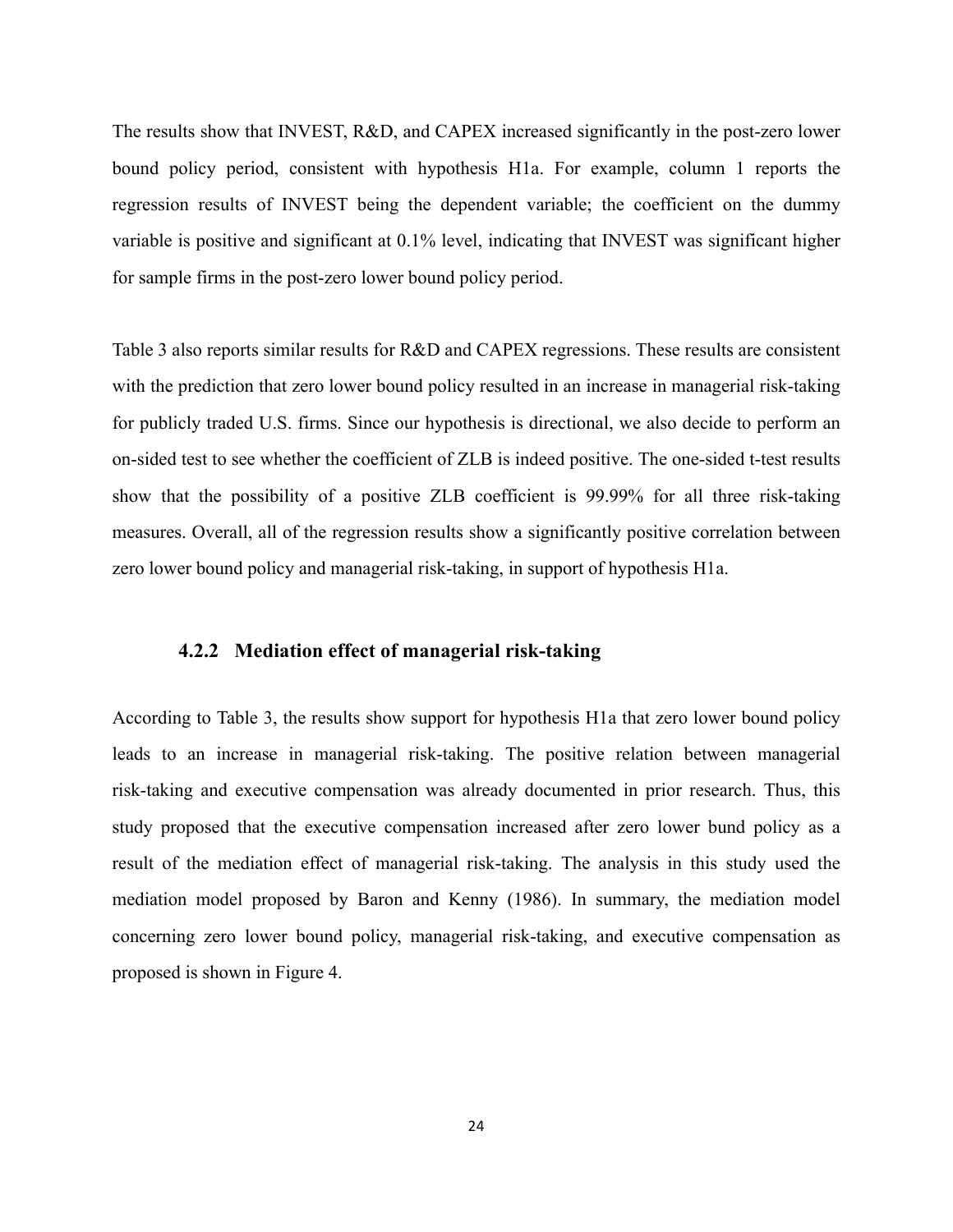

The figure represents relations between variables as well as their direct and indirect effects. +All the coefficients besides the paths are defined as the coefficients in Equations (1) to (5). These are the coefficients are the ones needed to evaluate and test the mediation hypothesis.

**Figure 4: Path diagram for mediation**

The study used this three-step model to test for possible mediation effects. The first step was to test if there is a significant relation between zero lower bound policy and executive compensation. Equation (4) was used for this step. It mainly evaluated the significance of  $b_1$ . The second step was to show that zero lower bound policy is positively related to managerial risk-taking. Since  $a_1$  is positive and significant for H1, then it is already confirmed that zero lower bound policy can lead to an increase in managerial risk-taking. Finally, one has to see if zero lower bound policy and managerial risk-taking can impact executive compensation when they are both present in the regression. This regression was performed using Equation (5). In this regression equation, it focused on coefficients  $c_1$  and  $c_2$ . The regression results are presented in Table 4.

$$
AVE\_TDC_{it} = b_0 + b_1ZLB + b_2X_{it} + \varepsilon
$$
\n<sup>(4)</sup>

$$
AVE\_DC_{it} = c_0 + c_1 risk_{it} + c_2 ZLB + c_3 X_{it} + \varepsilon
$$
\n<sup>(5)</sup>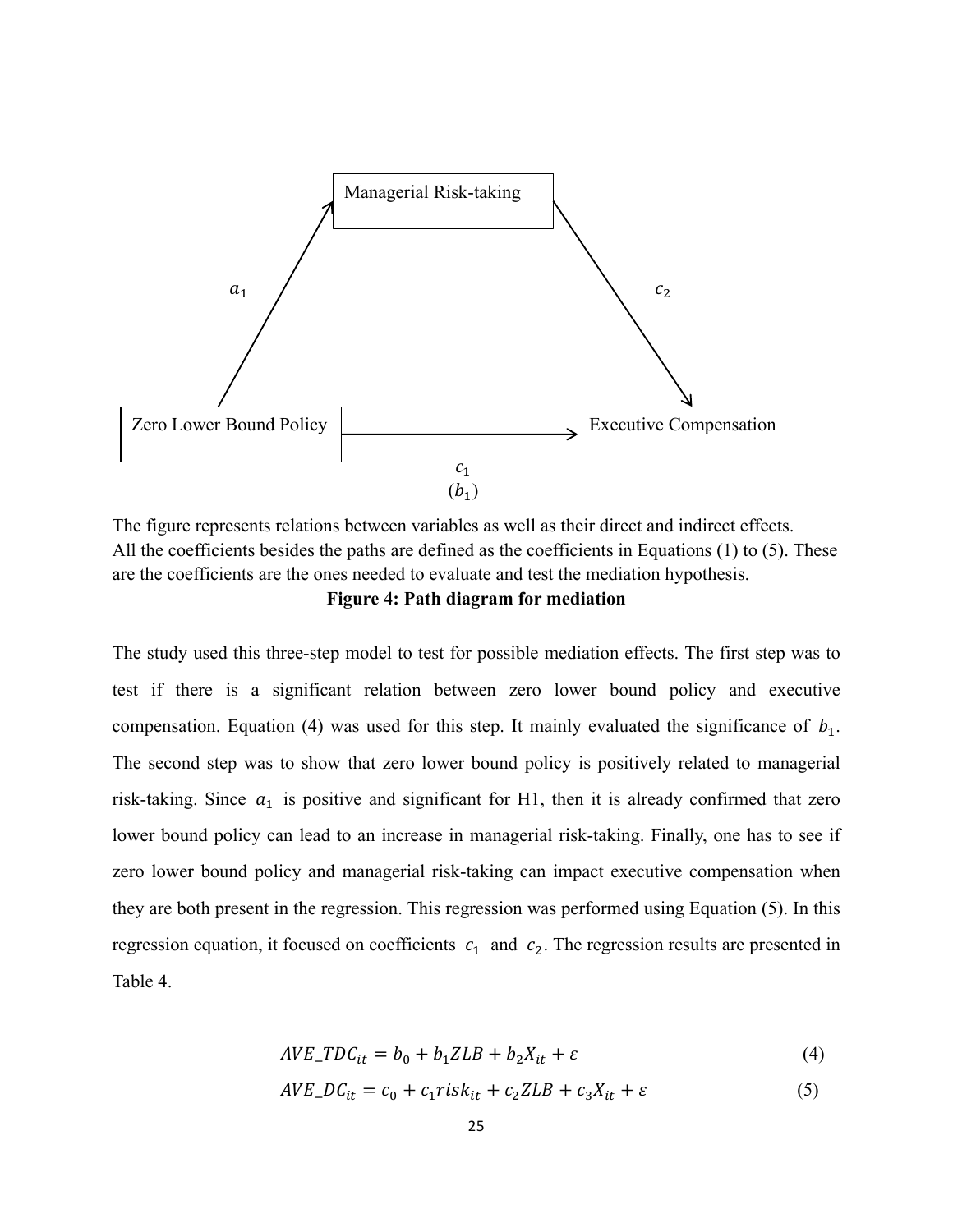#### **Table 4: Mediation analysis**

The sample includes all U.S. firm data available from the Compustat and Execucomp databases during the 2004 through 2014 period. The dependent variable in all models is AVE\_TDC. The independent variable in Model (1) is dummy variable ZLB, which equals to one for post-ZLB policy period (2009-2014) and zero for pre-ZLB policy period (2004-2008). The independent variable in Model (2) is ZLB and INVEST, in Model (3) is ZLB and R&D, and in Model (4) is ZLB and CAPEX. R&D is set equal to zero if R&D is missing. All remaining variables are defined in Appendix I. The control variables are all lagged one year. All variables are Winsorized at the 1% and 99% levels. The estimates are from firm fixed and year fixed effects regressions.

|                    | (1)         | (2)           | (3)             | (4)          |
|--------------------|-------------|---------------|-----------------|--------------|
|                    | <b>AVE</b>  | <b>TDC</b>    |                 |              |
|                    | <b>ZLB</b>  | <b>INVEST</b> | <b>RD</b>       | <b>CAPEX</b> |
| <b>ZLB</b>         | $0.523***$  | 0.122         | $0.235^{+}$     | $0.256^*$    |
|                    | (0.147)     | (0.128)       | (0.138)         | (0.130)      |
| <b>INVEST</b>      |             | $6.838***$    |                 |              |
|                    |             | (0.652)       |                 |              |
| <b>RD</b>          |             |               | $13.123***$     |              |
|                    |             |               | (1.893)         |              |
| <b>CAPEX</b>       |             |               |                 | 7.900        |
|                    |             |               |                 | (0.886)      |
| <b>SIZE</b>        | $-1.507***$ | $-1.185***$   | ***<br>$-1.210$ | $-1.354***$  |
|                    | (0.160)     | (0.142)       | (0.151)         | (0.148)      |
| <b>DEBT</b>        | $1.616^*$   | 1.280         | $1.410^{**}$    | $1.378***$   |
|                    | (0.491)     | (0.518)       | (0.488)         | (0.511)      |
| <b>MB</b>          | $0.371***$  | $0.209***$    | $0.279***$      | $0.262***$   |
|                    | (0.053)     | (0.041)       | (0.051)         | (0.046)      |
| <b>EBIT</b>        | $-0.156$    | $-0.069$      | 0.008           | $-0.217$     |
|                    | (0.301)     | (0.218)       | (0.248)         | (0.261)      |
| <b>SALESG</b>      | $-0.684***$ | $-0.665***$   | $-0.587***$     | $-0.714***$  |
|                    | (0.202)     | (0.176)       | (0.174)         | (0.186)      |
| <b>B-INDEX</b>     | 0.018       | 0.009         | 0.011           | 0.019        |
|                    | (0.040)     | (0.036)       | (0.038)         | (0.037)      |
| Constant           | $13.143***$ | $10.015***$   | 10.526          | $11.317***$  |
|                    | (1.300)     | (1.136)       | (1.207)         | (1.180)      |
| Year-Fixed Effects | Yes         | Yes           | Yes             | Yes          |
| Firm-Fixed Effects | Yes         | Yes           | Yes             | Yes          |
| Adjusted $R^2$     | 0.153       | 0.315         | 0.243           | 0.275        |
| F                  | 19.424      | 27.169        | 23.963          | 24.894       |
| $\boldsymbol{N}$   | 8778        | 8778          | 8778            | 8778         |

Standard errors in parentheses<br>  $^{+}p < 0.10, ^{*}p < 0.05, ^{*}p < 0.01, ^{***}p < 0.001$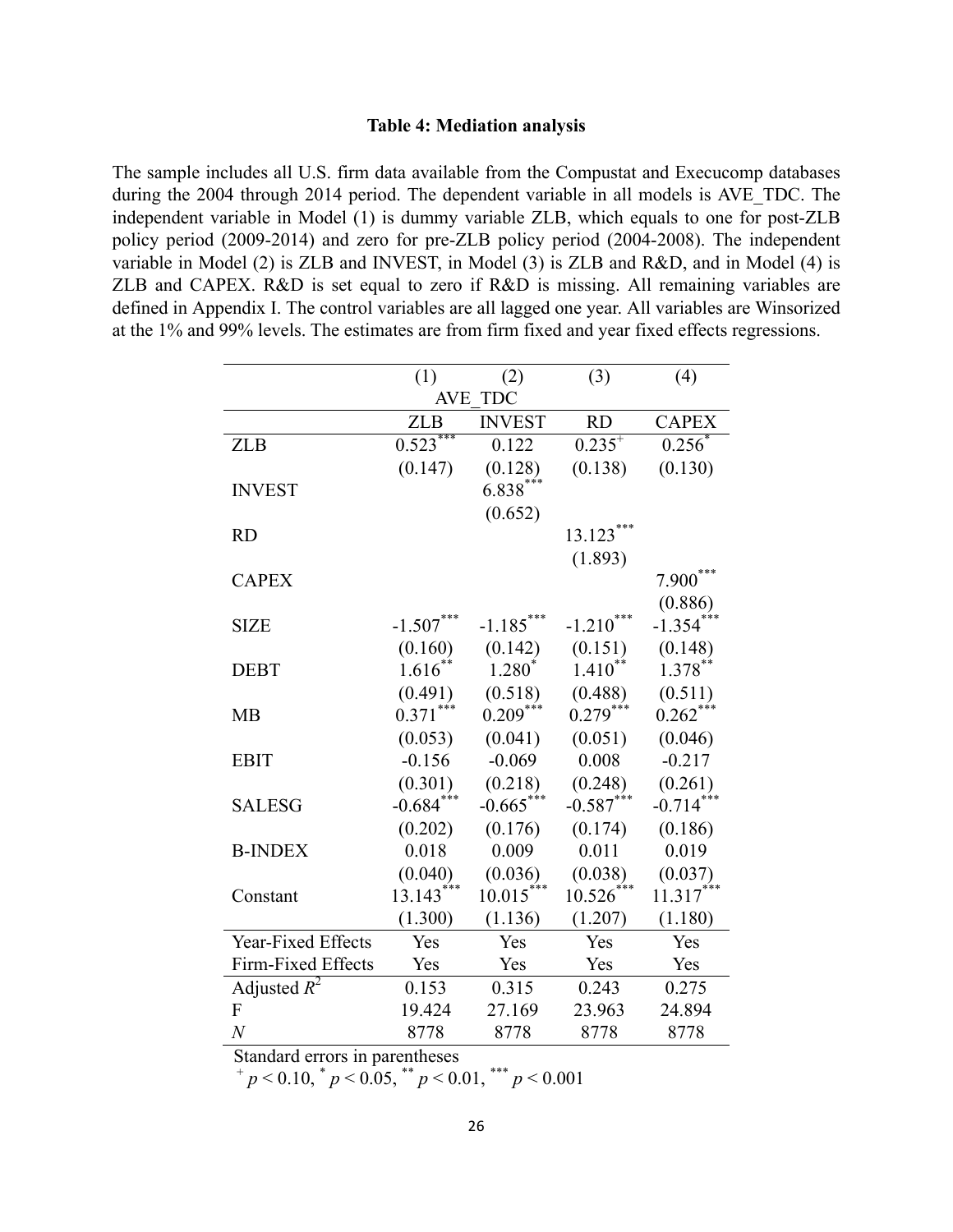Model (1) in Table 4 is the regression results for ZLB and AVE TDC. This model includes all the control variables but only has ZLB as the independent variable. The coefficient of ZLB is positive (0.523) and significant at 0.1% level, suggesting that there is an increase in executive compensation after the zero lower bound policy is implemented.

Next, executive compensation on ZLB is regressed with managerial risk-taking measures. From the results of models (2) to (4), one can see that the coefficients for ZLB are not highly significant anymore. The coefficient for ZLB in Model (3), where R&D is the independent variable, is significant only at the 10% level. The coefficient is significant at the 5% level in Model (4). The most significance change is shown in Model (2) with INVEST as the independent variable. It is positive but not significant. However, the coefficients for risk-taking variables are highly significant at the 0.1% level. These results show that a partial mediation of risk-taking in the relation between zero lower bound policy and executive compensation is present.

After testing for mediation, there is another possibility where ZLB can have an impact on managerial risk-taking and executive compensation. In other words, ZLB is moderating the relation between risk-taking and compensation. If zero lower bound policy is an acting moderator, then it means that the relation between managerial risk-taking and executive compensation can be increasing or decreasing after the implementation of the policy. According to the theory, if there should be a moderation effect present, then it should be positive.

In short, the relation between managerial risk-taking and executive compensation becomes stronger after zero lower bound policy. This was not included as a hypothesis since there was not much theoretical evidence to believe in this possible relation. But based on existing evidence, when zero lower bound policy was implemented, the cost of money went down. It was shown that shareholders will award executives more for higher risk-taking (Conyon, 2006) and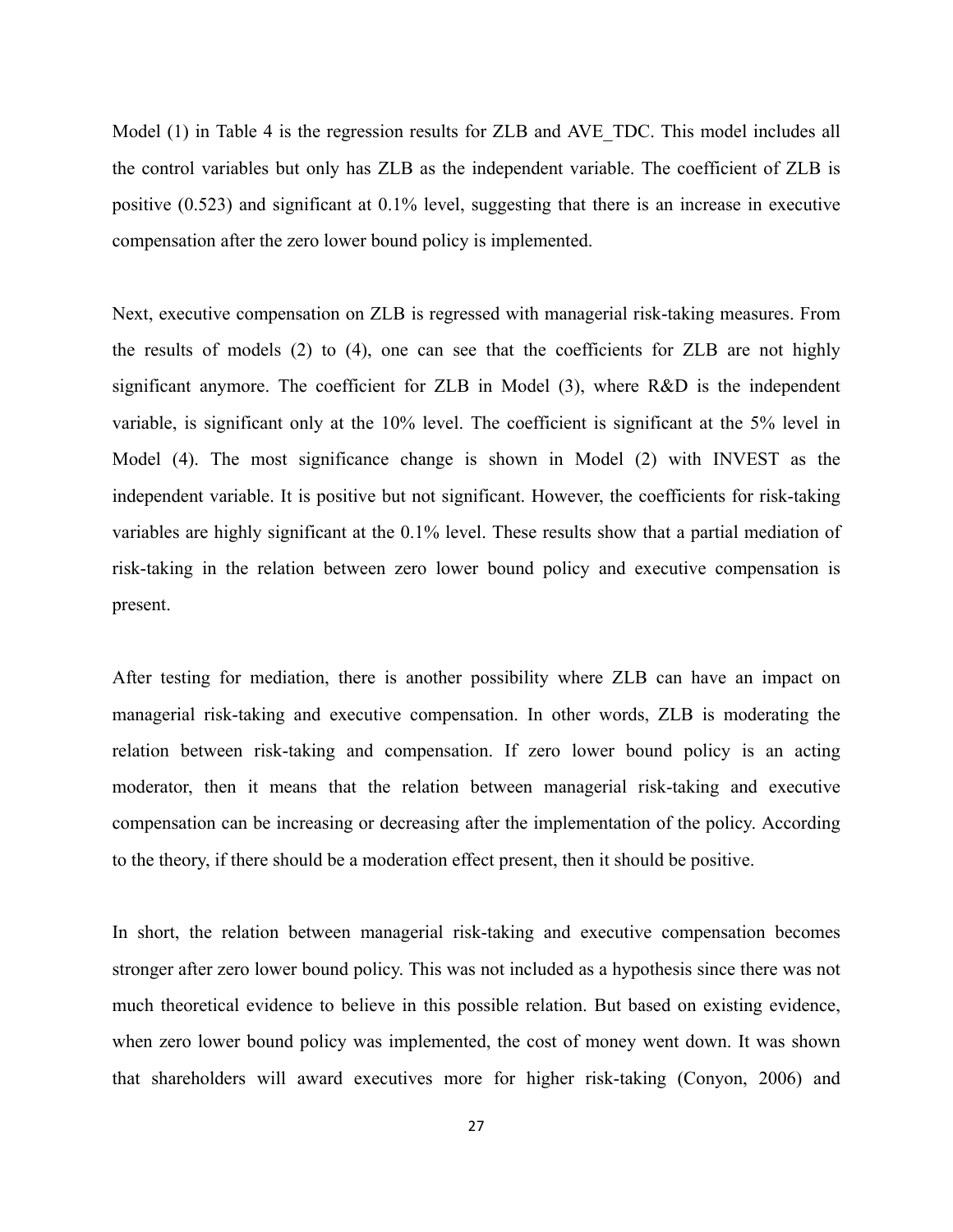shareholders may be induced to award executives more since the cost of money decreased. Therefore, it was decided to further test for moderation of ZLB. The following model was used:

$$
AVE\_DC_{it} = d_0 + d_1ZLB + d_2risk_{it} + d_3ZLB \times risk_{it} + d_4X_{it} + \varepsilon
$$
\n
$$
\tag{6}
$$

The result for possible moderation testing is reported in Table 5. In this table, one can see that the coefficients of all three risk-taking measures are positive and highly significant (at the 0.1% level). This confirms the conclusions documented in previous research that higher managerial risk-taking is positively related to higher executive compensation.

The coefficients of the interaction terms in Model (2) and (4) are positive and significant at the 10% and 5% levels. This suggests that zero lower bound policy is moderating the relation between INVEST and executive compensation, and CAPEX and executive compensation. But for Model (3) where R&D is the independent variable, the interaction term is not significant. It means that zero lower bound policy does not moderate the relation between R&D and executive compensation.

One possible explanation would be that both managers and shareholders often treat R&D as a high-risk investment compared to capital expenditures (Kothari et al., 2002). Therefore, its relation with executive compensation does not change significantly after the implementation of zero lower bound policy because shareholders are aware of R&D's high risk and wouldn't reward managers more even if managers invest a lot in R&D. But since the cost of money is lower after the zero lower bound policy, shareholders may consider compensating managers more for investing more on capital expenditures such as property, plants and equipment.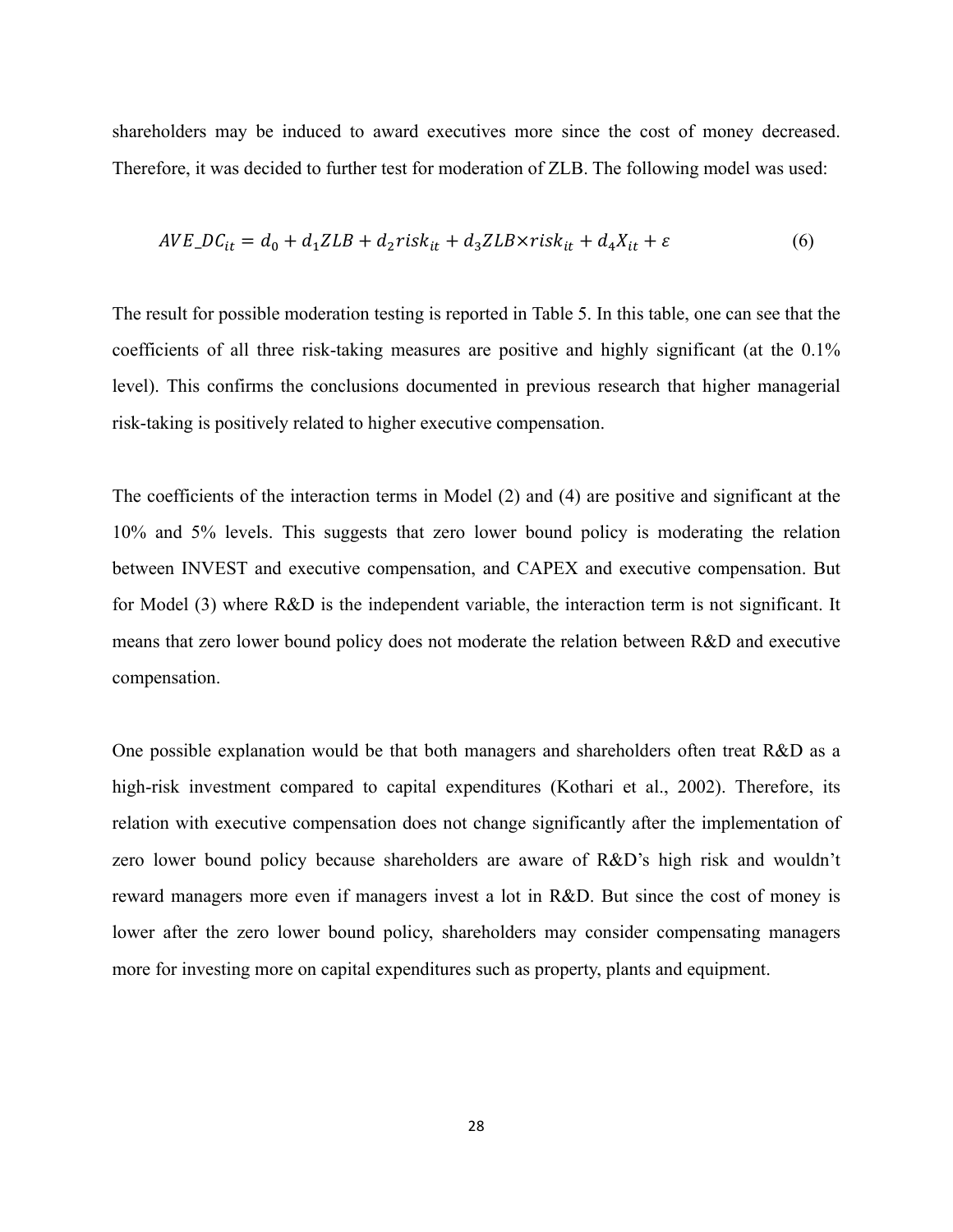#### **Table 5: Moderation analysis**

The sample includes all U.S. firm data available from the Compustat and Execucomp databases during the 2004 through 2014 period. The dependent variable in all models is AVE\_TDC. The independent variable in Model (1) is dummy variable ZLB, which equals to one for post-ZLB policy period (2009-2014) and equals to zero if otherwise. The independent variable in Model (2) is ZLB, INVEST, and their interaction; in Model (3) is ZBL, R&D, and their interaction; and in Model (4) is ZLB, CAPEX, and their interaction. R&D is set equal to zero if R&D is missing. All remaining variables are defined in Appendix I. The control variables are all lagged one year. All variables are Winsorized at the 1% and 99% levels.

|                    | (1)                   | (2)                  | (3)          | (4)                     |
|--------------------|-----------------------|----------------------|--------------|-------------------------|
|                    | <b>AVE</b>            | <b>TDC</b>           |              |                         |
|                    | ZLB                   | <b>INVEST</b>        | <b>RD</b>    | <b>CAPEX</b>            |
| <b>ZLB</b>         | $0.523***$            | $-0.049$             | 0.179        | 0.057                   |
|                    | (0.147)               | (0.147)              | (0.139)      | (0.138)                 |
| <b>INVEST</b>      |                       | $6.402***$           |              |                         |
|                    |                       | (0.670)              |              |                         |
| ZLB*INVEST         |                       | $0.878^{+}$          |              |                         |
|                    |                       | (0.517)              |              |                         |
| <b>RD</b>          |                       |                      | 12.611       |                         |
|                    |                       |                      | (1.878)      |                         |
| ZLB*RD             |                       |                      | 1.045        |                         |
|                    |                       |                      | (0.841)      |                         |
| <b>CAPEX</b>       |                       |                      |              | $7.291***$              |
|                    |                       |                      |              | (0.870)                 |
| ZLB*CAPEX          |                       |                      |              | $1.379^{*}$             |
|                    |                       |                      |              | (0.611)                 |
| <b>SIZE</b>        | $-1.507***$           | $-1.182***$          | $-1.200$ *** | $-1.362$ <sup>***</sup> |
|                    | (0.160)               | (0.142)              | (0.151)      | (0.149)                 |
| <b>DEBT</b>        | $1.616$ <sup>**</sup> | $1.281$ <sup>*</sup> | $1.403**$    | $1.396**$               |
|                    | (0.491)               | (0.521)              | (0.492)      | (0.512)                 |
| <b>MB</b>          | $0.371***$            | 0.211                | $0.280^{*}$  | 0.264                   |
|                    | (0.053)               | (0.041)              | (0.051)      | (0.046)                 |
| <b>EBIT</b>        | $-0.156$              | $-0.106$             | $-0.017$     | $-0.240$                |
|                    | (0.301)               | (0.221)              | (0.247)      | (0.262)                 |
| <b>SALESG</b>      | $-0.684$ ***          | $-0.657$ ***         | $-0.586$ *** | $-0.703***$             |
|                    | (0.202)               | (0.177)              | (0.175)      | (0.185)                 |
| <b>B-INDEX</b>     | 0.018                 | 0.007                | 0.011        | 0.017                   |
|                    | (0.040)               | (0.036)              | (0.037)      | (0.037)                 |
| Constant           | $13.143***$           | $10.087***$          | $10.478***$  | $11.469***$             |
|                    | (1.300)               | (1.144)              | (1.206)      | (1.193)                 |
| Year-Fixed Effects | Yes                   | Yes                  | Yes          | Yes                     |
| Firm-Fixed Effects | Yes                   | Yes                  | Yes          | Yes                     |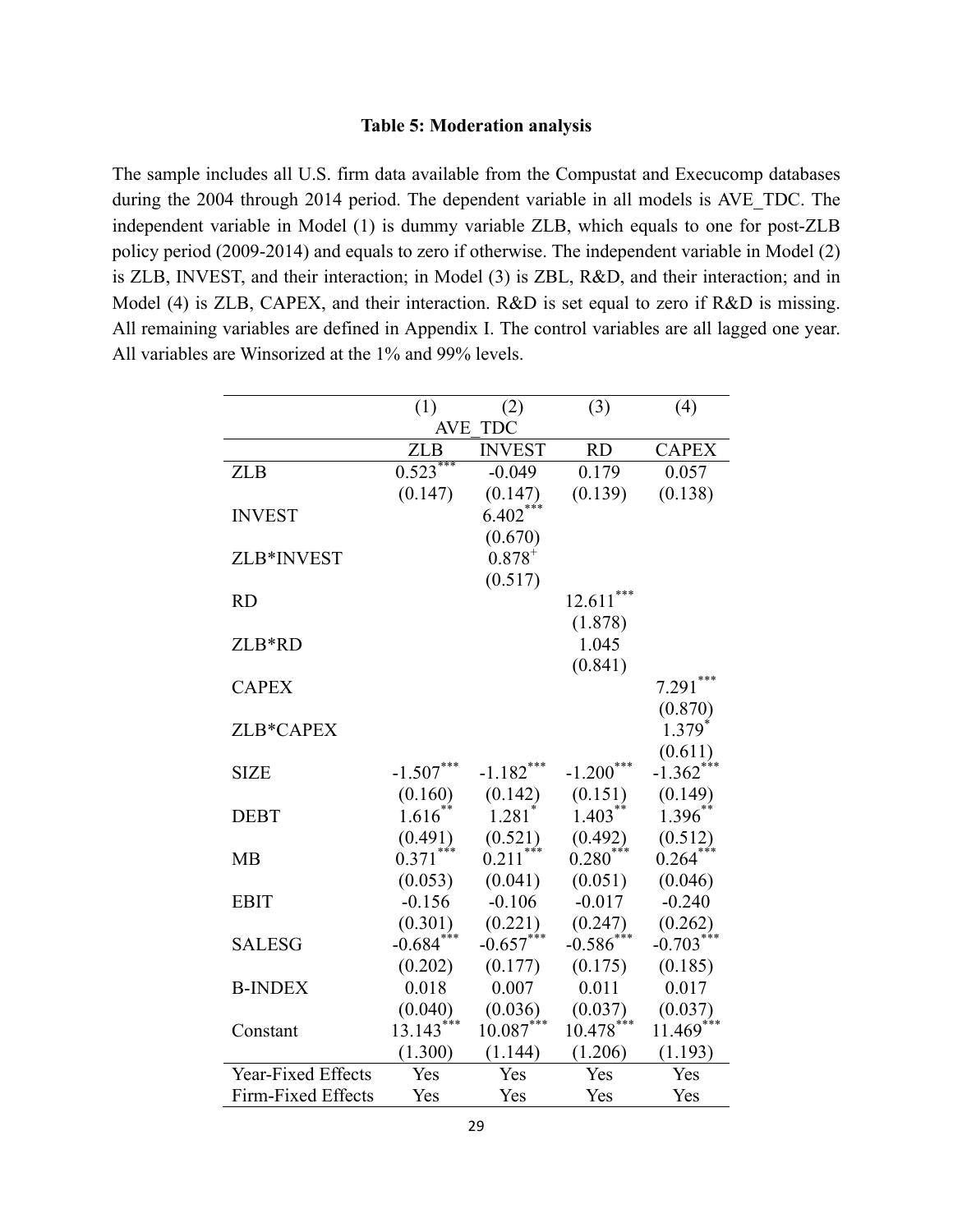| Adjusted $R^2$                 | 0.153 | 0.316   | 0244   | 0.278  |  |  |  |  |
|--------------------------------|-------|---------|--------|--------|--|--|--|--|
|                                | 19424 | 25 9 23 | 23 103 | 23.846 |  |  |  |  |
|                                | 8778  | 8778    | 8778   | 8778   |  |  |  |  |
| Standard errors in parentheses |       |         |        |        |  |  |  |  |

Standard errors in parentheses<br>  $^{+}p < 0.10, ^{*}p < 0.05, ^{**}p < 0.01, ^{***}p < 0.001$ 

In summary, the regression results conclude with the following four figures. Figure 5 shows the coefficients of each path for mediation. One can clearly see that all coefficients for path one (zero lower bound policy to managerial risk-taking) are highly significant at the 0.1% level for all three risk-taking measures. The same results are documented for path two (managerial risk-taking to executive compensation). All three coefficients are positive and significant at the 0.1% level. For path three (zero lower bound policy to executive compensation), one can see that the coefficients are not very significant anymore.

Especially for INVEST, the coefficient is 0.122 but not significant. The other two coefficients are significant at the 10% and 5% levels respectively. Originally, path three was 0.523 and significant at the 0.1% level before introducing managerial risk-taking into the relation. Therefore, one can conclude that by introducing managerial risk-taking, the relation between zero lower bound policy and executive compensation is significantly weakened. It even disappears when risk-taking is measured by INVEST. On the other hand, the relation between managerial risk-taking and executive compensation is highly significant for all risk-taking measures.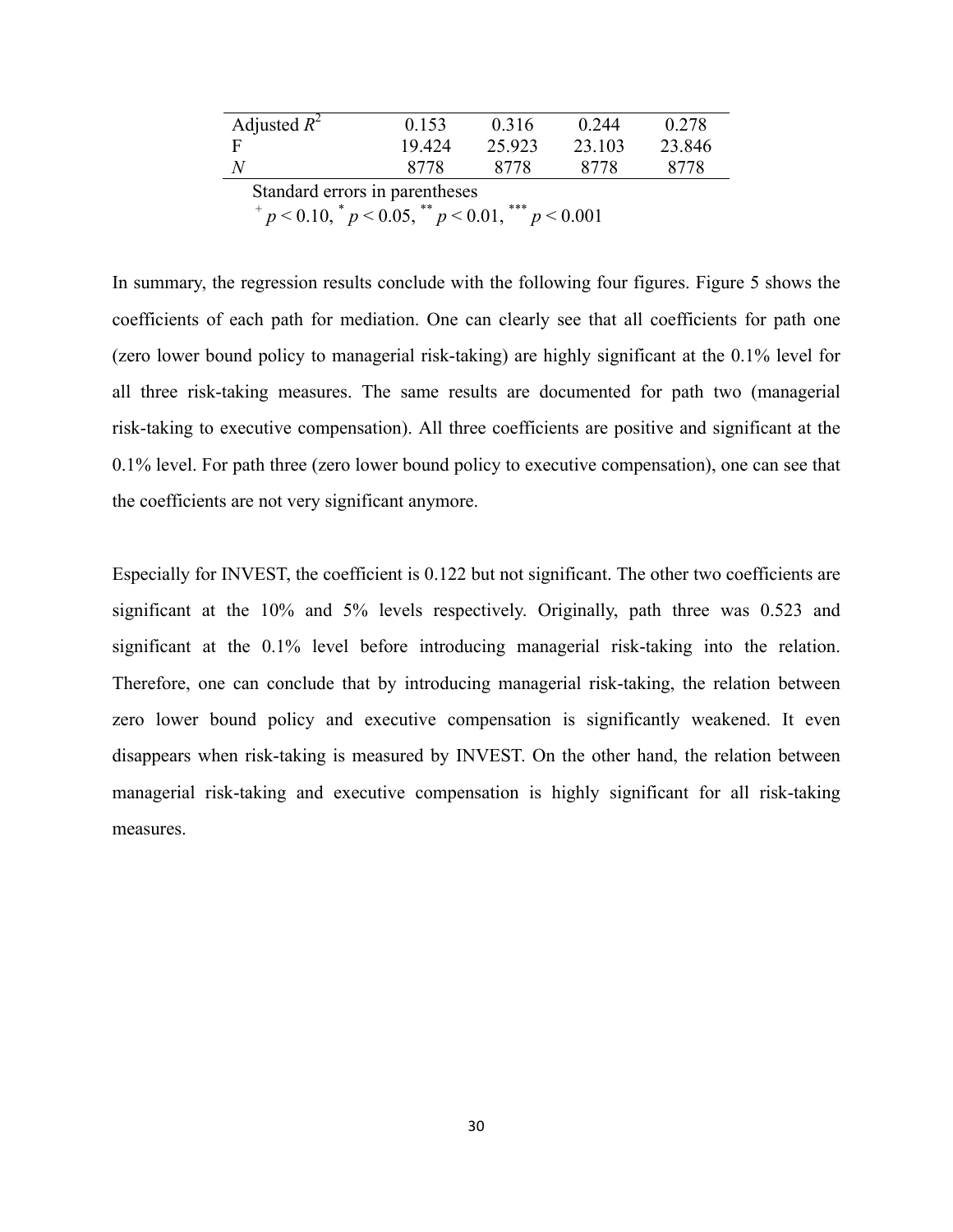

The figure summarizes the coefficients size and significance for both mediation models and moderation models. All the coefficients besides the paths are defined as the coefficients in Equations (1) to (5). The detailed results are reported in previous regression tables.

**Figure 5: Path diagram results for mediation**



**Figure 6: Moderation graph for INVEST and AVE\_TDC**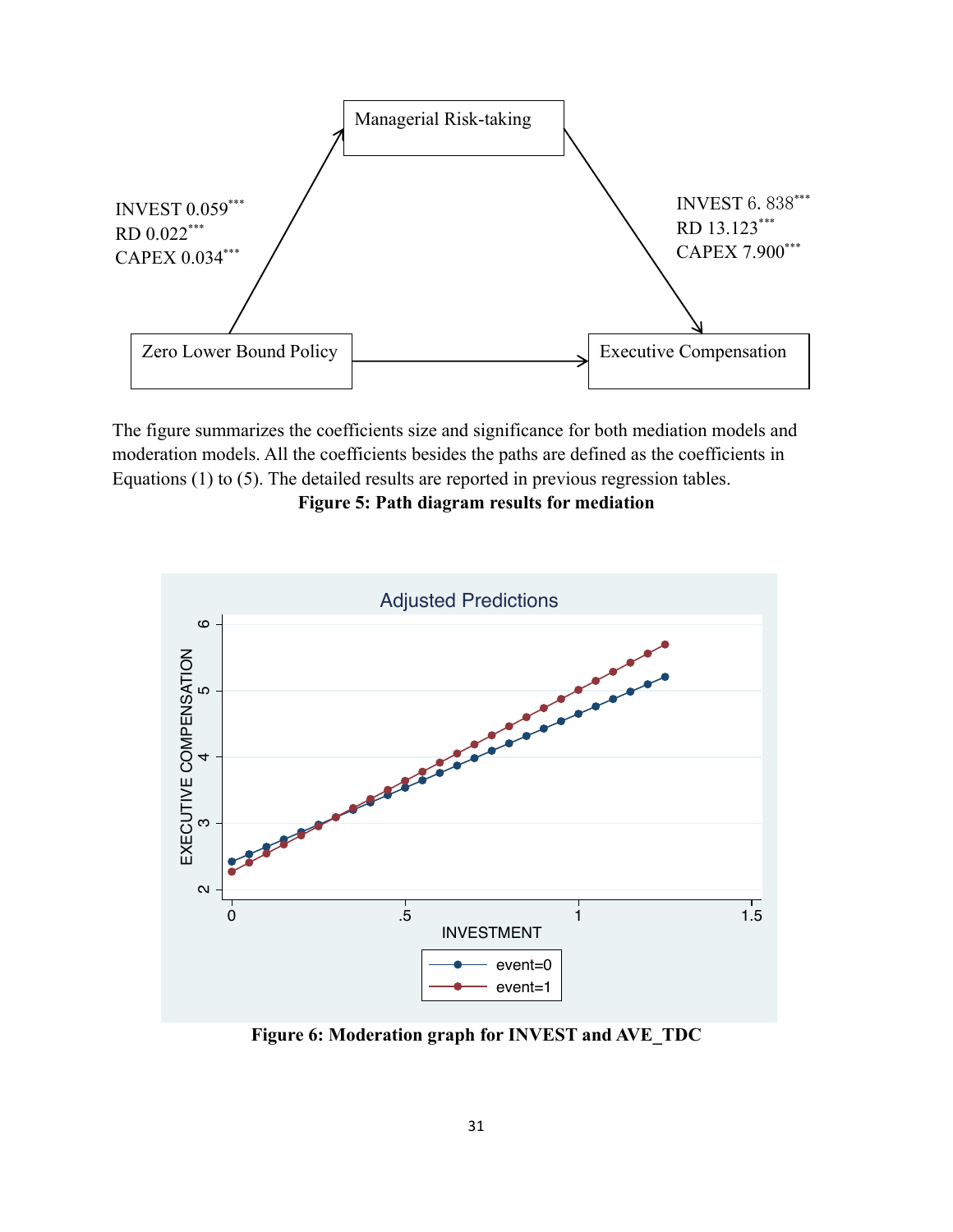

**Figure 7: Moderation graph for RD and AVE\_TDC**



**Figure 8: Moderation graph for CAPEX and AVE\_TDC**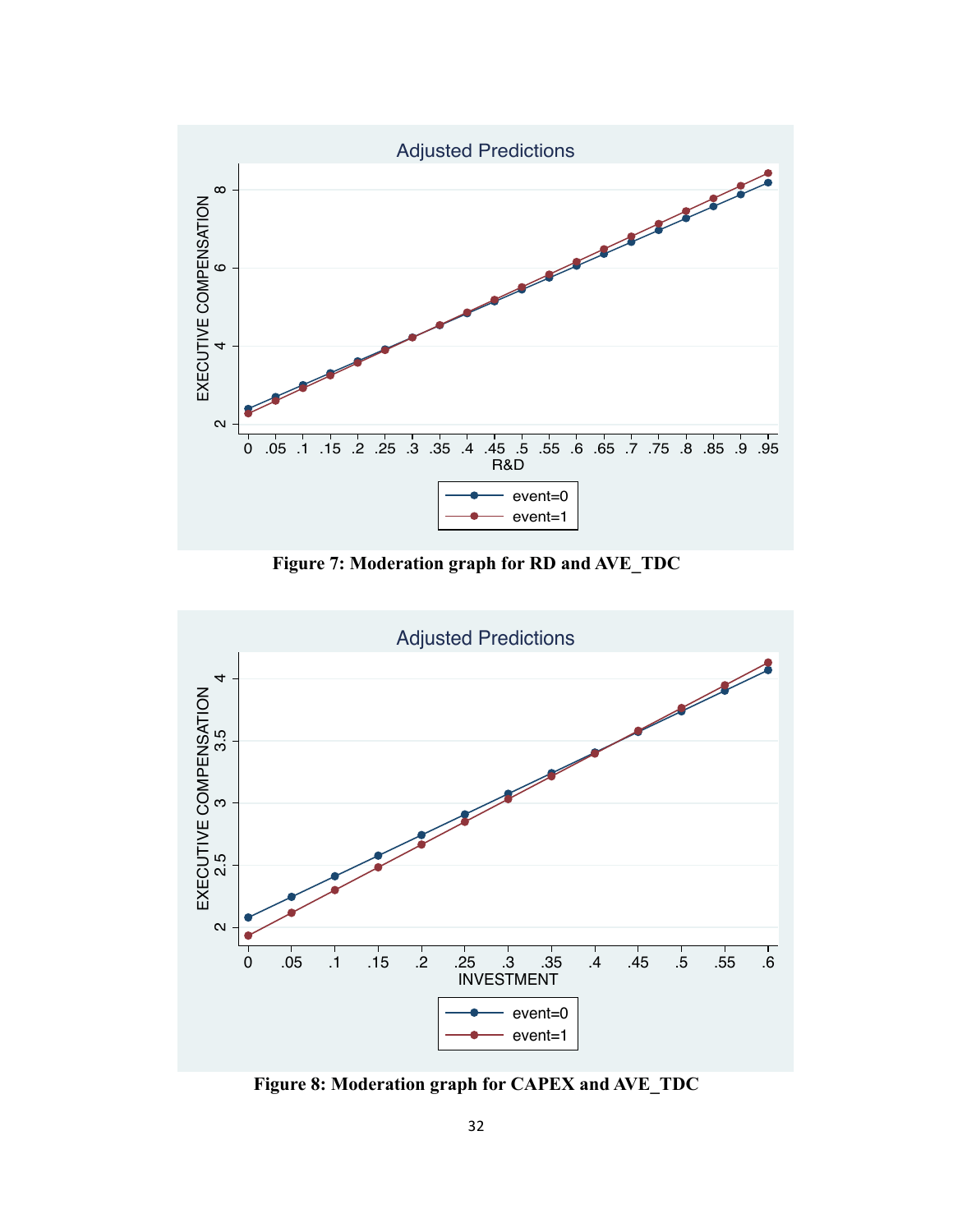For the moderation results, line graphs were used to show the interaction between zero lower bound policy and executive compensation. The line plots are shown in Figure 6, Figure 7 and Figure 8. Taking Figure 7 for example, the x-axis is RD and y-axis is AVE\_TDC. The two lines represent the coefficient size before and after zero lower bound policy. By looking at Table 5, one can see that the coefficient RD is not significant. By looking at Figure 7, where the two lines represent the relation between managerial risk-taking and executive compensation before and after zero lower bound policy respectively, one can see that their slopes are almost identical.

This suggests that even though there is a little change in the relation between managerial risk-taking and executive compensation after zero lower bound policy, it is not significant and small in size. Combining the results of Figure 6, Figure 7 and Figure 8, one can draw the conclusion that zero lower bound policy indeed strengthened the relation between managerial risk-taking and executive compensation a little, but it is significant compared with the mediation effect as discussed earlier.

Therefore, by running both mediation and moderation models, there is sufficient evidence to support the hypothesis that managerial risk-taking is mediating the relation between zero lower bound policy and executive compensation. This mediation effect is partial mediation, which means that the increase in executive compensation is not only the result of the increase in managerial risk-taking due to zero lower bound policy, but also a direct impact of zero lower bound policy on executive compensation.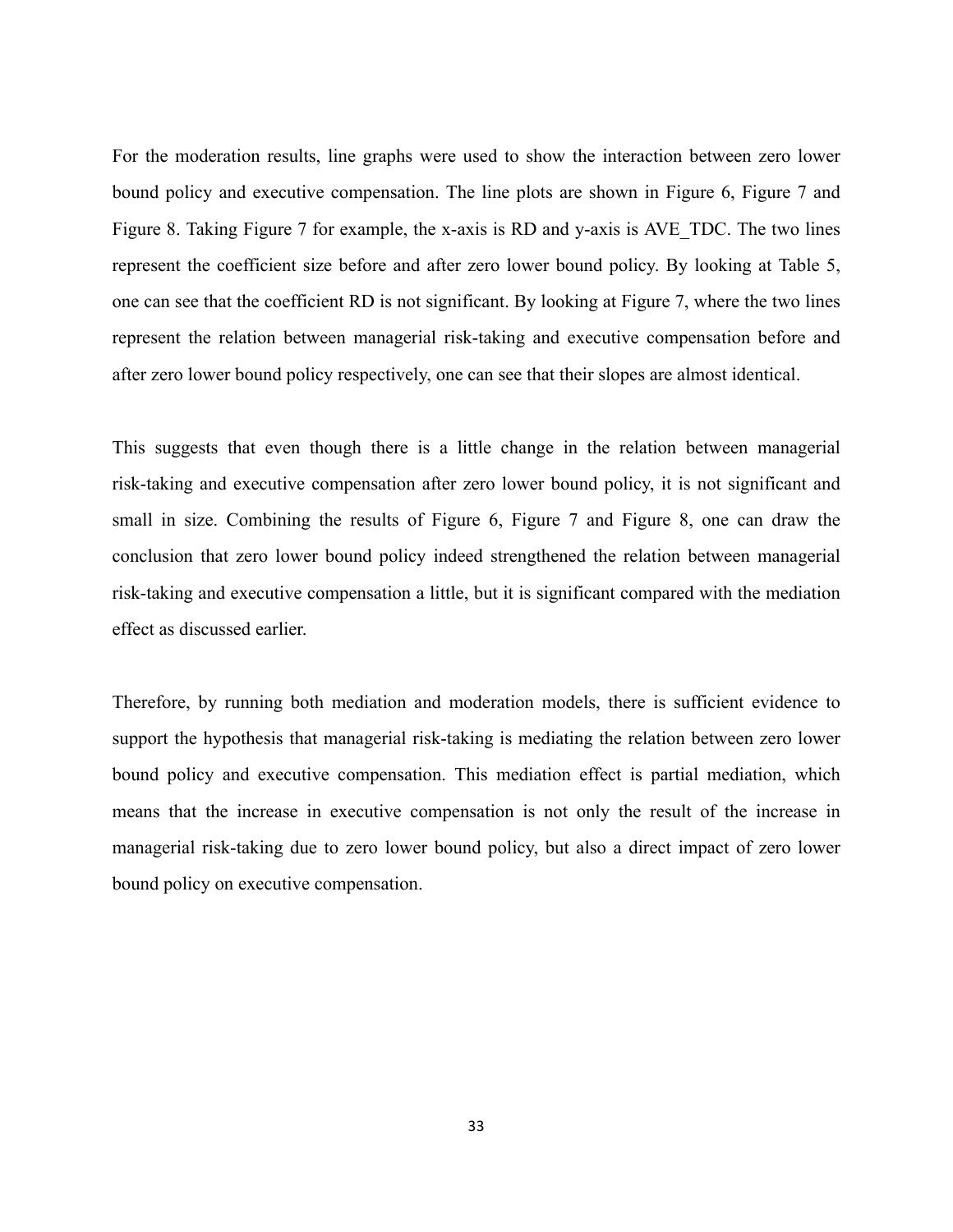## **5 Robustness tests**

# **5.1 Considering industry differences**

Previous results are documented using models with firm-fixed effect and year-fixed effect. Even though it accounts for the differences between firms, it does not consider the differences between industries. Therefore, we feel the need to include industry fixed effect in our models and see if there is any difference due to the differences between industries.

For our H1, we re-run the model with year-fixed effect and industry-fixed effects and results are documented in Table 6 below. The mediation results are documented in Table 7.

Comparing the results in Table 6 and Table 3, we can see that there is not much difference. The significant levels of ZLB in all three models in Table 6 are all still at 0.1%. The coefficient size decreased by 0.01 for ZLB model 1, where INVEST is the dependent variable. Overall, we can conclude that the result holds for H1 where we find an increase in managerial risk-taking after zero lower bound policy.

Comparing the results in Table 7 and Table 4, we can see that the coefficient size decreased slightly for both ZLB and risk-taking measures across all models. The only change in significance level is for CAPEX in model 4. When using industry-fixed effect, the significance level is at 10%, while using firm-fixed effect we can see 5% significance. Even though, there appear to have slight differences between the firm-fixed effect and industry-fixed effect. The main results for our hypotheses still hold. Therefore, we believe that our results are robust after considering the differences across all industries.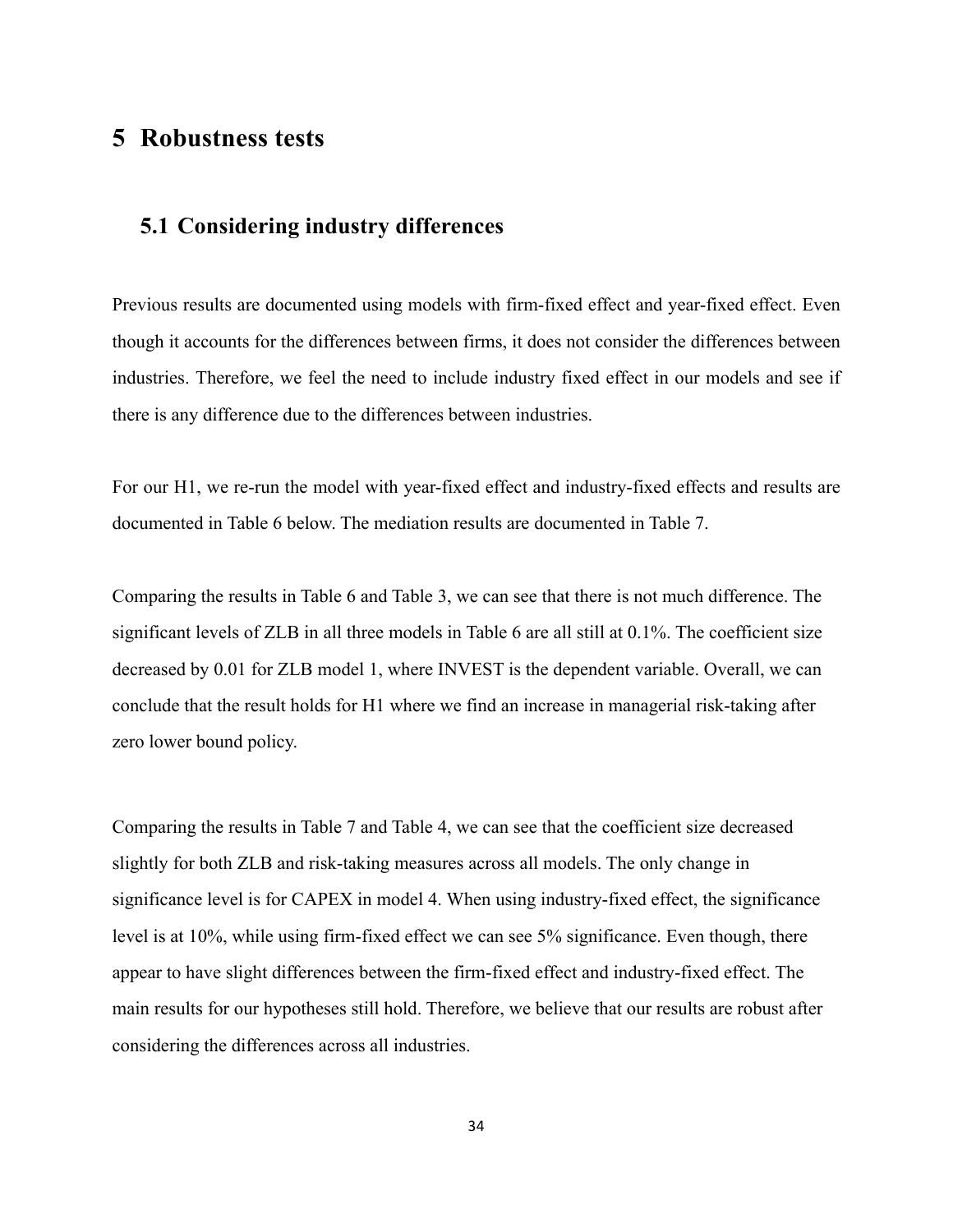#### **Table 6: Robustness test for H1 with industry-fixed effect**

The sample includes all U.S. firm data available from the Compustat and Execucomp databases during the 2004 through 2014 period. The dependent variable in Model (1) is INVEST, in Model (2) is R&D, and in Model (3) is CAPEX. ZLB is an indicator variable equal to one for the post-ZLB policy period (2009-2014), and equals to zero if otherwise. R&D is set equal to zero if R&D is missing. All remaining variables are defined in Appendix 1. The control variables are all lagged one year. All variables are Winsorized at the 1% and 99% levels. The estimates are from firm fixed and year fixed effects regressions. P-values are in brackets.

|                               | (1)                    | (2)         | (3)          |
|-------------------------------|------------------------|-------------|--------------|
|                               | <b>INVEST</b>          | <b>RD</b>   | <b>CAPEX</b> |
| <b>ZLB</b>                    | $0.058$ <sup>***</sup> | $0.022***$  | $0.034***$   |
|                               | (0.009)                | (0.005)     | (0.007)      |
| <b>SIZE</b>                   | $-0.047***$            | $-0.023***$ | $-0.019$ **  |
|                               | (0.009)                | (0.004)     | (0.007)      |
| <b>DEBT</b>                   | 0.047                  | 0.015       | 0.028        |
|                               | (0.048)                | (0.013)     | (0.039)      |
| <b>EBIT</b>                   | $-0.013$               | $-0.013$    | 0.008        |
|                               | (0.024)                | (0.010)     | (0.015)      |
| <b>MB</b>                     | $0.024***$             | $0.007***$  | $0.014***$   |
|                               | (0.004)                | (0.002)     | (0.002)      |
| <b>SALESG</b>                 | $-0.002$               | $-0.008$    | 0.004        |
|                               | (0.012)                | (0.005)     | (0.009)      |
| <b>B-INDEX</b>                | 0.001                  | 0.000       | $-0.000$     |
|                               | (0.002)                | (0.001)     | (0.002)      |
| Constant                      | $0.457***$             | $0.199***$  | $0.230***$   |
|                               | (0.073)                | (0.032)     | (0.054)      |
| Year-fixed Effects            | Yes                    | Yes         | Yes          |
| <b>Industry-fixed Effects</b> | Yes                    | Yes         | Yes          |
| Adjusted $R^2$                | 0.128                  | 0.076       | 0.097        |
| F                             | 15.041                 | 4.662       | 13.777       |
| $\overline{N}$                | 8744                   | 8744        | 8744         |

Standard errors in parentheses<br>  $^{+}p < 0.10, ^{*}p < 0.05, ^{**}p < 0.01, ^{***}p < 0.001$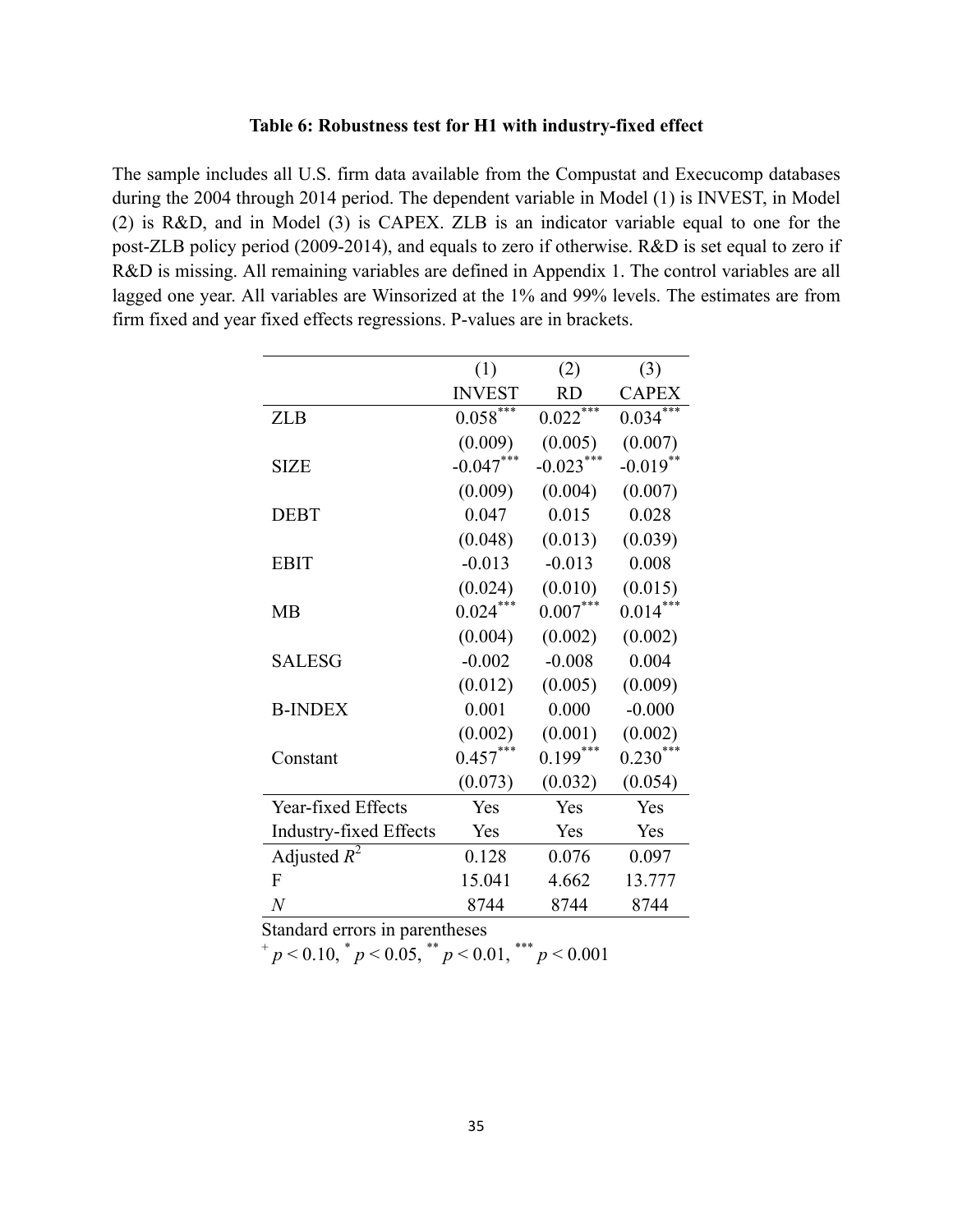#### **Table 7: Robustness test for H2 with industry-fixed effect**

The sample includes all U.S. firm data available from the Compustat and Execucomp databases during the 2004 through 2014 period. The dependent variable in all models is AVE\_TDC. The independent variable in Model (1) is dummy variable ZLB, which equals to one for post-ZLB policy period (2009-2014) and zero for pre-ZLB policy period (2004-2008). The independent variable in Model (2) is ZLB and INVEST, in Model (3) is ZLB and R&D, and in Model (4) is ZLB and CAPEX. R&D is set equal to zero if R&D is missing. All remaining variables are defined in Appendix I. The control variables are all lagged one year. All variables are Winsorized at the 1% and 99% levels. The estimates are from firm fixed and year fixed effects regressions.

|                               | (1)         | (2)                  | (3)                  | (4)          |
|-------------------------------|-------------|----------------------|----------------------|--------------|
|                               |             |                      | AVE TDC              |              |
|                               | <b>ZLB</b>  | <b>INVEST</b>        | <b>RD</b>            | <b>CAPEX</b> |
| <b>ZLB</b>                    | $0.514***$  | 0.116                | $0.227$ <sup>+</sup> | $0.249^{+}$  |
|                               | (0.148)     | (0.128)              | (0.138)              | (0.130)      |
| <b>INVEST</b>                 |             | $6.835***$           |                      |              |
|                               |             | (0.653)              |                      |              |
| <b>RD</b>                     |             |                      | $13.179***$          |              |
|                               |             |                      | (1.893)              |              |
| <b>CAPEX</b>                  |             |                      |                      | $7.883***$   |
|                               |             |                      |                      | (0.888)      |
| <b>SIZE</b>                   | $-1.500***$ | $-1.179***$          | $-1.203***$          | $-1.348***$  |
|                               | (0.160)     | (0.142)              | (0.151)              | (0.149)      |
| <b>DEBT</b>                   | $1.592**$   | $1.272$ <sup>*</sup> | $1.392**$            | $1.368$ **   |
|                               | (0.495)     | (0.522)              | (0.491)              | (0.515)      |
| <b>MB</b>                     | $0.371***$  | $0.209***$           | $0.279***$           | $0.263***$   |
|                               | (0.053)     | (0.041)              | (0.051)              | (0.046)      |
| <b>EBIT</b>                   | $-0.155$    | $-0.067$             | 0.010                | $-0.216$     |
|                               | (0.301)     | (0.219)              | (0.248)              | (0.261)      |
| <b>SALESG</b>                 | $-0.667$ ** | $-0.650$ ***         | $-0.567**$           | $-0.700$ *** |
|                               | (0.203)     | (0.177)              | (0.174)              | (0.187)      |
| <b>B-INDEX</b>                | 0.021       | 0.011                | 0.014                | 0.021        |
|                               | (0.040)     | (0.036)              | (0.038)              | (0.037)      |
| Constant                      | $13.091***$ | $9.968***$           | $10.463***$          | $11.274***$  |
|                               | (1.302)     | (1.138)              | (1.208)              | (1.184)      |
| Year-fixed Effects            | Yes         | Yes                  | Yes                  | Yes          |
| <b>Industry-fixed Effects</b> | Yes         | Yes                  | Yes                  | Yes          |
| Adjusted $R^2$                | 0.153       | 0.315                | 0.244                | 0.275        |
| F                             | 19.341      | 27.062               | 23.882               | 24.784       |
| $\boldsymbol{N}$              | 8744        | 8744                 | 8744                 | 8744         |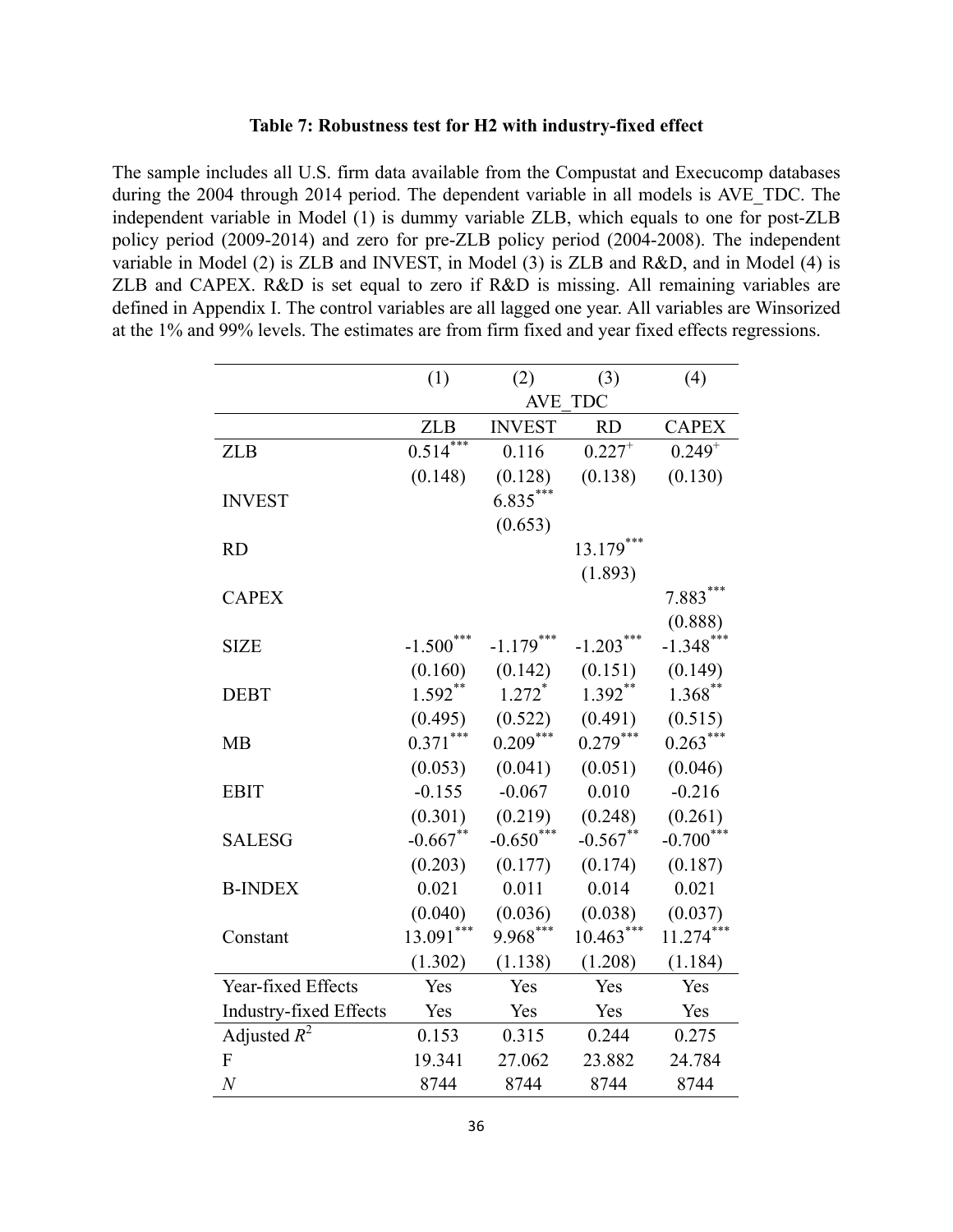Standard errors in parentheses<br>  $^{+}p < 0.10, ^{*}p < 0.05, ^{**}p < 0.01, ^{***}p < 0.001$ 

## **5.2 S&P 500 and non-S&P 500 firms**

Even though prior studies indicated that stock options tend to promote executives to take big risks, they also showed that high-risk investments are not all wise investments. One research study by Sanders (2001) showed that stock options result in managers taking more risk as expected, but managers also tend to make more acquisition transactions, which are generally seen as a form of value destroying (Jensen and Ruback, 1983; Porter et al., 1996). This current study proposed the idea that stock options can induce risk-taking by executives, but not all risk-taking actions are value-increasing ones. For example, Huang et al. (2011) studied equity mutual funds, and find that when funds take excess risk; their performance is negatively impacted.

This idea was developed more fully by Sanders et al. (2007). They found that stock options encourage CEOs to place relative large bets on uncertain investment categories such as R&D, capital expenditures and acquisitions. In turn, these risk-taking investments result in possible extreme corporate performance: big wins and big losses.

Further empirical analysis showed that option-loaded CEOs delivered more big losses than big wins. Similar results were found in Bromiley's (1991) study, where he found that poorly performing companies take higher risks and that risk-taking results in further poor performance. All the studies mentioned support the argument that not all risk-taking will generate higher returns for the company.

Denis et al. (2003) found that because S&P 500 firms are more exposed to markets and media,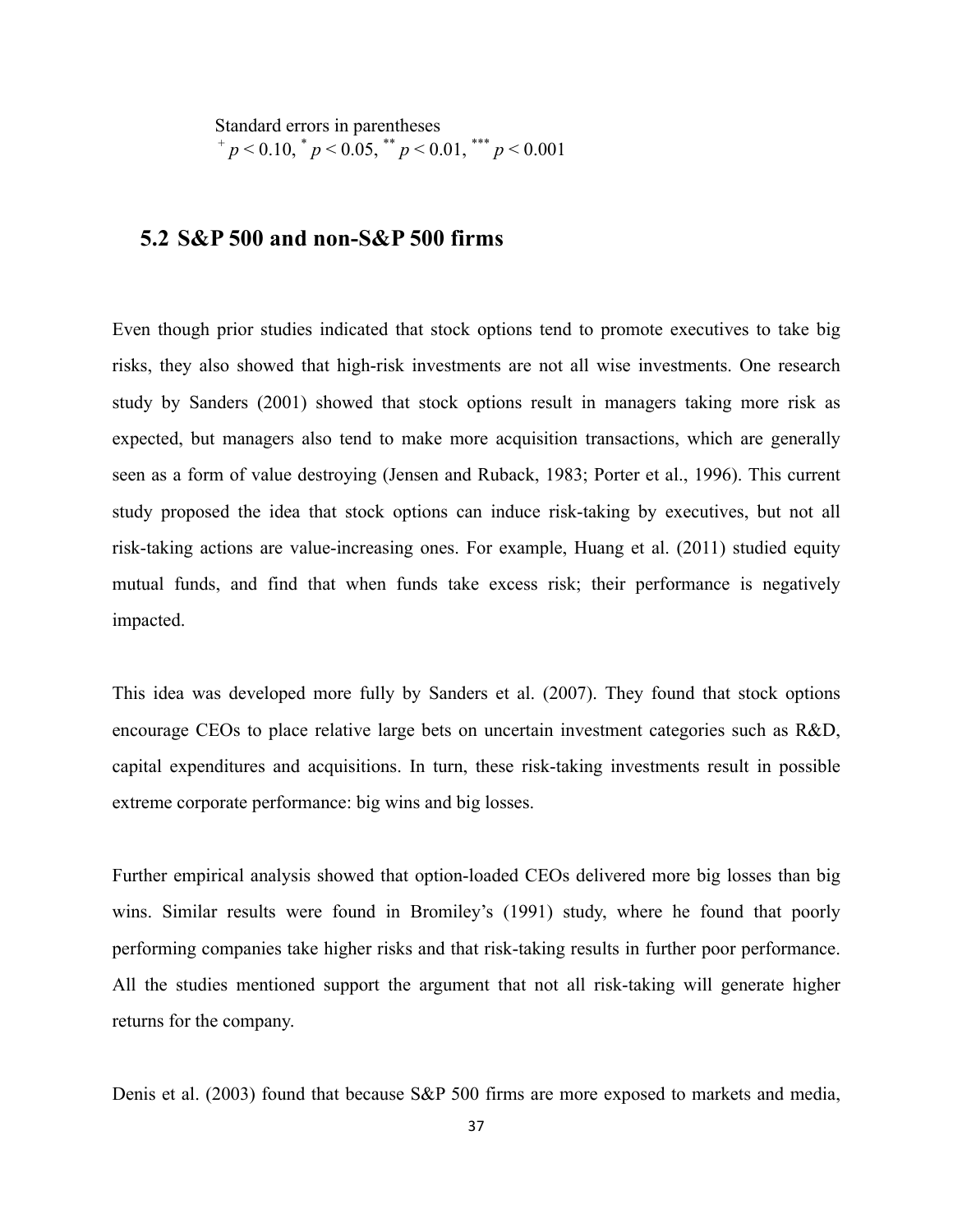they are expected to generate higher future cash flows. At the same time, the market monitoring effect also has an impact on information asymmetry. According to Chen et al. (2004), firms that are included in the S&P 500 receive enhanced investor awareness. So managers may be forced to perform more efficiently and make wiser investment decisions due to investor and analyst monitoring. In addition, since these firms are highly exposed to the public, executives of these companies will make investment choices more discreetly for their reputations are at more risk if they fail to reach the expected performance goals.

According to Jacobs (1991), managers are encouraged to reduce investments in R&D to avoid not meeting earnings targets that can result in institutional investors' large-scale selling and a fall in stock prices. Porter (1991) also suggested that investors with short-term horizons can fail to recognize the future reward of long-term investments such as R&D. Empirical results documented by Bushee (1998) supported this view that managers sacrifice R&D for higher current earnings under the pressure of short-term oriented institutions. Therefore, due to the strong market monitoring mechanisms in place, managers of the S&P 500 companies may not be eager to invest in risky projects due to possible stock price falls.

Thus, even though the study results show support for the positively significant relation between zero lower bound policy and managerial risk-taking, previous studies also suggested the possibility of market pressure moderating this relation. Therefore, if a company were more exposed to the market, then the tendency for executives to invest a lot in risky investments would be mitigated by the monitoring effect of the market.

Therefore, the relation between zero lower bound policy and managerial risk-taking should be less significant for S&P 500 firms while the relation between managerial risk-taking and executive compensation should remain unchanged. At the same time, the mediation effect of managerial risk-taking for non-S&P 500 firms should still be present. Therefore, this study split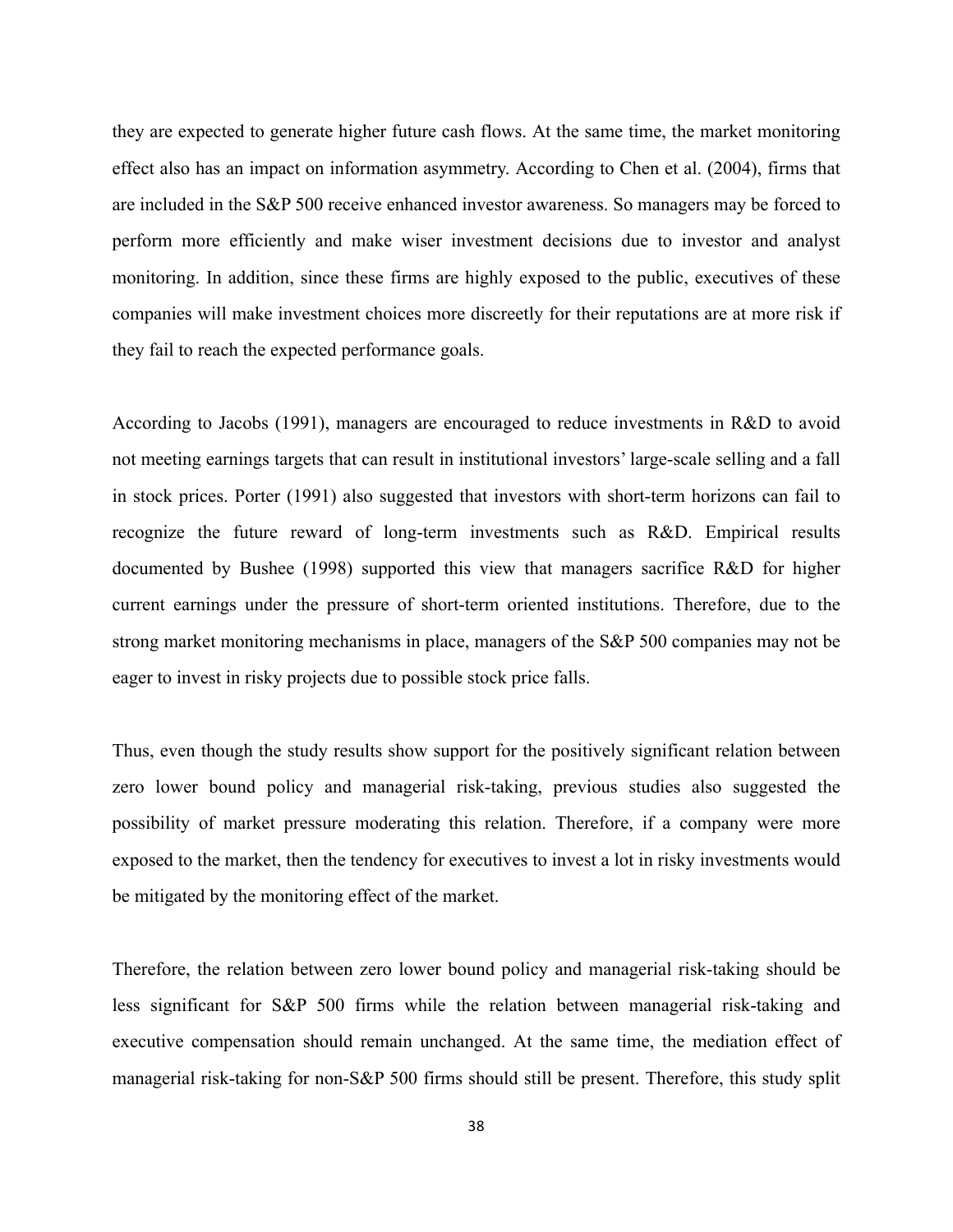the samples into S&P 500 and non-S&P 500 firms to perform this robustness test. The regression results are presented in Table 8.

For H1 concerning zero lower bound policy and managerial risk-taking, one can see in Table 6 that for S&P 500 firms, the coefficient for ZLB is only significant at 10% for CAPEX and not significant for INVEST or R&D. For non-S&P 500 firms, all the coefficients for ZLB are all significant at the 0.1% level. In summary, S&P 500 firms only increased capital expenditures after zero lower bound policy while non-S&P 500 firms significantly increased in both R&D and capital expenditures. This difference is because non-S&P 500 firms are less exposed to the market and therefore have less to worry about. This result supports the previous prediction regarding the moderation effect of market pressure.

The significance of CAPEX can be explained by the difference between R&D and capital expenditures. King and Wen (2011) believe that capital expenditure is a low-risk investment compared to R&D expenses. According to Coles et al. (2006), R&D expenses are considered as high risk investments compared to capital expenditures. Investors view capital expenditures as "good risk-taking" while R&D expenses represents "bad risk-taking". Therefore, since managers of the S&P 500 firms need to worry about firms' future performance and their reputations, they can only invest in "good risk-taking" that can let them to utilize the low nominal interest rate and protect themselves at the same time.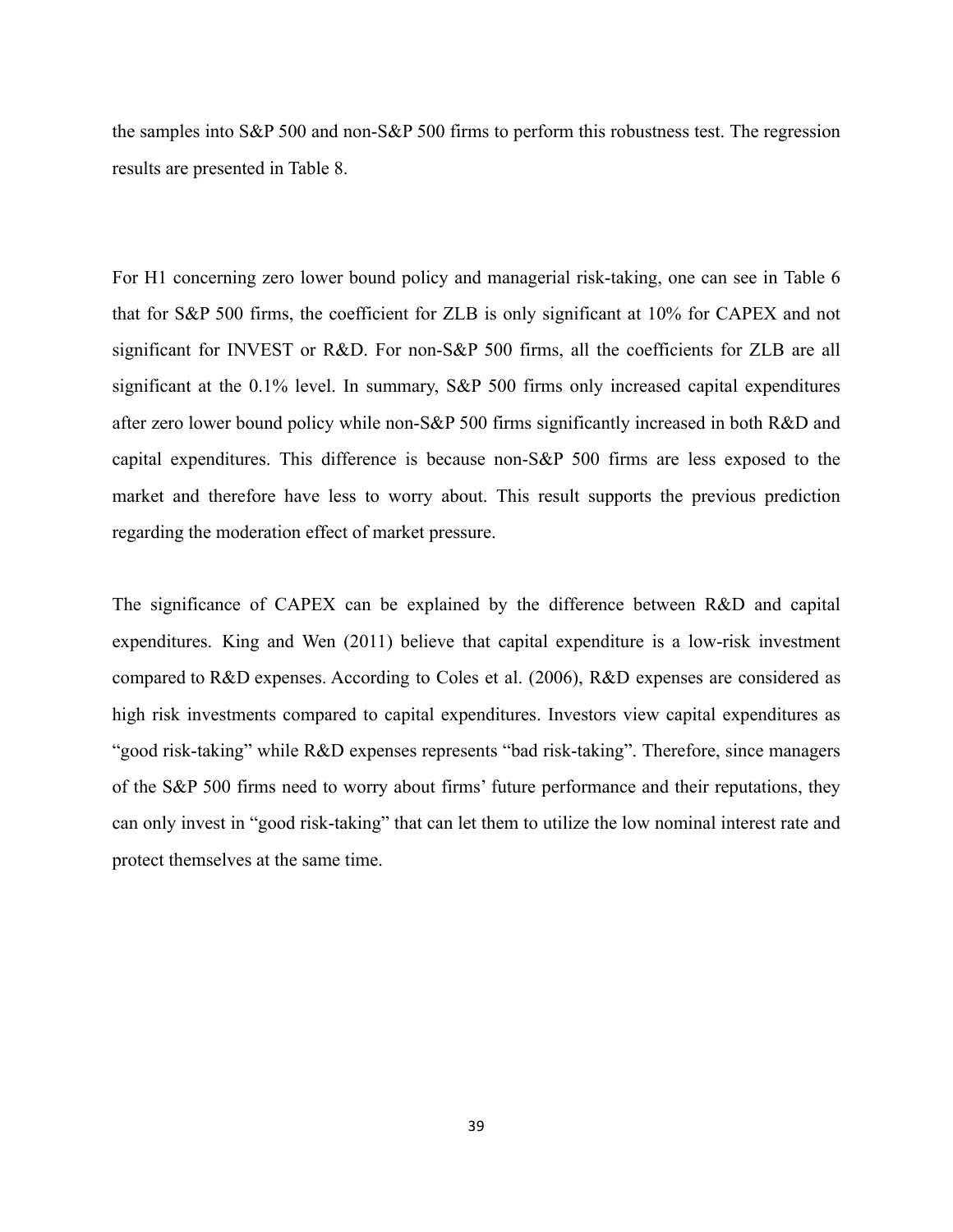#### **Table 8: Robustness test for S&P 500 and non-S&P 500 firms**

The sample includes all U.S. firm data available from the Compustat and Execucomp databases during the 2004 through 2014 period. The dependent variable in Models (1) and (4) are INVEST, in Models (2) and (5) are R&D, and in Model (3) and (6) are CAPEX. ZLB is an indicator variable equal to one for the post-ZLB policy period (2009-2014), and equals to zero if otherwise. R&D is set equal to zero if R&D is missing. All remaining variables are defined in Appendix 1. The control variables are all lagged one year. All variables are Winsorized at the 1% and 99% levels.

|                    | (1)           | (2)                   | (3)          | (4)           | (5)          | (6)             |
|--------------------|---------------|-----------------------|--------------|---------------|--------------|-----------------|
|                    |               | $SP=1$                |              |               | $SP=0$       |                 |
|                    | <b>INVEST</b> | RD                    | <b>CAPEX</b> | <b>INVEST</b> | <b>RD</b>    | <b>CAPEX</b>    |
| <b>ZLB</b>         | 0.050         | $0.027^{+}$           | 0.024        | $0.062***$    | $0.020***$   | $0.037***$      |
|                    | (0.035)       | (0.015)               | (0.027)      | (0.010)       | (0.005)      | (0.008)         |
| <b>SIZE</b>        | $-0.050^{+}$  | $-0.027$ <sup>*</sup> | $-0.023$     | $-0.046$ ***  | $-0.022***$  | $-0.019$ **     |
|                    | (0.028)       | (0.011)               | (0.021)      | (0.010)       | (0.005)      | (0.007)         |
| <b>DEBT</b>        | 0.065         | 0.040                 | 0.015        | 0.047         | 0.012        | 0.033           |
|                    | (0.086)       | (0.027)               | (0.068)      | (0.053)       | (0.015)      | (0.043)         |
| <b>EBIT</b>        | 0.047         | $-0.009$              | 0.060        | $-0.022$      | $-0.012$     | $-0.002$        |
|                    | (0.067)       | (0.023)               | (0.040)      | (0.027)       | (0.011)      | (0.016)         |
| MB                 | $0.017^{+}$   | 0.005                 | $0.009^{+}$  | $0.025***$    | $0.007***$   | $0.014^{***}\,$ |
|                    | (0.009)       | (0.004)               | (0.005)      | (0.004)       | (0.002)      | (0.003)         |
| <b>SALESG</b>      | 0.001         | 0.016                 | $-0.022$     | $-0.002$      | $-0.010^{+}$ | 0.008           |
|                    | (0.033)       | (0.015)               | (0.025)      | (0.014)       | (0.005)      | (0.010)         |
| <b>B-INDEX</b>     | $-0.004$      | $-0.000$              | $-0.005$     | 0.002         | 0.001        | 0.001           |
|                    | (0.006)       | (0.003)               | (0.004)      | (0.003)       | (0.001)      | (0.002)         |
| Constant           | $0.518*$      | $0.239*$              | 0.287        | $0.444***$    | $0.194***$   | $0.221***$      |
|                    | (0.249)       | (0.101)               | (0.184)      | (0.076)       | (0.033)      | (0.056)         |
| Year-Fixed Effects | Yes           | Yes                   | Yes          | Yes           | Yes          | Yes             |
| Firm-Fixed Effects | Yes           | Yes                   | Yes          | Yes           | Yes          | Yes             |
| Adjusted $R^2$     | 0.166         | 0.070                 | 0.143        | 0.121         | 0.078        | 0.088           |
| F                  | 7.112         | 1.685                 | 7.410        | 12.451        | 3.803        | 10.650          |
| $\boldsymbol{N}$   | 1774          | 1774                  | 1774         | 7004          | 7004         | 7004            |

Standard errors in parentheses<br>  $^{+}p < 0.10, ^{*}p < 0.05, ^{**}p < 0.01, ^{***}p < 0.001$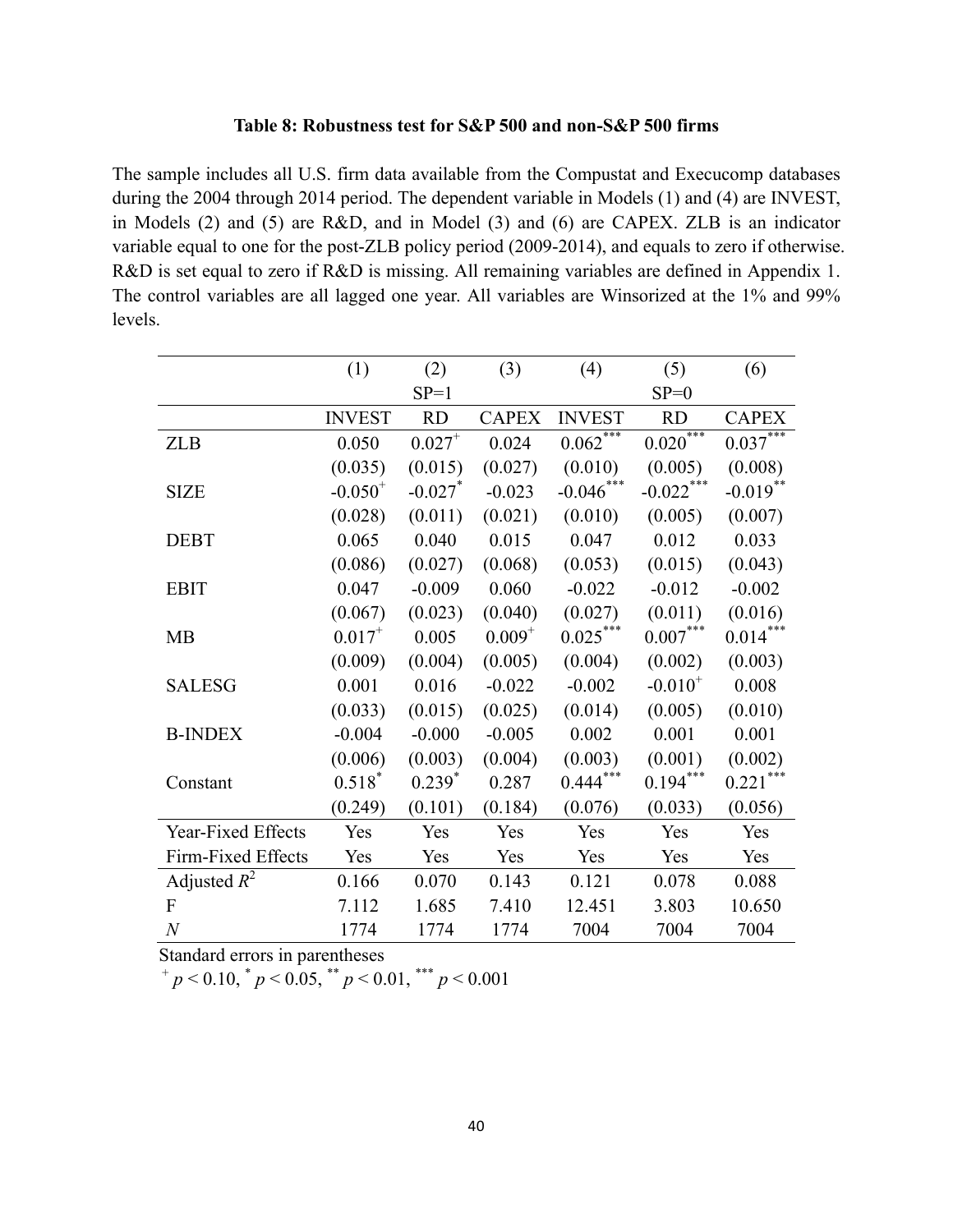In summary, the results indicate the moderation effect of market pressure for observing less significant results in S&P500 firms.

## **5.3 Strong governance and weak governance firms**

When studying executive compensation, corporate governance is an important factor that needs to be considered. According to Core et al. (1999), when corporate governance structure is less effective, executives gain higher compensation. One important component of governance structure is the board of directors (BOD). The BOD is also the focus when studying corporate governance's impact on executive compensation.

Since the BOD is responsible for constructing executives' compensation packages, it is expected to be free of the CEO's influence to maximize value for shareholders. But this is often not the case in practice. In reality, people in the BOD are practically hired by the CEO and can also be removed by the CEO (Crystal, 1991). In addition, the BOD sometimes relies on outside consultants hired by the CEO when planning compensation contracts (Crystal, 1991). These can all have an impact on the BOD's independence. Core et al. (1999) confirmed that the CEO earns greater compensation when the CEO is also the BOD chair and the outside directors are actually appointed by the CEO. Therefore, one can see the apparent impact of corporate governance on compensation. As a robustness check, the difference between strong and weak governance firms was studied.

Since B-Index is composed of six parts and mainly measures the characteristics of the BOD, the robustness check was performed by separating high vs. low governance firms based on B-Index. The firms with strong corporate governance are defined as firms that have B-Index higher than the mean B-Index of the year, and are defined as weak governance if lower than the mean. The results are presented in Table 9.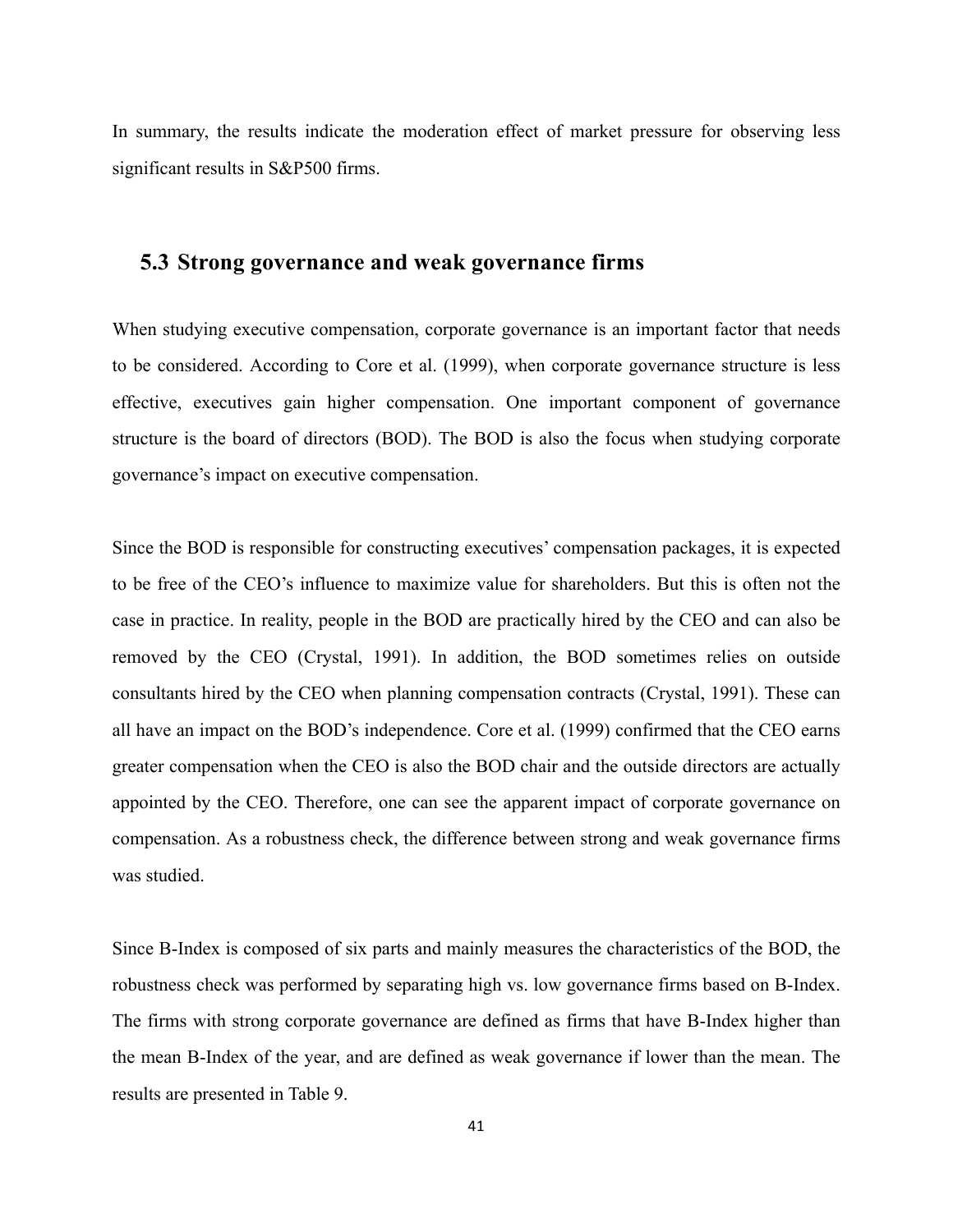#### **Table 9: Robustness test for governance**

The sample includes all U.S. firm data available from the Compustat and Execucomp databases during the 2004 through 2014 period. The dependent variable in all the models is AVE\_TDC. ZLB is an indicator variable equal to one for the post-ZLB policy period (2009-2014), and equals to zero if otherwise. R&D is set equal to zero if R&D is missing. All remaining variables are defined in Appendix 1. The control variables are all lagged one year. All variables are Winsorized at the 1% and 99% levels.

| AVE TDC                   |             |                        |              |              |             |                |              |              |
|---------------------------|-------------|------------------------|--------------|--------------|-------------|----------------|--------------|--------------|
|                           |             | <b>High Governance</b> |              |              |             | Low Governance |              |              |
|                           | (1)         | (2)                    | (3)          | (4)          | (5)         | (6)            | (7)          | (8)          |
|                           | <b>ZLB</b>  | <b>INVEST</b>          | <b>RD</b>    | <b>CAPEX</b> | <b>ZLB</b>  | <b>INVEST</b>  | <b>RD</b>    | <b>CAPEX</b> |
| <b>ZLB</b>                | $0.489*$    | $-0.030$               | 0.178        | 0.204        | $0.865***$  | $0.427*$       | $0.461$ **   | $0.446*$     |
|                           | (0.190)     | (0.176)                | (0.195)      | (0.177)      | (0.264)     | (0.177)        | (0.174)      | (0.182)      |
| <b>INVEST</b>             |             | $6.723***$             |              |              |             | $7.570***$     |              |              |
|                           |             | (0.667)                |              |              |             | (1.178)        |              |              |
| RD                        |             |                        | $10.652***$  |              |             |                | $17.055***$  |              |
|                           |             |                        | (1.765)      |              |             |                | (3.463)      |              |
| <b>CAPEX</b>              |             |                        |              | $7.685***$   |             |                |              | $9.179***$   |
|                           |             |                        |              | (0.835)      |             |                |              | (1.597)      |
| <b>SIZE</b>               | $-1.459***$ | $-1.071***$            | $-1.148$ *** | $-1.309***$  | $-1.836***$ | $-1.521$ ***   | $-1.521$ *** | $-1.588***$  |
|                           | (0.217)     | (0.191)                | (0.208)      | (0.206)      | (0.256)     | (0.222)        | (0.230)      | (0.222)      |
| <b>DEBT</b>               | $1.239^{+}$ | $1.099^{+}$            | $1.301^{+}$  | 0.999        | $1.984$ **  | $2.035***$     | $1.682*$     | $2.158$ **   |
|                           | (0.708)     | (0.651)                | (0.692)      | (0.657)      | (0.703)     | (0.753)        | (0.683)      | (0.808)      |
| MB                        | $0.448***$  | $0.264***$             | $0.360***$   | $0.339***$   | $0.165^{+}$ | $0.110^{+}$    | $0.146*$     | $0.102^{+}$  |
|                           | (0.068)     | (0.053)                | (0.067)      | (0.057)      | (0.093)     | (0.058)        | (0.061)      | (0.061)      |
| <b>EBIT</b>               | $-0.257$    | $-0.185$               | $-0.114$     | $-0.429$     | $-0.141$    | $-0.203$       | $-0.196$     | $-0.121$     |
|                           | (0.450)     | (0.318)                | (0.400)      | (0.380)      | (0.502)     | (0.406)        | (0.389)      | (0.405)      |
| <b>SALESG</b>             | $-0.951***$ | $-0.845***$            | $-0.865***$  | $-0.885***$  | $-0.065$    | $-0.101$       | 0.054        | $-0.177$     |
|                           | (0.273)     | (0.231)                | (0.241)      | (0.244)      | (0.235)     | (0.249)        | (0.239)      | (0.248)      |
| <b>B-INDEX</b>            | $-0.033$    | $-0.009$               | 0.008        | $-0.025$     | 0.147       | 0.084          | 0.116        | 0.091        |
|                           | (0.091)     | (0.078)                | (0.086)      | (0.079)      | (0.102)     | (0.091)        | (0.104)      | (0.090)      |
| Constant                  | $12.785***$ | $9.225***$             | 9.964***     | $11.100***$  | $16.041***$ | $12.540***$    | 12.998***    | 13.159***    |
|                           | (1.678)     | (1.460)                | (1.577)      | (1.578)      | (2.243)     | (1.932)        | (1.986)      | (1.937)      |
| Year-Fixed                | Yes         | Yes                    | Yes          | Yes          | Yes         | Yes            | Yes          | Yes          |
| Effects                   |             |                        |              |              |             |                |              |              |
| Firm-Fixed                | Yes         | Yes                    | Yes          | Yes          | Yes         | Yes            | Yes          | Yes          |
| Effects                   |             |                        |              |              |             |                |              |              |
| Adjusted $R^2$            | 0.186       | 0.330                  | 0.241        | 0.290        | 0.094       | 0.302          | 0.266        | 0.277        |
| $\boldsymbol{\mathrm{F}}$ | 15.690      | 22.822                 | 18.972       | 20.389       | 6.517       | 8.482          | 7.497        | 8.381        |
| $\cal N$                  | 5530        | 5530                   | 5530         | 5530         | 3248        | 3248           | 3248         | 3248         |

Standard errors in parentheses

 $+p < 0.10$ ,  $^{*}p < 0.05$ ,  $^{*}p < 0.01$ ,  $^{***}p < 0.001$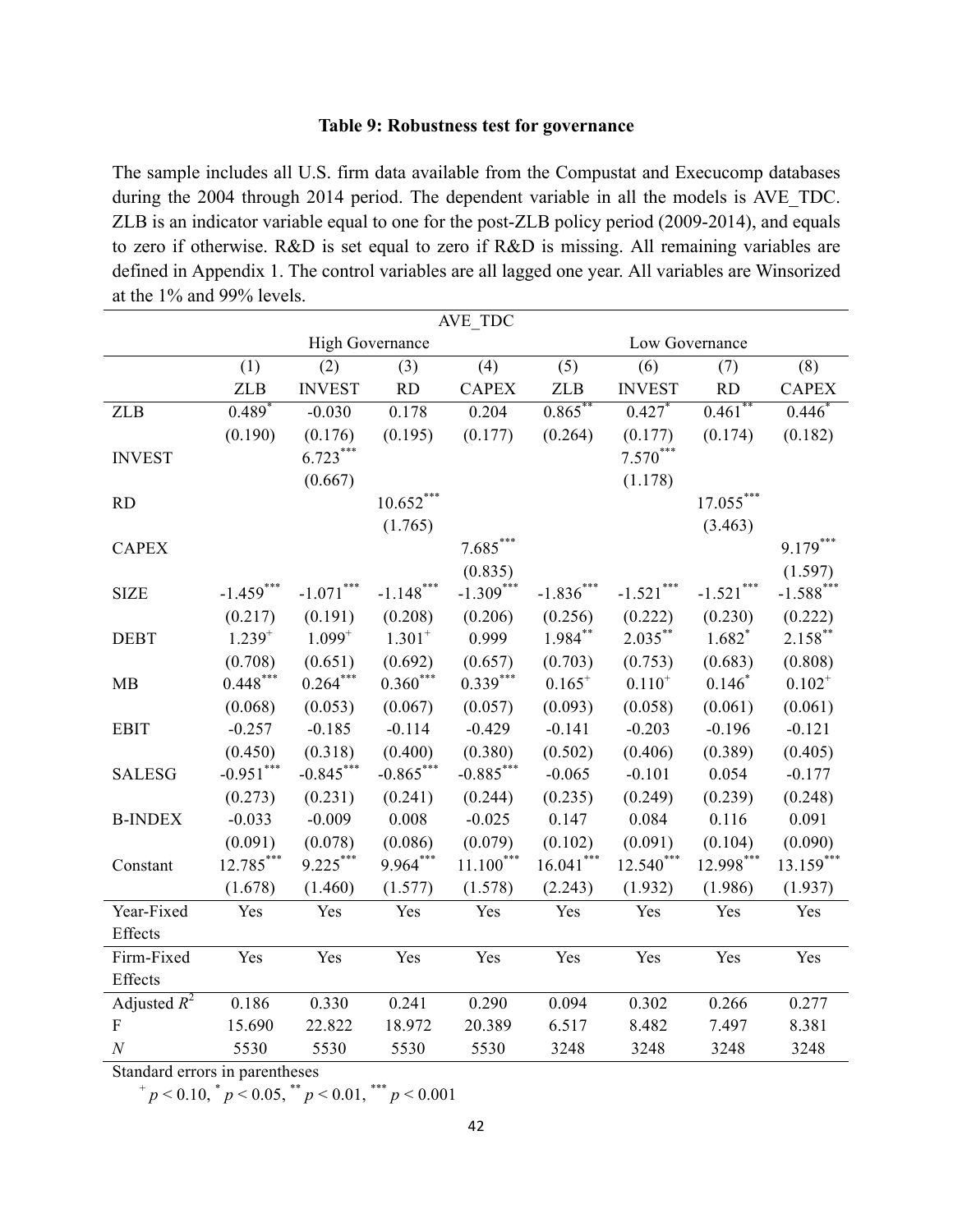Before performing the regression in Table 9, the analysis first explored the relation between zero lower bound policy and managerial risk-taking (not documented). All ZLB coefficients are positive and significant at the 0.1% level, meaning that managerial risk-taking increased after zero lower bound policy for both high and low governance firms. Then the mediation hypothesis was tested.

Table 9 documents the results for mediation hypothesis. Models (1) to (4) represent high governance firms. One can see that the coefficient of ZLB in Model (1) is positive and significant at the 5% level, but not significant in Models (2) to (4). The coefficients of risk-taking measures are all significant at the 0.1% level in Model (2) to (4). Combining the results of Models (1) to (4), one can conclude that managerial risk-taking is acting as a full mediator in the relation between zero lower bound policy and executive compensation.

This suggests that for high governance firms, zero lower bound policy does not have a direct impact on executive compensation. The proposed reason for this result is that when corporate governance is strong, executives have less influence over their compensation package. Therefore, the compensation can only by influenced by their risk-taking behaviors.

Looking at Models (5) to (8), one can see that all the coefficients of ZLB are positive and significant and all the coefficients of risk-taking measures are also positively significant. This shows that managerial risk-taking is acting as a partial mediator in the relation between zero lower bound policy and executive compensation. This suggests that for weak governance firms, zero lower bound policy has a direct impact on executive compensation. This means the direct impact is due to the CEO's influence over the compensation committee and in turn gains higher compensation.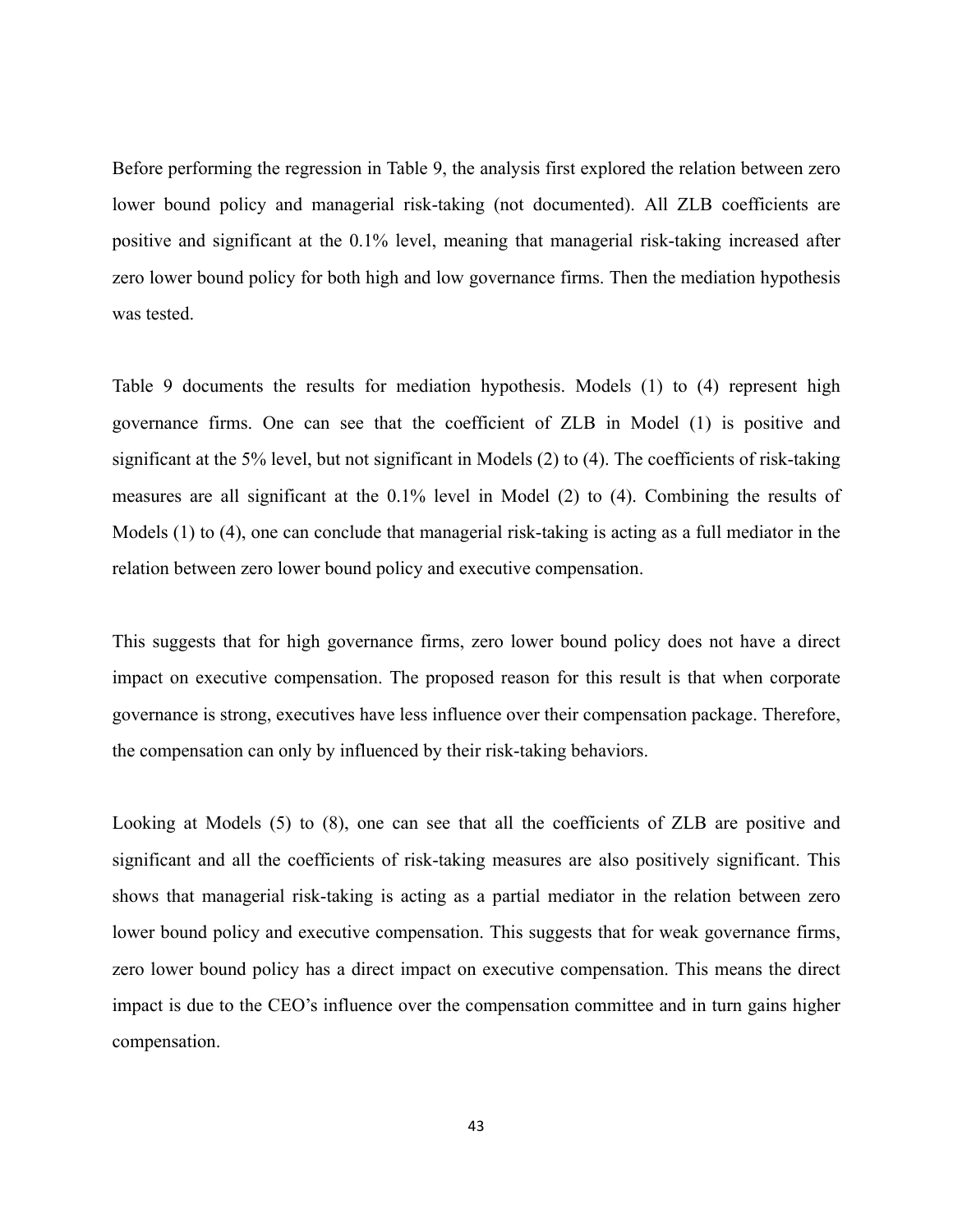In addition, when one compares the coefficient size of risk-taking measures across all models, one finds that the coefficients are larger for low governance firms, suggesting that high risk-taking have a bigger impact on compensation for firms with weak corporate governance. In summary, the result is consistent with the evidence provided in prior research confirming that weak corporate governance can result in executives' direct impact over their compensation.

# **6 Concluding remarks**

After the financial crisis of 2008, zero lower bound policy was in effect for over seven years until very recently. More and more questions have been raised in terms of its impact and whether this policy is appropriate for today's economic situation. While journalists debated its impact on the national economy, researchers in the academic field tried to look at monetary policy's impact from another perspective. There is a growing stream of literature investigating how companies react differently due to the implementation of zero lower bound policy. With this policy still in effect, this study may provide shareholders and investors a better insight as to how this policy is affecting firms' managerial risk-taking and executive compensation.

There have been many studies on zero lower bound policy's impact on the banking and money fund industries. This literature provides direction for investigating other industries since the majority of companies are outside these two industries. With the widespread and profound influence of zero lower bound policy, there is a need to study its impact on companies in general because companies are playing an important role in the functioning of the financial market. By studying zero lower bound policy, one can provide an idea of how monetary policy can have an impact on companies' risk-taking choices and compensation plans.

These empirical results showed that after zero lower bound policy came into effect in December 2008, companies took more risks than before and executives earned more as well. Further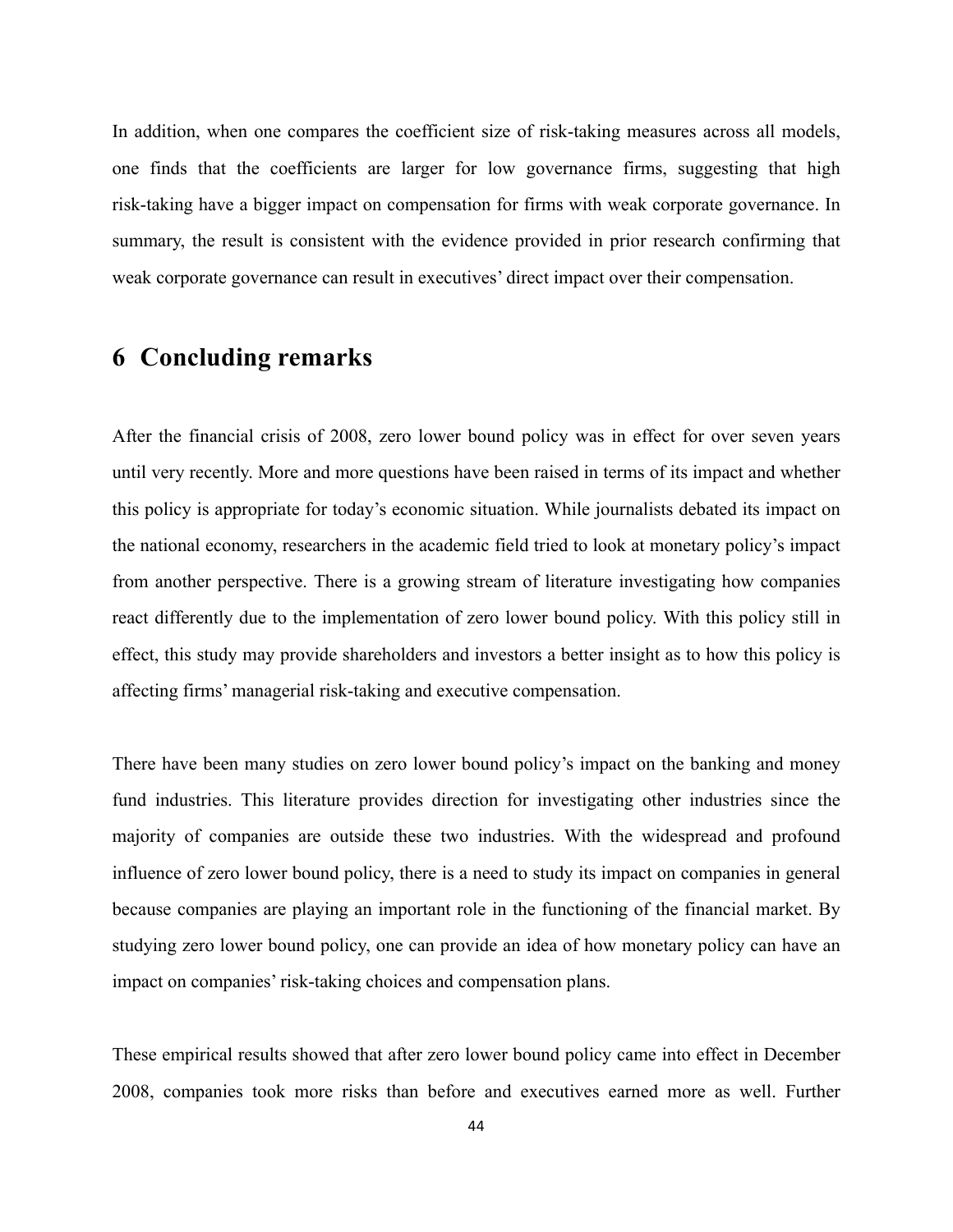analysis showed that part of the increase in executive compensation was caused by the mediation effect of managerial risk-taking. But there was also a direct positive impact of zero lower bound policy on executive compensation. The study also found that the relation between zero lower bound policy and managerial risk-taking was less significant for S&P 500 firms compared to non-S&P 500 firms. In addition for firms with strong corporate governance, zero lower bound policy did not have a direct impact on executive compensation, suggesting that the direct impact found in previous results may be due to executives' impact on their compensation planning. However, further analysis is needed to confirm this idea.

By extending the results of Di Maggio and Kacperczyk (2014), this study provided new evidence on the effects of zero lower bound policy on firms' asset allocation decisions, shedding new light on the determinants of firms' managerial risk-taking variations. It also provided indirect support for the idea that shareholders tend to prefer risky investments and encourage CEOs to take more risk by designing compensation plans with risk incentives. This study also has important practical implications for investors and boards of directors. They can gain better insight about CEOs' risk taking behavior under zero lower bound policy. The compensation committees can provide more proper compensation plans accordingly.

Our results are of importance for the time of low interest is still expected to last. Even though the Federal Reserve announced an interest rise on December 2015, the probability of an interest rate rise at the next Fed's meeting is zero (Fortune News, 06/27/2016). Traders hold the belief that there is only an 8% possibility that there will be an interest increase this year. While people have no confidence in an interest rise, they believe that there is 10% of chance that the Federal Reserve would actually announce an interest cut in its July meeting. More than 20% chance of a likely rate cut in the future. Based on the expectations of the general public, we also believe that the time of low interest rate would not end so soon. Therefore, our results concerning managers' risk-taking behavior and changes in their compensation should be able to provide some guidance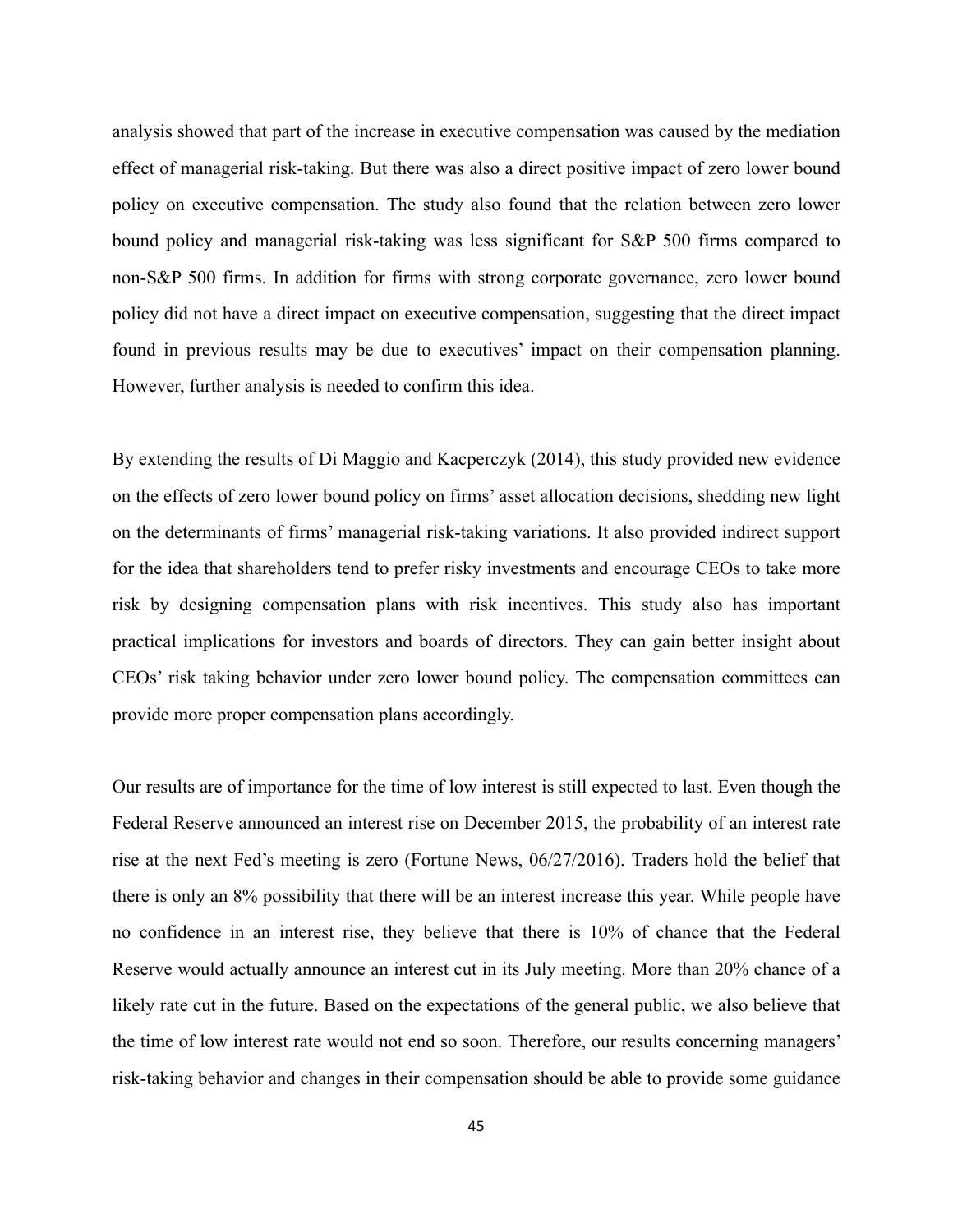to policy makers as well as shareholders during the current time.

There are a number of extensions possible to this study. Firstly, since it identified the mediation effect of managerial risk-taking on the relation of zero lower bound policy and executive compensation, one still cannot explain why it was only partial mediation. Therefore, there must be a mechanism that allows zero lower bound policy to directly influence executive compensation. It means that executives generally earned more after the implementation of the zero lower bound policy. Future research can look deeper to explain this direct impact.

Secondly, we did not provide analysis across different industries. Based on the evidence provided in previous research, there are reasons to believe that companies in different industries can have various investment decisions as well as compensation structures. Therefore, it is possible that the relations discussed in this study may be different when studied cross-sectional. For instance, high-tech and low-tech firms might present distinct results for they differ in R&D intensity.

Thirdly, we didn't consider the impact of business cycle in our study. One might argue that the increase in managerial risk-taking and executive compensation is due to the decrease in interest rate instead of the zero lower bound policy. Therefore, for future study, we would like to include control variables in our models to account for the changes in macroeconomic business cycle. If including the business cycle controls do not change our results, we then have enough evidence to say that zero lower bound policy indeed lead to an increase in managerial risk-taking and executive compensation. In addition, we could also find another period of time where the interest rate is decreasing but not near zero and run the models again to compare with our current results. If we couldn't find support for an increase in managerial risk-taking and the mediation effect of managerial risk-taking, then we would conclude that our result are robust.

Finally, previous studies showed that risky investments tend to generate big losses more than big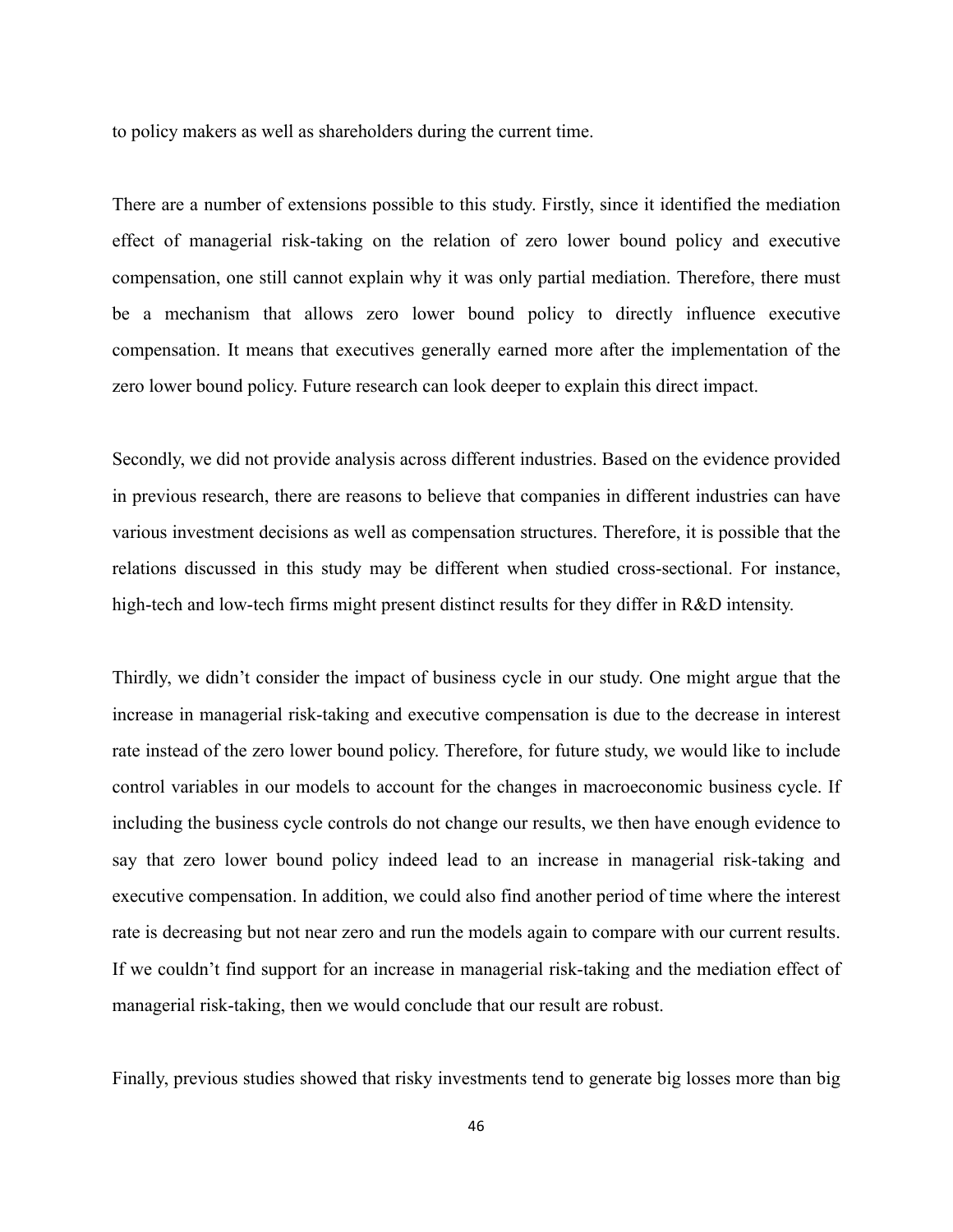gains. But with the interest rate as low as zero to 0.25%, there may be a difference in gains and losses for risky investments. So future research could look at the performance of high-risk companies under zero lower bound policy and see whether this policy has an impact on firm performance.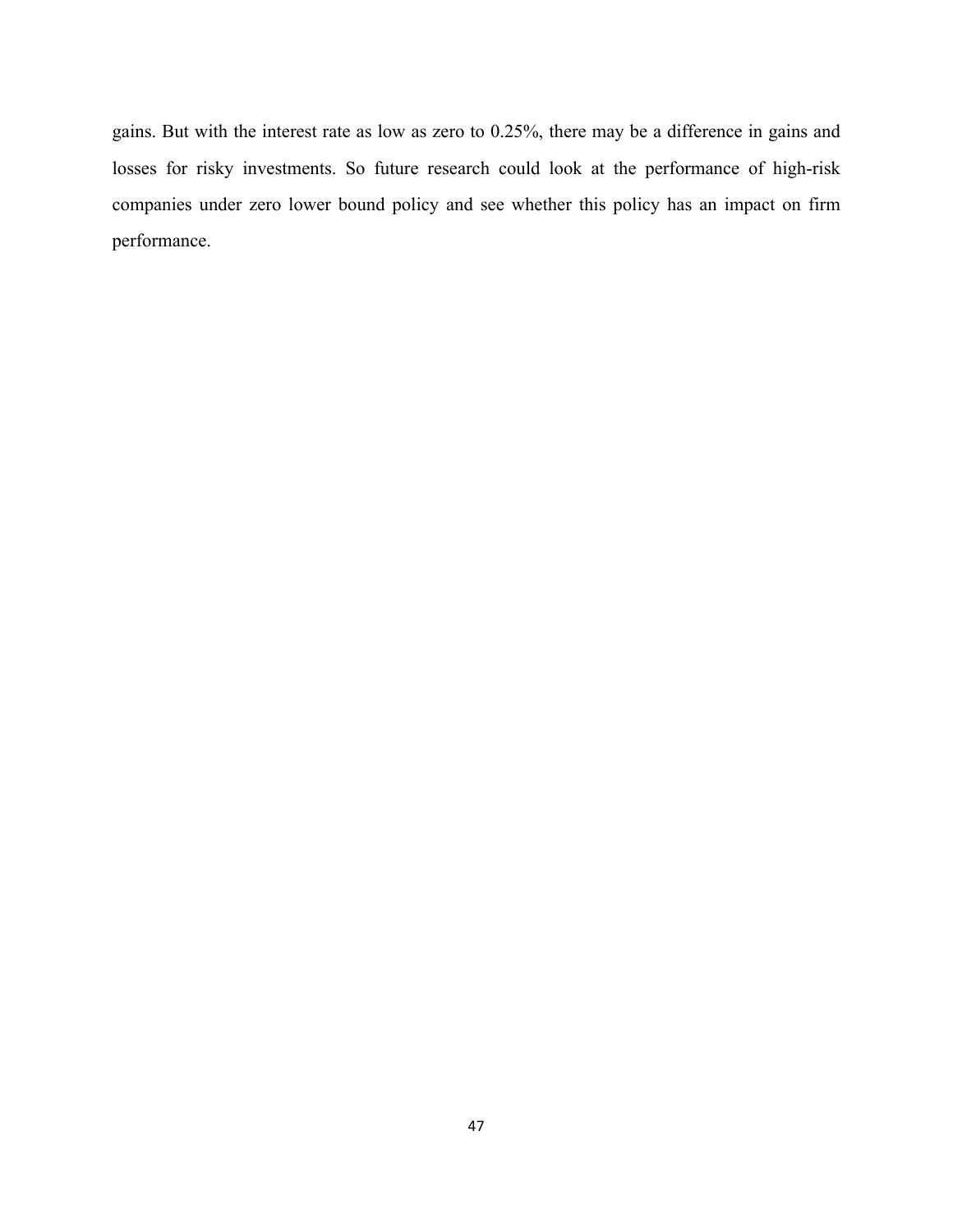# **7 References**

- Aboody, D., Kasznik, R. (2000). CEO Stock option awards and the timing of corporate voluntary disclosures [J]. *Journal of Accounting and Economics*, 29(1), 73-100.
- Adrian, T., Shin, H. S. (2009). Money, liquidity, and monetary policy [J]. *FRB of New York Staff Report*, (360).
- Adrian, T., Shin, H. S. (2010). Financial intermediaries and monetary economics [J]. *FRB of New York Staff Report*, (398).
- Agrawal, A., Mandelker, G. N. (1987). Managerial incentives and corporate investment and financing decisions [J]. *The Journal of Finance*, 42(4), 823-837.
- Aggarwal, R., Samwick, A. A. (1998). The other side of the tradeoff: The impact of risk on executive compensation (No. w6634) [R]. *National Bureau of Economic Research*.
- Altunbas, Y., Gambacorta, L., and Marqués-Ibanez, D. (2009). An empirical assessment of the risk-taking channel. Available at http://papers.ssrn.com/sol3/papers.cfm?abstract\_id=1459627.
- Baber, W. R., Liang, L., Zhu, Z. (2012). Associations between internal and external corporate governance characteristics: Implications for investigating financial accounting restatements [J]. Accounting Horizons, 26(2), 219-237.
- Barber, B. M., De George, E. T., Lehavy, R., Trueman, B. (2013). The earnings announcement premium around the globe [J]. *Journal of Financial Economics*, 108(1), 118-138.
- Bargeron, L. L., Lehn, K. M., & Zutter, C. J. (2010). Sarbanes-Oxley and corporate risk-taking. *Journal of Accounting and Economics*, 49(1), 34-52.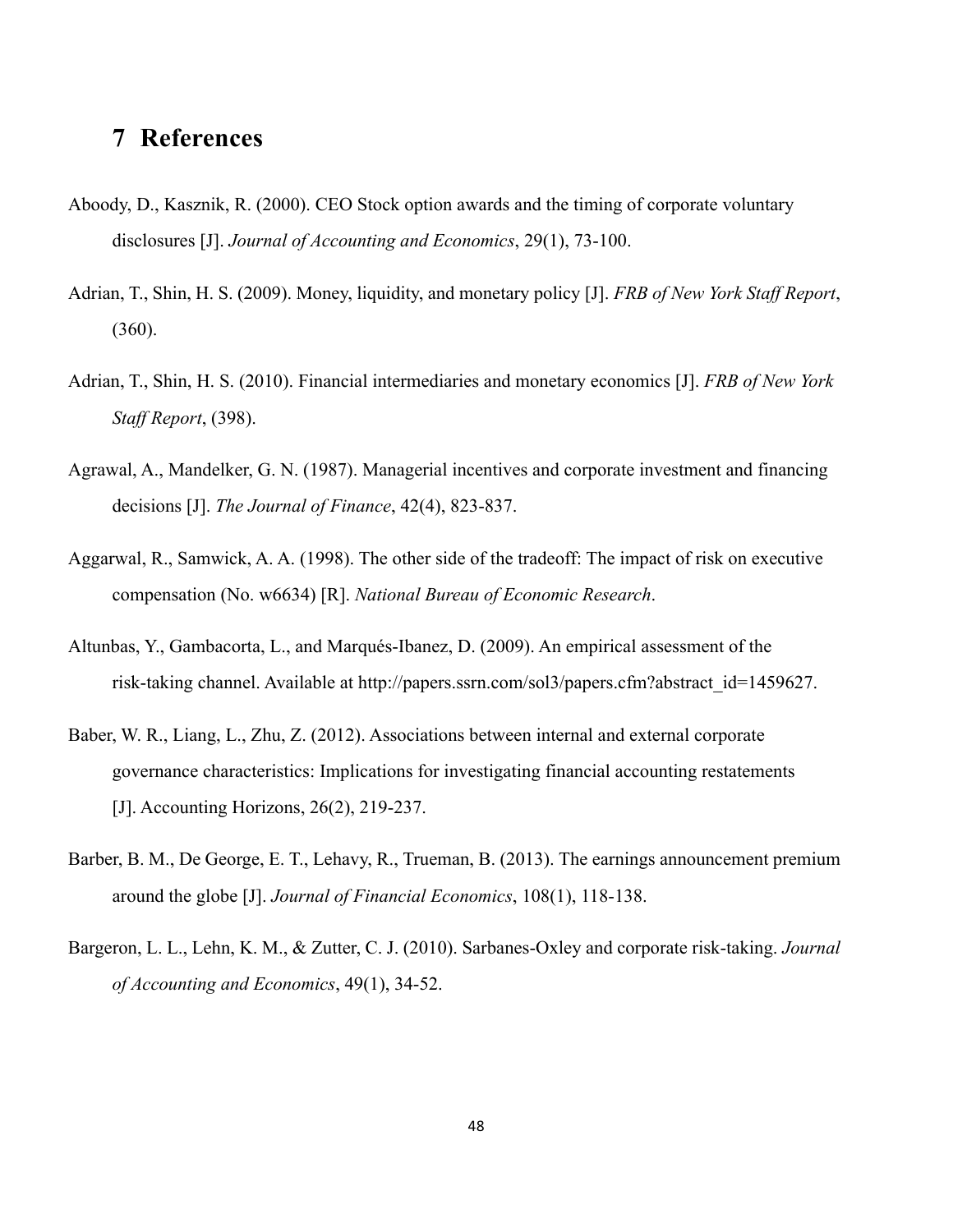- Baron, R. M., Kenny, D. A. (1986). The moderator–mediator variable distinction in social psychological research: Conceptual, strategic, and statistical considerations [J]. *Journal of personality and social psychology*, 51(6), 1173.
- BBC News (2016). Japan adopts negative interest rate in surprise move. 1/29/2016. Available at http://www.bbc.com/news/world-asia-35438678.
- Black, F., & Scholes, M. (1973). The pricing of options and corporate liabilities. *The Journal of Political Economy*, 637-654.
- Board of Governors of the Federal Reserve System (2014). Press Release, 12/17/2014. Available at http://www.federalreserve.gov/newsevents/press/monetary/20141217a.htm.
- Borio, C., Zhu, H. (2012). Capital regulation, risk-taking and monetary policy: a missing link in the transmission mechanism? [J]. *Journal of Financial Stability*, 8(4), 236-251.
- Boubaker, S., Gounopoulos, D., Nguyen, D. K., et al. (2015). Pension Fund Risk Incentives to Monetary Policy Initiatives [J], June 2015. Available at http://www.beta-umr7522.fr/IMG/UserFiles/Webmasters/Colloques/SUSTAINABILITY/NGUY EN\_DK\_SSRN-id2578119.pdf.
- Bova, F., Kolev, K., Thomas, J. K., Zhang, X. F. (2014). Non-executive employee ownership and corporate risk [J]. *The Accounting Review*, 90(1), 115-145.
- Bromiley, P. (1991). Testing a causal model of corporate risk taking and performance [J]. *Academy of Management Journal*, 1991, 34(1): 37-59.
- Brunnermeier, M. K. (2001). Asset pricing under asymmetric information: Bubbles, crashes, technical analysis, and herding [M]. *Oxford University Press on Demand*.
- Buser, S. A., Chen, A. H., Kane, E. J. (1981). Federal Deposit Insurance, Regulatory Policy, and Optimal Bank Capital\*[J]. *The Journal of Finance,* 1981, 36(1): 51-60.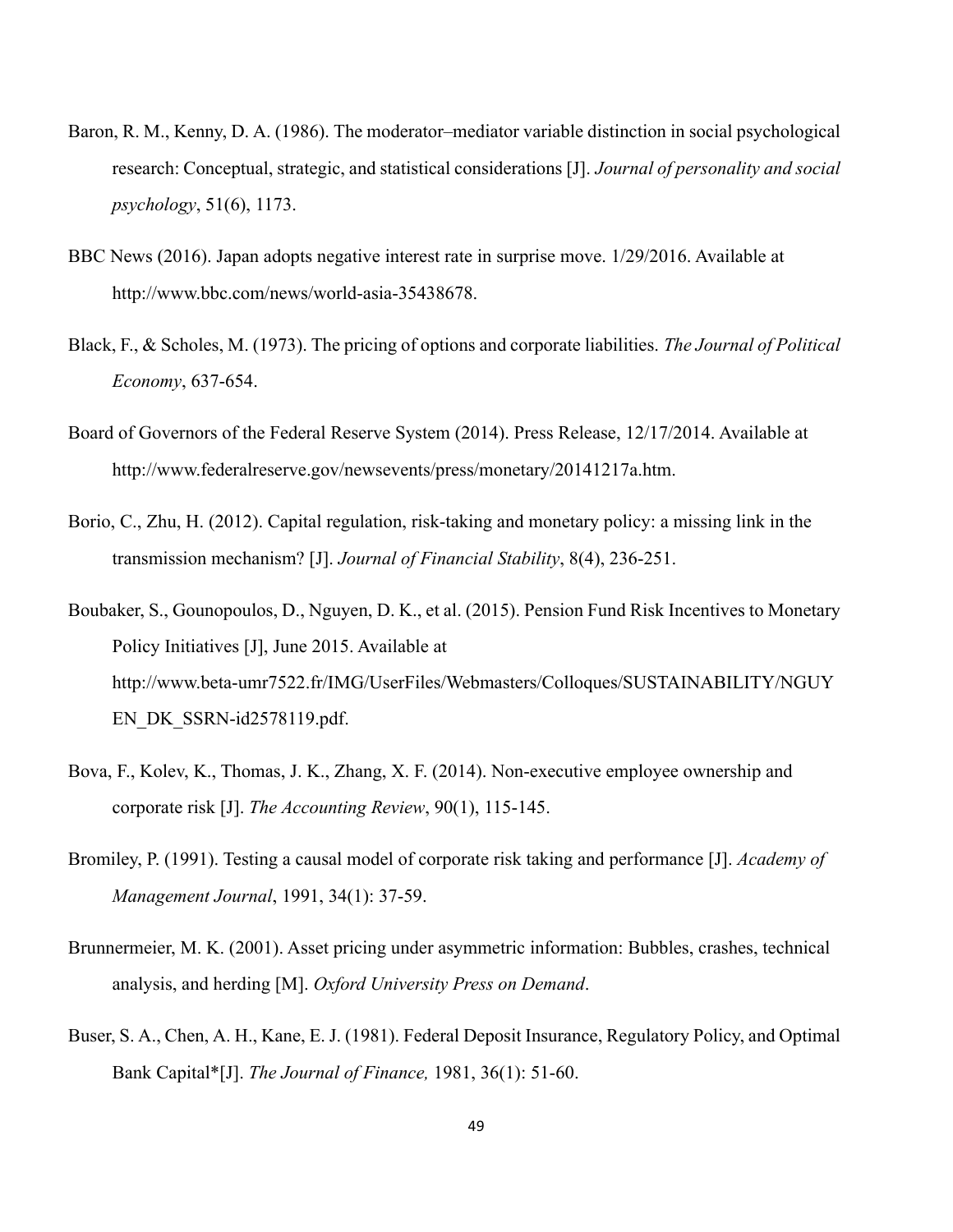- Bushee, B. J. (1998). The influence of institutional investors on myopic R&D investment behavior [J]. *Accounting Review*, 305-333.
- Chen, C. R., Steiner, T. L., Whyte, A. M. (2006). Does stock option-based executive compensation induce risk-taking? An analysis of the banking industry [J]. *Journal of Banking and Finance,* 30(3), 915-945.
- Chen, H., Noronha, G., Singal, V. (2004). The price response to S&P 500 index additions and deletions: Evidence of asymmetry and a new explanation [J]. *The Journal of Finance*, 2004, 59(4): 1901-1930.
- Chodorow-Reich, G. (2014). Effects of unconventional monetary policy on financial institutions (No. w20230) [R]. *National Bureau of Economic Research*.
- Choi, J. W. (2013). The 2007–2010 US financial crisis: Its origins, progressions, and solutions [J]. *The Journal of Economic Asymmetries*, 10(2), 65-77.
- Choi, J., Kronlund, M. (2014). Reaching for yield or playing it safe? Risk taking by bond mutual funds. *Risk Taking by Bond Mutual Funds* (November 17, 2014).
- Cohen, D. A., Dey, A. (2013). Corporate governance reform and executive incentives: Implications for investments and risk taking [J]. *Contemporary Accounting Research*, 30(4), 1296-1332.
- Coles, J. L., Daniel, N. D., Naveen, L. (2006). Managerial incentives and risk-taking [J]. *Journal of financial Economics*, 79(2), 431-468.
- Conyon, M. J. (2006). Executive compensation and incentives [J]. *The Academy of Management Perspectives*, 2006, 20(1): 25-44.
- Core, J. E., Guay, W. R., Larcker, D. F. (2003). Executive equity compensation and incentives: A survey [J]. *Economic Policy Review*, 2003, 9(1): 27-50.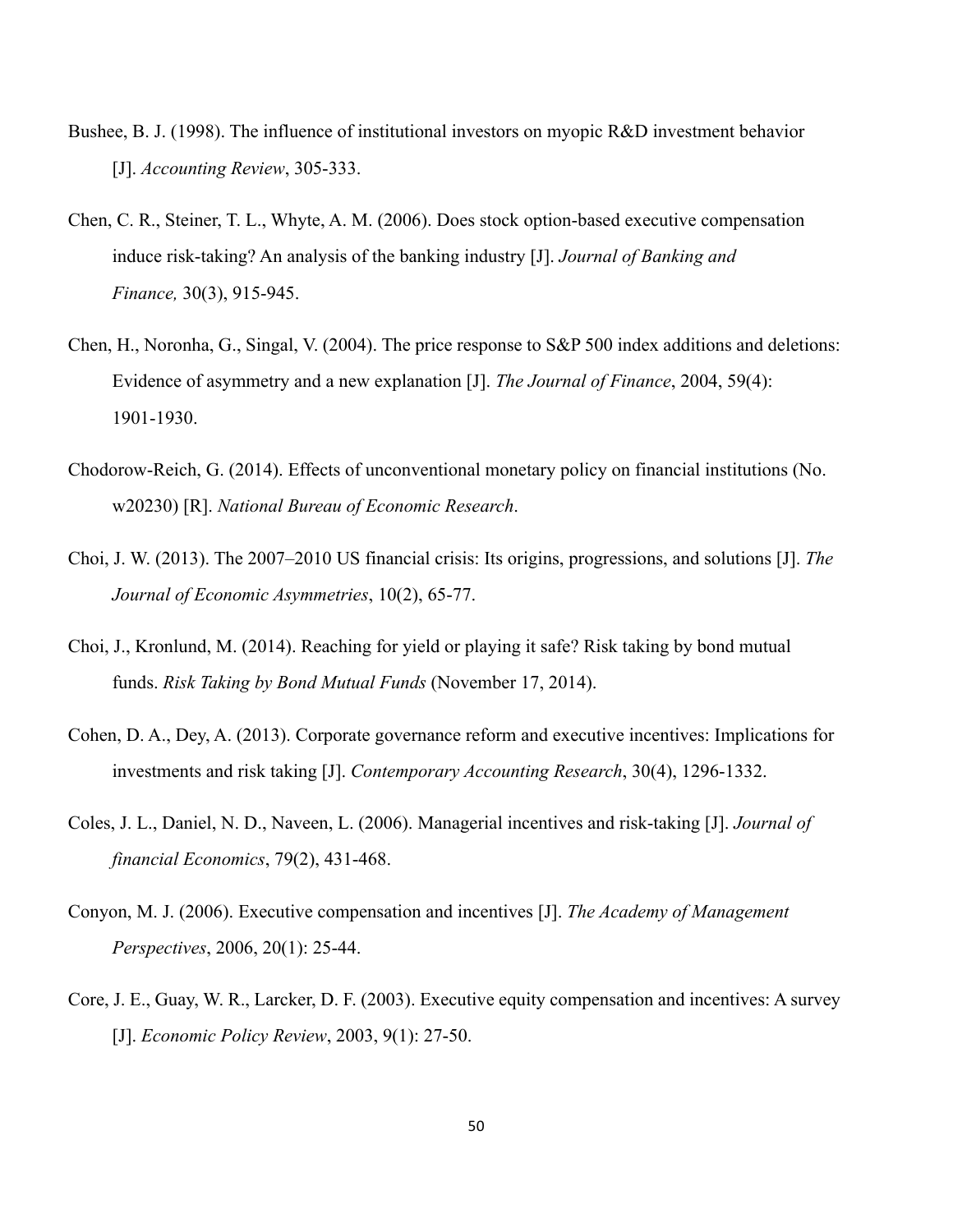Core, J. E., Holthausen, R. W., and Larcker, D. F. (1999). Corporate governance, chief executive officer compensation, and firm performance, *Journal of Financial Economics*, 51, 371-406.

Crystal, G. S. (1991). Why CEO compensation is so high. *California Management Review*, 34(1), 9-29.

- DeFond, M. L., Hung, M., Li, S., Li, Y. (2014). Does mandatory IFRS adoption affect crash risk? [J]. *The Accounting Review*, 90(1), 265-299.
- Denis, D. K., McConnell, J. J., Ovtchinnikov A. V., et al. (2003). S&P 500 index additions and earnings expectations [J]. *The Journal of Finance*, 2003, 58(5): 1821-1840.
- Di Maggio M., Kacperczyk M. (2014). The Unintended Consequences of the Zero Lower Bound Policy [J]. *Columbia Business School Research Paper*, 2014 (14-25).
- Eisenhardt, K. M. (1989). Agency theory: An assessment and review [J]. *Academy of Management Review*, 1989, 14(1): 57-74.
- Fama, E. F., French, K. R. (1997). Industry costs of equity. *Journal of Financial Economics*, 43(2), 153-193.
- Fortune News (2016). The Fed is now more likely to cut interest rates than raise them. 06/27/2016. Available at http://fortune.com/2016/06/27/fed-interest-rate-brexit/.
- Gambacorta, L., & Mistrulli, P. E. (2004). Does bank capital affect lending behavior?. *Journal of Financial Intermediation*, 13(4), 436-457.
- Garen, J. E. (1994). Executive compensation and principal-agent theory. *Journal of Political Economy*, 1175-1199.
- Giulioni, G. (2015). Policy interest rate, loan portfolio management and bank liquidity. *The North American Journal of Economics and Finance*, 31, 52-74.
- Goodfriend, M. (2000). Overcoming the zero bound on interest rate policy [J]. *Journal of Money, Credit and Banking*, 2000: 1007-1035.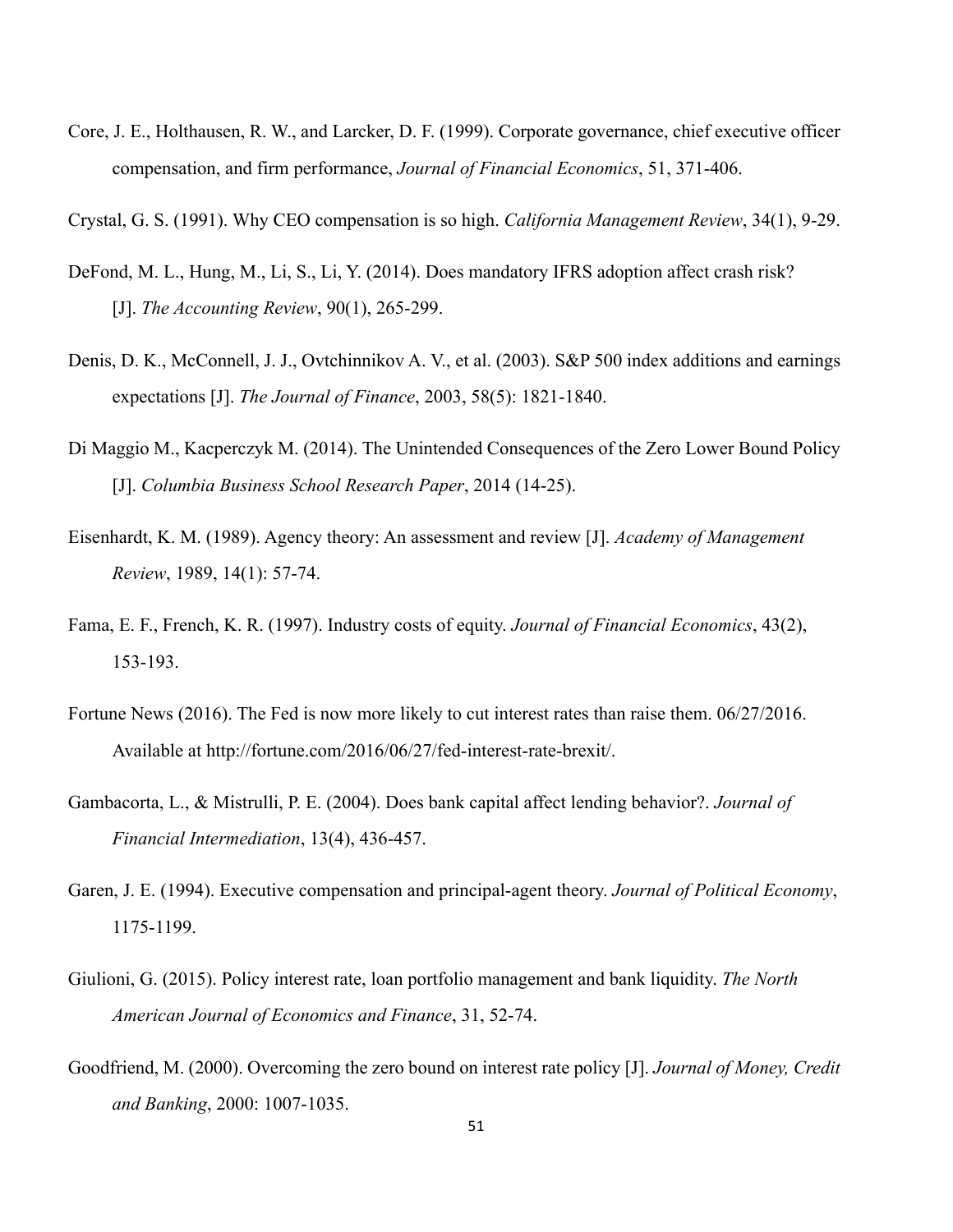- Goyal, R., McKinnon, R. (2003). Japan's negative risk premium in interest rates: The liquidity trap and the fall in bank lending. *The World Economy*, 26(3), 339-363.
- Gross, B. (2015). Zero rates are breaking the capital markets. *The Wall Street Journal*, Moneybeat, 11/3/2015. Accessed at http://blogs.wsj.com/moneybeat/2015/11/03/ bill-gross-zero-ratesare-breaking-the-capital-markets/.
- Hanson, S. G., Kashyap, A. K., Stein, J. C. (2010). A macroprudential approach to financial regulation*. Chicago Booth Research Paper*, (10-29).
- Hirshleifer, D., Thakor, A., (1992). Managerial conservatism, project choice and debt. *The Review of Financial Studies*. 5, 437-470.
- Huang, J., Sialm, C., Zhang, H. (2011). Risk shifting and mutual fund performance. *Review of Financial Studies*, 24(8), 2575-2616.
- Jacobs, M. (1991). Short-Term America: The Causes and Cures of Our Business Myopia. Boston, MA: Harvard *Business School Press*.
- Jafri, S. R. A., Trabelsi, S. (2014). Managerial Risk-Taking and CEO Excess Compensation [J]. 2014. Available at http://papers.ssrn.com/sol3/papers.cfm?abstract\_id=2379166.
- Jensen, M. C., Ruback, R. S. (1983). The market for corporate control: The scientific evidence [J]. *Journal of Financial economics,* 1983, 11(1): 5-50.
- Jiménez, G., Ongena, S., Peydró, J. L., Saurina, J. (2014). Hazardous times for monetary policy: What do twenty-three million bank loans say about the effects of monetary policy on credit risk-taking? [J]. *Ecnometrica*, 2014(82), 463-505.
- John, K., Litov, L., & Yeung, B. (2008). Corporate governance and risk-taking. *The Journal of Finance*, 63(4), 1679-1728.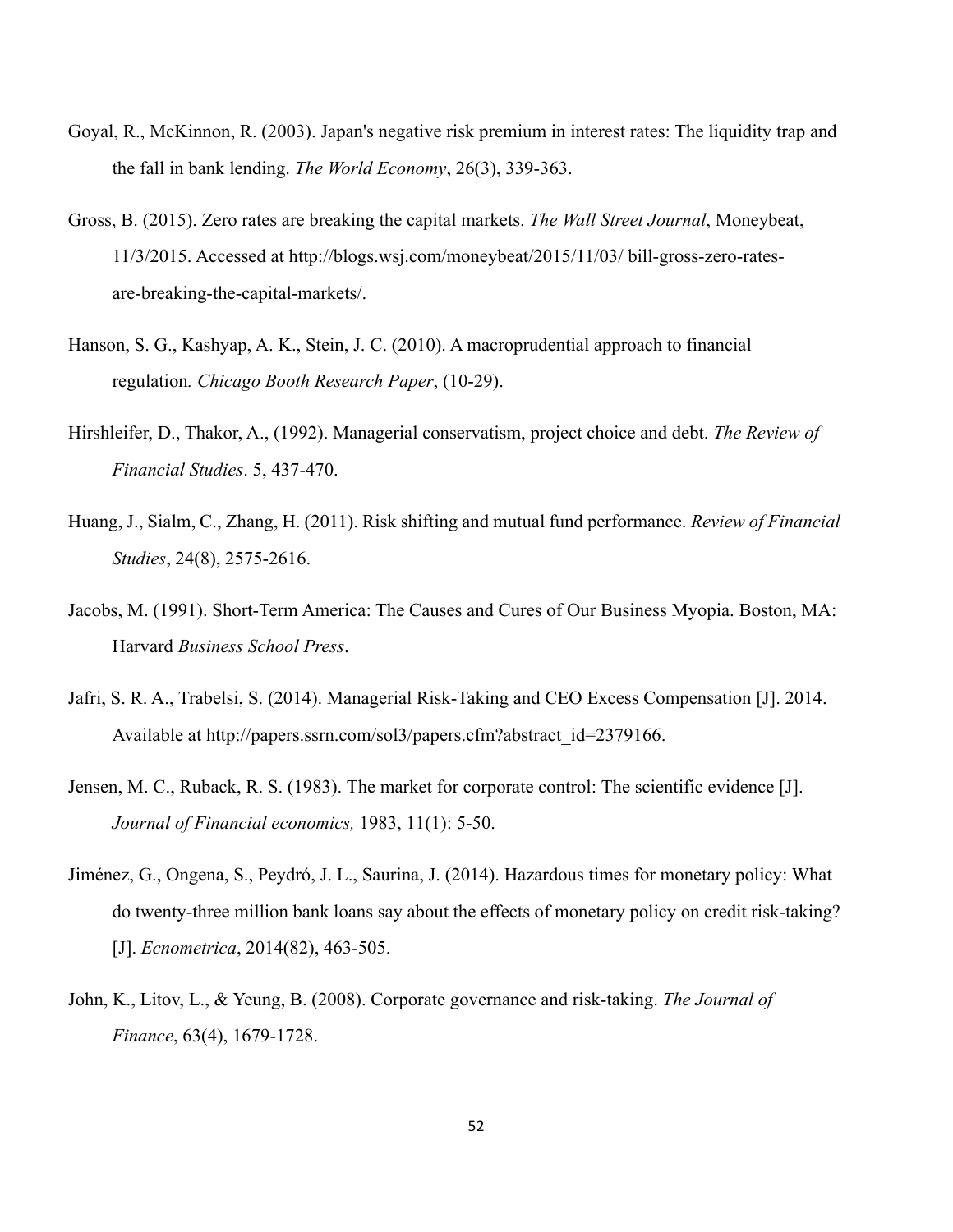- Kim, J., Olivan, D. (2015). Monetary Policy and Mutual Funds: Reaching for Yield in Response to Low Rates. Available at http://scholar.princeton.edu/sites/default/files/jkim/files/kim\_and\_olivan\_2015.pdf.
- King, T. H. D., Wen, M. M. (2011). Shareholder governance, bondholder governance, and managerial risk-taking [J]. *Journal of Banking and Finance*, 35(3), 512-531.
- Kishan, R. P., Opiela, T. P. (2000). Bank size, bank capital, and the bank lending channel [J]. *Journal of Money, Credit and Banking*, 121-141.
- Kothari, S. P., Laguerre, T. E., & Leone, A. J. (2002). Capitalization versus expensing: Evidence on the uncertainty of future earnings from capital expenditures versus R&D outlays. *Review of Accounting Studies*, 7(4), 355-382.
- Kravet, T. D. (2014). Accounting conservatism and Managerial risk-taking: corporate acquisitions [J]. *Journal of Accounting and Economics*, 57(2), 218-240.
- Laeven, L., Levine, R. (2009). Bank governance, regulation and risk taking [J]. *Journal of Financial Economics*, 2009, 93(2): 259-275.
- Maddaloni, A., Peydró, J. L. (2011). Bank risk-taking, securitization, supervision, and low interest rates: Evidence from the Euro-area and the US lending standards [J]. *Review of Financial Studies*, 2011, 24(6): 2121-2165.
- McCallum, B. T. (2000). Theoretical analysis regarding a zero lower bound on nominal interest rates[R]. *National bureau of economic research*, 2000.
- Milgrom, P., Roberts, J. (1992). Economics, organization and management (Prentice Hall, Englewood Cliffs, NJ).
- Murphy, K. J. (1999). Executive compensation [J]. *Handbook of labor economics*, 1999, 3: 2485-2563.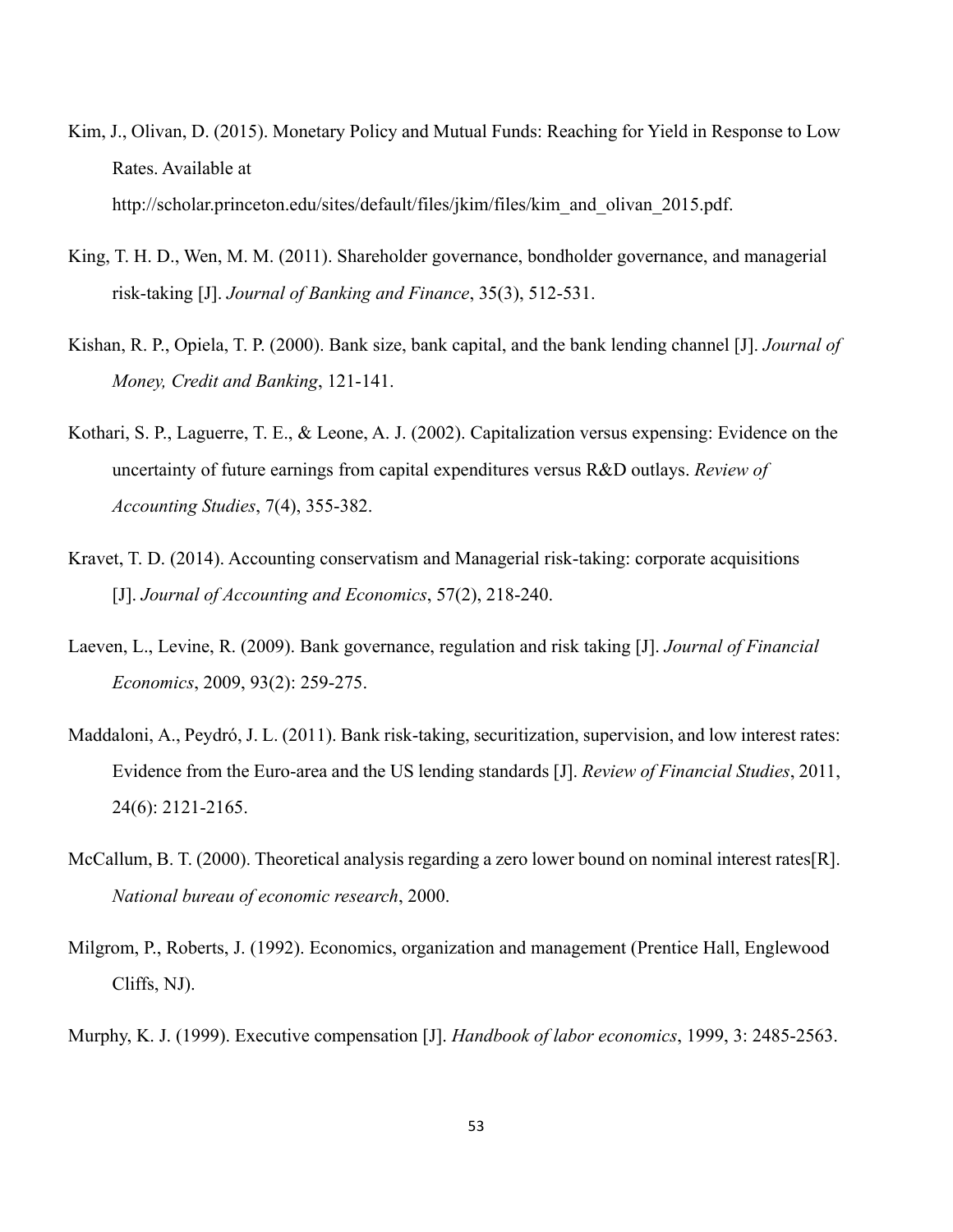- Orphanides, A., Wieland, V. (2000). Efficient monetary policy design near price stability [J*]. Journal of the Japanese and International Economies*, 2000, 14(4): 327-365.
- Porter, M. E. (1991). Capital disadvantage: America's failing capital investment system. *Harvard business review*, 70(5), 65-82.
- Porter, M. E., Goold, M., Luchs, K. (1996). From competitive advantage to corporate strategy [J]. *Managing the multibusiness company: Strategic issues for diversified groups*, New York, 1996: 285-314.
- Rajan, R. (2013). A step in the dark: unconventional monetary policy after the crisis. *Andrew Crockett Memorial Lecture*, BIS, Basel, 23.
- Rajgopal, S., Shevlin, T. (2002). Empirical evidence on the relation between stock option compensation and risk taking [J*]. Journal of Accounting and Economics*, 2002, 33(2): 145-171.
- Sanders, W. G. (2001). Behavioral responses of CEOs to stock ownership and stock option pay [J]. *Academy of Management Journal*, 2001, 44(3): 477-492.
- Sanders, W. G., Hambrick, D. C. (2007). Swinging for the fences: The effects of CEO stock options on company risk taking and performance [J]. *Academy of Management Journal*, 2007, 50(5): 1055-1078.
- Vazquez, F., and Federico, P. (2015). Bank funding structures and risk: Evidence from the global financial crisis [J]. *Journal of Banking and Finance*, *61*, 1-14.